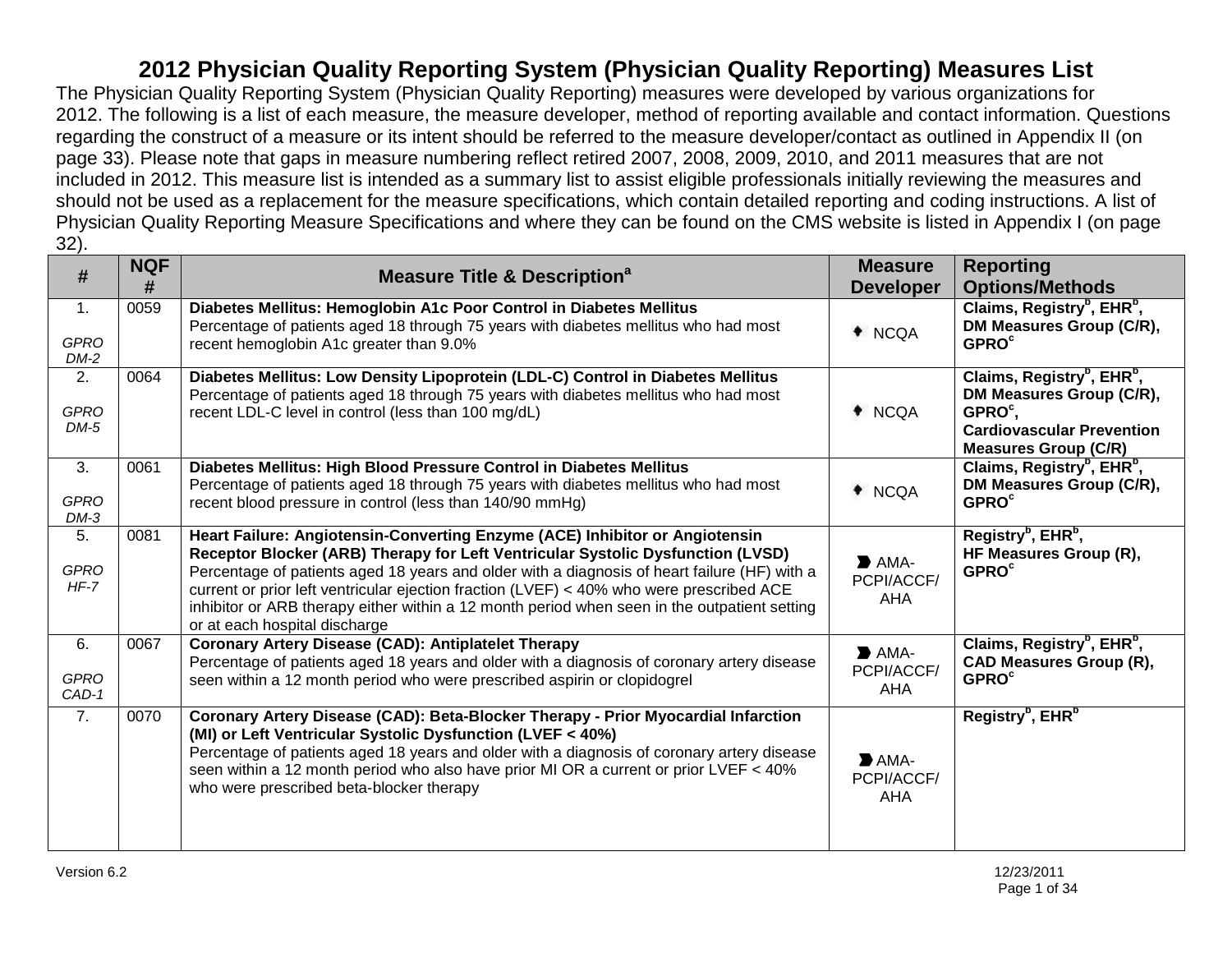| #                           | <b>NQF</b><br># | <b>Measure Title &amp; Description<sup>a</sup></b>                                                                                                                                                                                                                                                                                                                                                                                                                                                                                                                                                                                                                                                                                                                                                 | <b>Measure</b><br><b>Developer</b>              | <b>Reporting</b><br><b>Options/Methods</b>                                                      |
|-----------------------------|-----------------|----------------------------------------------------------------------------------------------------------------------------------------------------------------------------------------------------------------------------------------------------------------------------------------------------------------------------------------------------------------------------------------------------------------------------------------------------------------------------------------------------------------------------------------------------------------------------------------------------------------------------------------------------------------------------------------------------------------------------------------------------------------------------------------------------|-------------------------------------------------|-------------------------------------------------------------------------------------------------|
| 8.<br><b>GPRO</b><br>$HF-6$ | 0083            | Heart Failure: Beta-Blocker Therapy for Left Ventricular Systolic Dysfunction (LVSD)<br>Percentage of patients aged 18 years and older with a diagnosis of heart failure (HF) with a<br>current or prior left ventricular ejection fraction (LVEF) < 40% who were prescribed beta-<br>blocker therapy either within a 12 month period when seen in the outpatient setting or at<br>each hospital discharge                                                                                                                                                                                                                                                                                                                                                                                         | $\blacktriangleright$ AMA-<br>PCPI/ACCF/<br>AHA | Registry <sup>b</sup> , EHR <sup>b</sup> ,<br>HF Measures Group (R),<br><b>GPRO<sup>c</sup></b> |
| 9.                          | 0105            | Major Depressive Disorder (MDD): Antidepressant Medication During Acute Phase<br>for Patients with MDD<br>Percentage of patients aged 18 years and older diagnosed with new episode of MDD and<br>documented as treated with antidepressant medication during the entire 84-day (12-week)                                                                                                                                                                                                                                                                                                                                                                                                                                                                                                          | ♦ NCQA                                          | Claims, Registry <sup>b</sup> , EHR <sup>b</sup>                                                |
| 10.                         | 0246            | acute treatment phase<br>Stroke and Stroke Rehabilitation: Computed Tomography (CT) or Magnetic<br><b>Resonance Imaging (MRI) Reports</b><br>Percentage of final reports for CT or MRI studies of the brain performed either:<br>In the hospital within 24 hours of arrival, OR<br>In an outpatient imaging center to confirm initial diagnosis of stroke, transient<br>$\bullet$<br>ischemic attack (TIA) or intracranial hemorrhage<br>For patients aged 18 years and older with either a diagnosis of ischemic stroke, TIA or<br>intracranial hemorrhage OR at least one documented symptom consistent with ischemic<br>stroke, TIA or intracranial hemorrhage that includes documentation of the presence or<br>absence of each of the following: hemorrhage, mass lesion and acute infarction | $*$ AMA-<br>PCPI/NCQA                           | Claims, Registry <sup>b</sup>                                                                   |
| 12.                         | 0086            | Primary Open Angle Glaucoma (POAG): Optic Nerve Evaluation<br>Percentage of patients aged 18 years and older with a diagnosis of POAG who have an<br>optic nerve head evaluation during one or more office visits within 12 months                                                                                                                                                                                                                                                                                                                                                                                                                                                                                                                                                                 | $*$ AMA-<br>PCPI/NCQA                           | Claims, Registry <sup>b</sup> , EHR <sup>b</sup>                                                |
| 14.                         | 0087            | Age-Related Macular Degeneration (AMD): Dilated Macular Examination<br>Percentage of patients aged 50 years and older with a diagnosis of AMD who had a dilated<br>macular examination performed which included documentation of the presence or absence<br>of macular thickening or hemorrhage AND the level of macular degeneration severity during<br>one or more office visits within 12 months                                                                                                                                                                                                                                                                                                                                                                                                | AMA-<br>PCPI/NCQA                               | Claims, Registry <sup>b</sup>                                                                   |
| 18.                         | 0088            | Diabetic Retinopathy: Documentation of Presence or Absence of Macular Edema and<br><b>Level of Severity of Retinopathy</b><br>Percentage of patients aged 18 years and older with a diagnosis of diabetic retinopathy<br>who had a dilated macular or fundus exam performed which included documentation of the<br>level of severity of retinopathy and the presence or absence of macular edema during one<br>or more office visits within 12 months                                                                                                                                                                                                                                                                                                                                              | $*$ AMA-<br>PCPI/NCQA                           | Claims, Registry <sup>b</sup> , EHR <sup>b</sup>                                                |
| 19.<br>Version 6.2          | 0089            | Diabetic Retinopathy: Communication with the Physician Managing On-going<br><b>Diabetes Care</b><br>Percentage of patients aged 18 years and older with a diagnosis of diabetic retinopathy<br>who had a dilated macular or fundus exam performed with documented communication to<br>the physician who manages the on-going care of the patient with diabetes mellitus<br>regarding the findings of the macular or fundus exam at least once within 12 months                                                                                                                                                                                                                                                                                                                                     | $*$ AMA-<br>PCPI/NCQA                           | Claims, Registry <sup>b</sup> , EHR <sup>b</sup><br>12/23/2011                                  |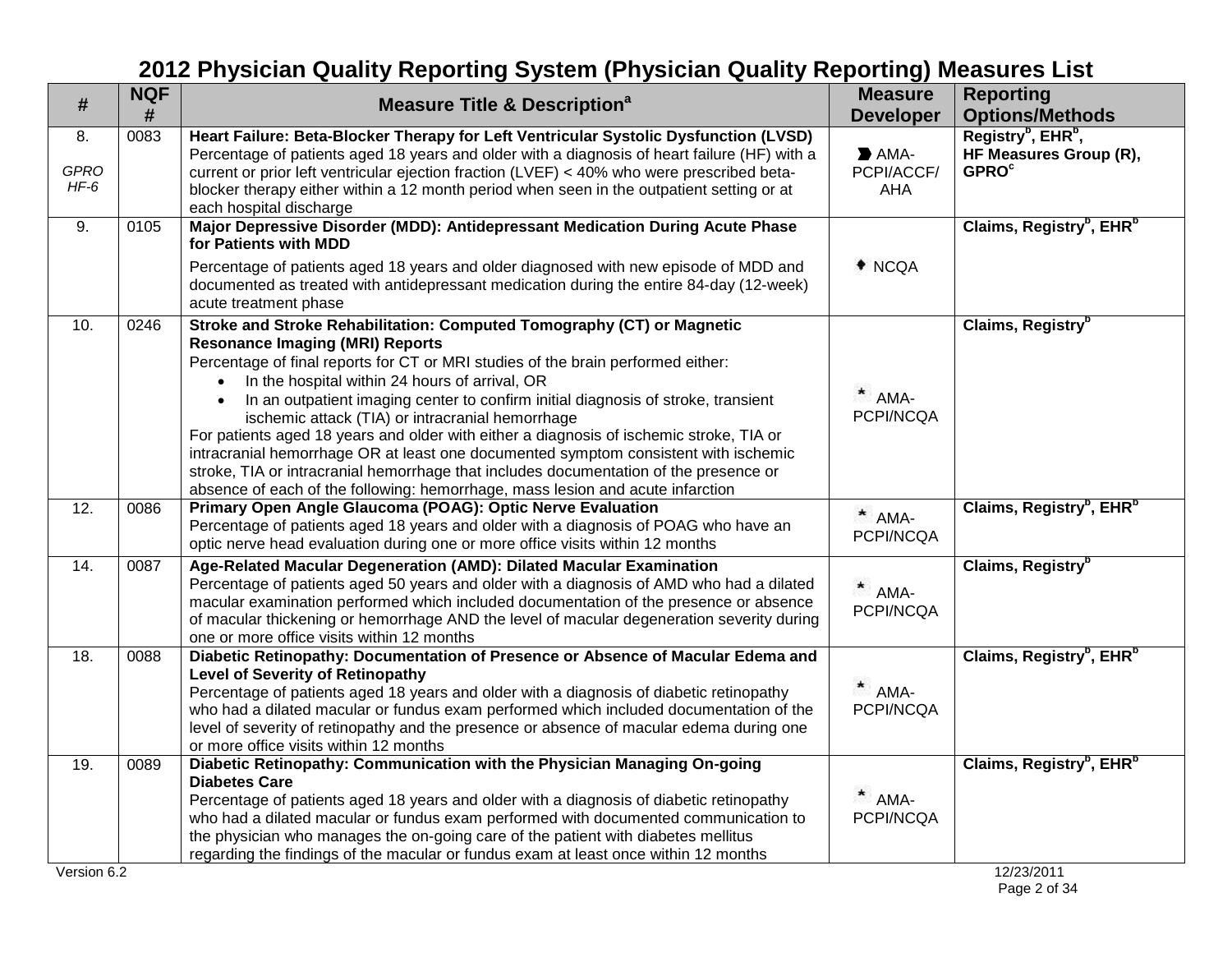| #   | <b>NQF</b><br># | <b>Measure Title &amp; Description<sup>a</sup></b>                                                                                                                                                                                                                                                                                                                                                                                                                                                                       | <b>Measure</b><br><b>Developer</b> | <b>Reporting</b><br><b>Options/Methods</b>                            |
|-----|-----------------|--------------------------------------------------------------------------------------------------------------------------------------------------------------------------------------------------------------------------------------------------------------------------------------------------------------------------------------------------------------------------------------------------------------------------------------------------------------------------------------------------------------------------|------------------------------------|-----------------------------------------------------------------------|
| 20. | 0270            | Perioperative Care: Timing of Antibiotic Prophylaxis - Ordering Physician<br>Percentage of surgical patients aged 18 years and older undergoing procedures with the<br>indications for prophylactic parenteral antibiotics, who have an order for prophylactic<br>parenteral antibiotic to be given within one hour (if fluoroquinolone or vancomycin, two<br>hours), prior to the surgical incision (or start of procedure when no incision is required)                                                                | ×<br>AMA-<br>PCPI/NCQA             | Claims, Registry <sup>b</sup> ,<br><b>Periop Measures Group (C/R)</b> |
| 21. | 0268            | Perioperative Care: Selection of Prophylactic Antibiotic - First OR Second<br><b>Generation Cephalosporin</b><br>Percentage of surgical patients aged 18 years and older undergoing procedures with the<br>indications for a first OR second generation cephalosporin prophylactic antibiotic, who had<br>an order for cefazolin OR cefuroxime for antimicrobial prophylaxis                                                                                                                                             | $*$ AMA-<br>PCPI/NCQA              | Claims, Registry <sup>b</sup> ,<br><b>Periop Measures Group (C/R)</b> |
| 22. | 0271            | Perioperative Care: Discontinuation of Prophylactic Antibiotics (Non-Cardiac<br>Procedures)<br>Percentage of non-cardiac surgical patients aged 18 years and older undergoing<br>procedures with the indications for prophylactic parenteral antibiotics AND who received a<br>prophylactic parenteral antibiotic, who have an order for discontinuation of prophylactic<br>parenteral antibiotics within 24 hours of surgical end time                                                                                  | AMA-<br>PCPI/NCQA                  | Claims, Registry <sup>b</sup> ,<br>Periop Measures Group (C/R)        |
| 23. | 0239            | Perioperative Care: Venous Thromboembolism (VTE) Prophylaxis (When Indicated in<br><b>ALL Patients)</b><br>Percentage of patients aged 18 years and older undergoing procedures for which VTE<br>prophylaxis is indicated in all patients, who had an order for Low Molecular Weight Heparin<br>(LMWH), Low-Dose Unfractionated Heparin (LDUH), adjusted-dose warfarin, fondaparinux<br>or mechanical prophylaxis to be given within 24 hours prior to incision time or within 24<br>hours after surgery end time        | $*$ AMA-<br>PCPI/NCQA              | Claims, Registry <sup>b</sup> ,<br><b>Periop Measures Group (C/R)</b> |
| 24. | 0045            | Osteoporosis: Communication with the Physician Managing On-going Care Post-<br>Fracture of Hip, Spine or Distal Radius for Men and Women Aged 50 Years and Older<br>Percentage of patients aged 50 years and older treated for a hip, spine or distal radial<br>fracture with documentation of communication with the physician managing the patient's<br>on-going care that a fracture occurred and that the patient was or should be tested or<br>treated for osteoporosis                                             | AMA-<br>PCPI/NCQA                  | Claims, Registry <sup>b</sup>                                         |
| 28. | 0092            | Aspirin at Arrival for Acute Myocardial Infarction (AMI)<br>Percentage of patients, regardless of age, with an emergency department discharge<br>diagnosis of AMI who had documentation of receiving aspirin within 24 hours before<br>emergency department arrival or during emergency department stay                                                                                                                                                                                                                  | $*$ AMA-<br>PCPI/NCQA              | Claims, Registry <sup>b</sup>                                         |
| 30. | 0269            | Perioperative Care: Timely Administration of Prophylactic Parenteral Antibiotics<br>Percentage of surgical patients aged 18 years and older who receive an anesthetic when<br>undergoing procedures with the indications for prophylactic parenteral antibiotics for whom<br>administration of the prophylactic parenteral antibiotic ordered has been initiated within one<br>hour (if fluoroquinolone or vancomycin, two hours) prior to the surgical incision (or start of<br>procedure when no incision is required) | $*$ AMA-<br>PCPI/NCQA              | Claims, Registry <sup>b</sup>                                         |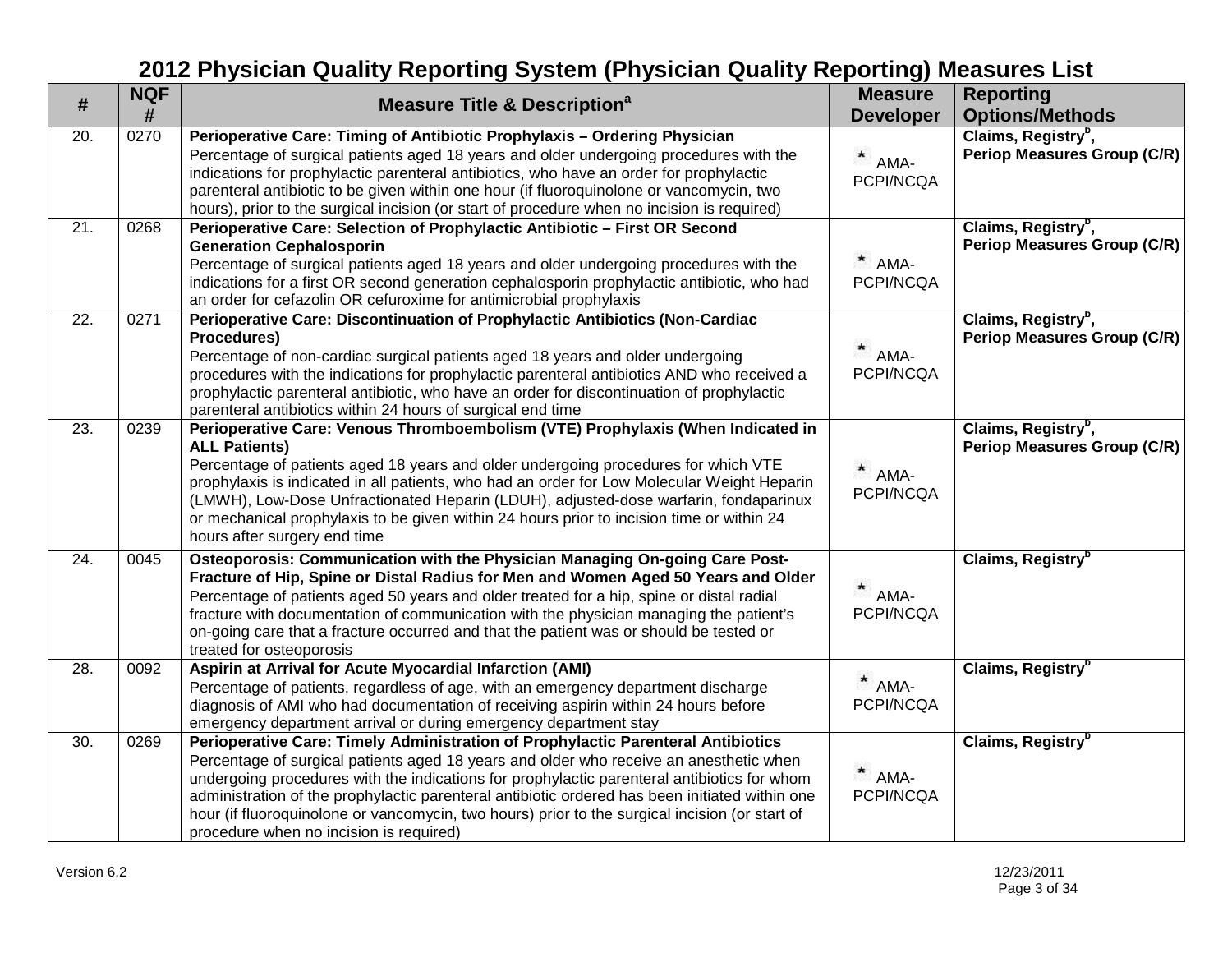| $\#$              | <b>NQF</b><br># | <b>Measure Title &amp; Description<sup>a</sup></b>                                                                                                                                                                                                                                                                                                                                                                            | <b>Measure</b><br><b>Developer</b> | <b>Reporting</b><br><b>Options/Methods</b>                                                     |
|-------------------|-----------------|-------------------------------------------------------------------------------------------------------------------------------------------------------------------------------------------------------------------------------------------------------------------------------------------------------------------------------------------------------------------------------------------------------------------------------|------------------------------------|------------------------------------------------------------------------------------------------|
| $\overline{31}$ . | 0240            | Stroke and Stroke Rehabilitation: Deep Vein Thrombosis (DVT) Prophylaxis for<br><b>Ischemic Stroke or Intracranial Hemorrhage</b><br>Percentage of patients aged 18 years and older with a diagnosis of ischemic stroke or<br>intracranial hemorrhage who were administered DVT prophylaxis by end of hospital day<br>two                                                                                                     | ×<br>AMA-<br>PCPI/NCQA             | Claims, Registry <sup>b</sup>                                                                  |
| 32.               | 0325            | Stroke and Stroke Rehabilitation: Discharged on Antithrombotic Therapy<br>Percentage of patients aged 18 years and older with a diagnosis of ischemic stroke or<br>transient ischemic attack (TIA) who were prescribed antithrombotic therapy at discharge                                                                                                                                                                    | $*$ AMA-<br>PCPI/NCQA              | Claims, Registry <sup>b</sup>                                                                  |
| 33.               | 0241            | Stroke and Stroke Rehabilitation: Anticoagulant Therapy Prescribed for Atrial<br><b>Fibrillation (AF) at Discharge</b><br>Percentage of patients aged 18 years and older with a diagnosis of ischemic stroke or<br>transient ischemic attack (TIA) with documented permanent, persistent, or paroxysmal atrial<br>fibrillation who were prescribed an anticoagulant at discharge                                              | $*$ AMA-<br>PCPI/NCQA              | Registry <sup>b</sup>                                                                          |
| 35.               | 0243            | Stroke and Stroke Rehabilitation: Screening for Dysphagia<br>Percentage of patients aged 18 years and older with a diagnosis of ischemic stroke or<br>intracranial hemorrhage who receive any food, fluids or medication by mouth (PO) for<br>whom a dysphagia screening was performed prior to PO intake in accordance with a<br>dysphagia screening tool approved by the institution in which the patient is receiving care | $*$ AMA-<br>PCPI/NCQA              | Claims, Registry <sup>b</sup>                                                                  |
| 36.               | 0244            | Stroke and Stroke Rehabilitation: Rehabilitation Services Ordered<br>Percentage of patients aged 18 years and older with a diagnosis of ischemic stroke or<br>intracranial hemorrhage for whom occupational, physical, or speech rehabilitation services<br>were ordered at or prior to inpatient discharge OR documentation that no rehabilitation<br>services are indicated at or prior to inpatient discharge              | $*$ AMA-<br>PCPI/NCQA              | Claims, Registry <sup>b</sup>                                                                  |
| 39.               | 0046            | Screening or Therapy for Osteoporosis for Women Aged 65 Years and Older<br>Percentage of female patients aged 65 years and older who have a central dual-energy X-<br>ray absorptiometry (DXA) measurement ordered or performed at least once since age 60 or<br>pharmacologic therapy prescribed within 12 months                                                                                                            | $*$ AMA-<br>PCPI/NCQA              | Claims, Registry <sup>b</sup> , EHR <sup>b</sup> ,<br><b>Prev Care Measures Group</b><br>(C/R) |
| 40.               | 0048            | Osteoporosis: Management Following Fracture of Hip, Spine or Distal Radius for Men<br>and Women Aged 50 Years and Older<br>Percentage of patients aged 50 years and older with fracture of the hip, spine, or distal<br>radius who had a central dual-energy X-ray absorptiometry (DXA) measurement ordered or<br>performed or pharmacologic therapy prescribed                                                               | AMA-<br>PCPI/NCQA                  | Claims, Registry <sup>b</sup>                                                                  |
| 41.               | 0049            | Osteoporosis: Pharmacologic Therapy for Men and Women Aged 50 Years and Older<br>Percentage of patients aged 50 years and older with a diagnosis of osteoporosis who<br>were prescribed pharmacologic therapy within 12 months                                                                                                                                                                                                | * AMA-<br>PCPI/NCQA                | Claims, Registry <sup>b</sup>                                                                  |
| 43.               | 0134            | Coronary Artery Bypass Graft (CABG): Use of Internal Mammary Artery (IMA) in<br><b>Patients with Isolated CABG Surgery</b><br>Percentage of patients aged 18 years and older undergoing isolated CABG surgery using<br>an IMA graft                                                                                                                                                                                           | $\Omega$ STS                       | Claims, Registry <sup>b</sup> ,<br><b>CABG Measures Group (R)</b>                              |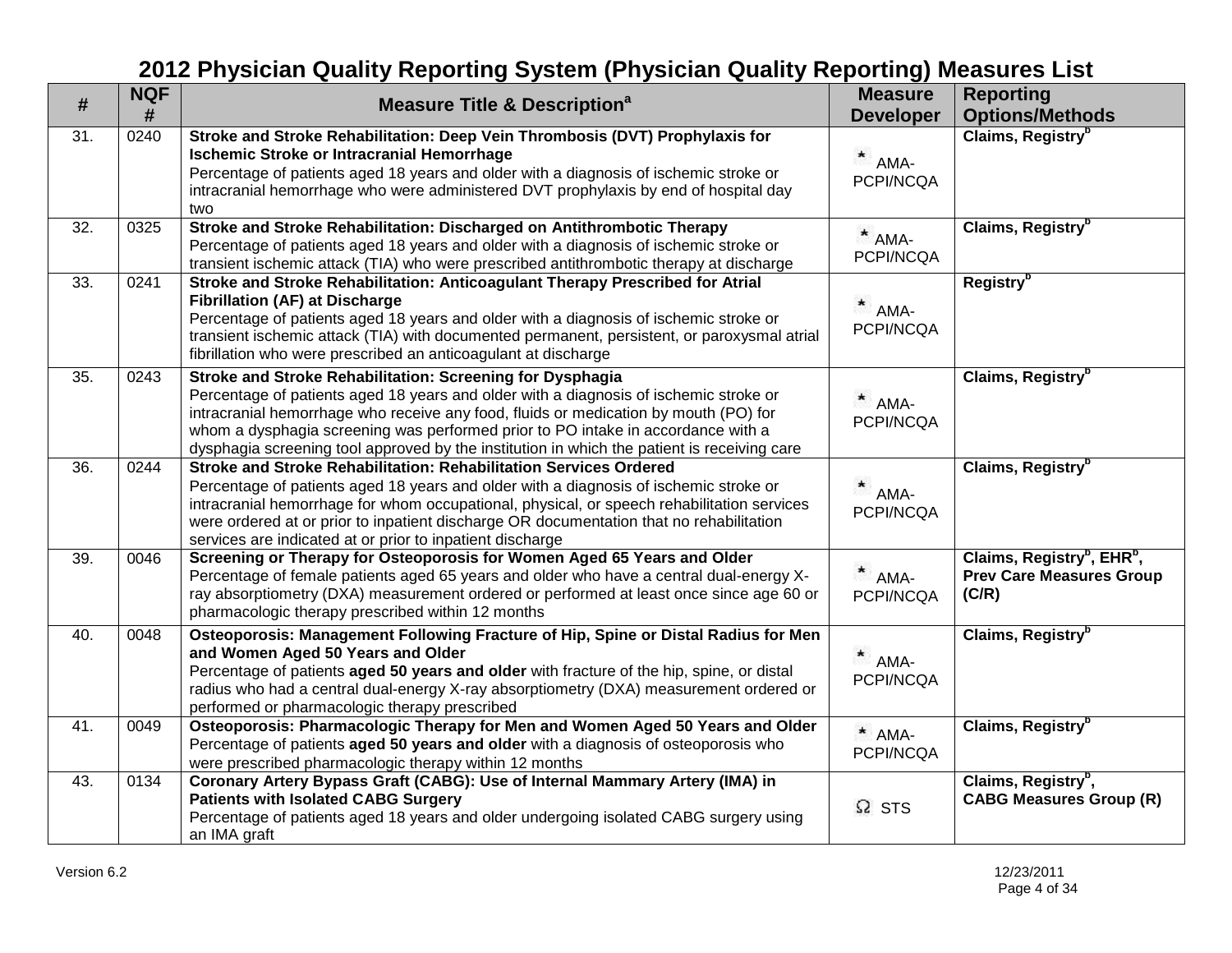| #                            | <b>NQF</b><br># | <b>Measure Title &amp; Description<sup>a</sup></b>                                                                                                                                                                                                                                                                                                                                                                                                                                          | <b>Measure</b><br><b>Developer</b> | <b>Reporting</b><br><b>Options/Methods</b>                                                     |
|------------------------------|-----------------|---------------------------------------------------------------------------------------------------------------------------------------------------------------------------------------------------------------------------------------------------------------------------------------------------------------------------------------------------------------------------------------------------------------------------------------------------------------------------------------------|------------------------------------|------------------------------------------------------------------------------------------------|
| 44.                          | 0236            | Coronary Artery Bypass Graft (CABG): Preoperative Beta-Blocker in Patients with<br><b>Isolated CABG Surgery</b><br>Percentage of patients aged 18 years and older undergoing isolated CABG surgery who<br>received a beta-blocker within 24 hours prior to surgical incision                                                                                                                                                                                                                | $*$ CMS/QIP                        | Claims, Registry <sup>b</sup> ,<br><b>CABG Measures Group (R)</b>                              |
| 45.                          | 0637            | Perioperative Care: Discontinuation of Prophylactic Antibiotics (Cardiac Procedures)<br>Percentage of cardiac surgical patients aged 18 years and older undergoing procedures<br>with the indications for prophylactic antibiotics AND who received a prophylactic antibiotic,<br>who have an order for discontinuation of prophylactic antibiotics within 48 hours of surgical<br>end time                                                                                                 | $*$ AMA-<br>PCPI/NCQA              | Claims, Registry <sup>b</sup>                                                                  |
| 46.<br><b>GPRO</b><br>Care-1 | 0097            | Medication Reconciliation: Reconciliation After Discharge from an Inpatient Facility<br>Percentage of patients aged 65 years and older discharged from any inpatient facility (e.g.,<br>hospital, skilled nursing facility, or rehabilitation facility) and seen within 60 days following<br>discharge in the office by the physician providing on-going care who had a reconciliation of<br>the discharge medications with the current medication list in the medical record<br>documented | $*$ AMA-<br>PCPI/NCQA              | Claims, Registry <sup>b</sup> , GPRO <sup>c</sup>                                              |
| 47.                          | 0326            | <b>Advance Care Plan</b><br>Percentage of patients aged 65 years and older who have an advance care plan or<br>surrogate decision maker documented in the medical record or documentation in the<br>medical record that an advance care plan was discussed but the patient did not wish or was<br>not able to name a surrogate decision maker or provide an advance care plan                                                                                                               | $*$ AMA-<br>PCPI/NCQA              | Claims, Registry <sup>b</sup> , EHR <sup>b</sup>                                               |
| 48.                          | 0098            | Urinary Incontinence: Assessment of Presence or Absence of Urinary Incontinence<br>in Women Aged 65 Years and Older<br>Percentage of female patients aged 65 years and older who were assessed for the<br>presence or absence of urinary incontinence within 12 months                                                                                                                                                                                                                      | $*$ AMA-<br>PCPI/NCQA              | Claims, Registry <sup>b</sup> , EHR <sup>b</sup> ,<br><b>Prev Care Measures Group</b><br>(C/R) |
| 49.                          | 0099            | Urinary Incontinence: Characterization of Urinary Incontinence in Women Aged 65<br><b>Years and Older</b><br>Percentage of female patients aged 65 years and older with a diagnosis of urinary<br>incontinence whose urinary incontinence was characterized at least once within 12 months                                                                                                                                                                                                  | $*$ AMA-<br>PCPI/NCQA              | Claims, Registry <sup>b</sup>                                                                  |
| 50.                          | 0100            | Urinary Incontinence: Plan of Care for Urinary Incontinence in Women Aged 65 Years<br>and Older<br>Percentage of female patients aged 65 years and older with a diagnosis of urinary<br>incontinence with a documented plan of care for urinary incontinence at least once within<br>12 months                                                                                                                                                                                              | $*$ AMA-<br>PCPI/NCQA              | Claims, Registry <sup>b</sup>                                                                  |
| $\overline{51}$              | 0091            | Chronic Obstructive Pulmonary Disease (COPD): Spirometry Evaluation<br>Percentage of patients aged 18 years and older with a diagnosis of COPD who had<br>spirometry evaluation results documented                                                                                                                                                                                                                                                                                          | A AMA-PCPI                         | Claims, Registry <sup>b</sup> ,<br><b>COPD Measures Group (C/R)</b>                            |
| 52.<br><b>GPRO</b><br>COPD-1 | 0102            | Chronic Obstructive Pulmonary Disease (COPD): Bronchodilator Therapy<br>Percentage of patients aged 18 years and older with a diagnosis of COPD and who have<br>an FEV <sub>1</sub> /FVC less than 70% and have symptoms who were prescribed an inhaled<br>bronchodilator                                                                                                                                                                                                                   | A AMA-PCPI                         | Claims, Registry <sup>b</sup> ,<br>COPD Measures Group (C/R),<br><b>GPRO<sup>c</sup></b>       |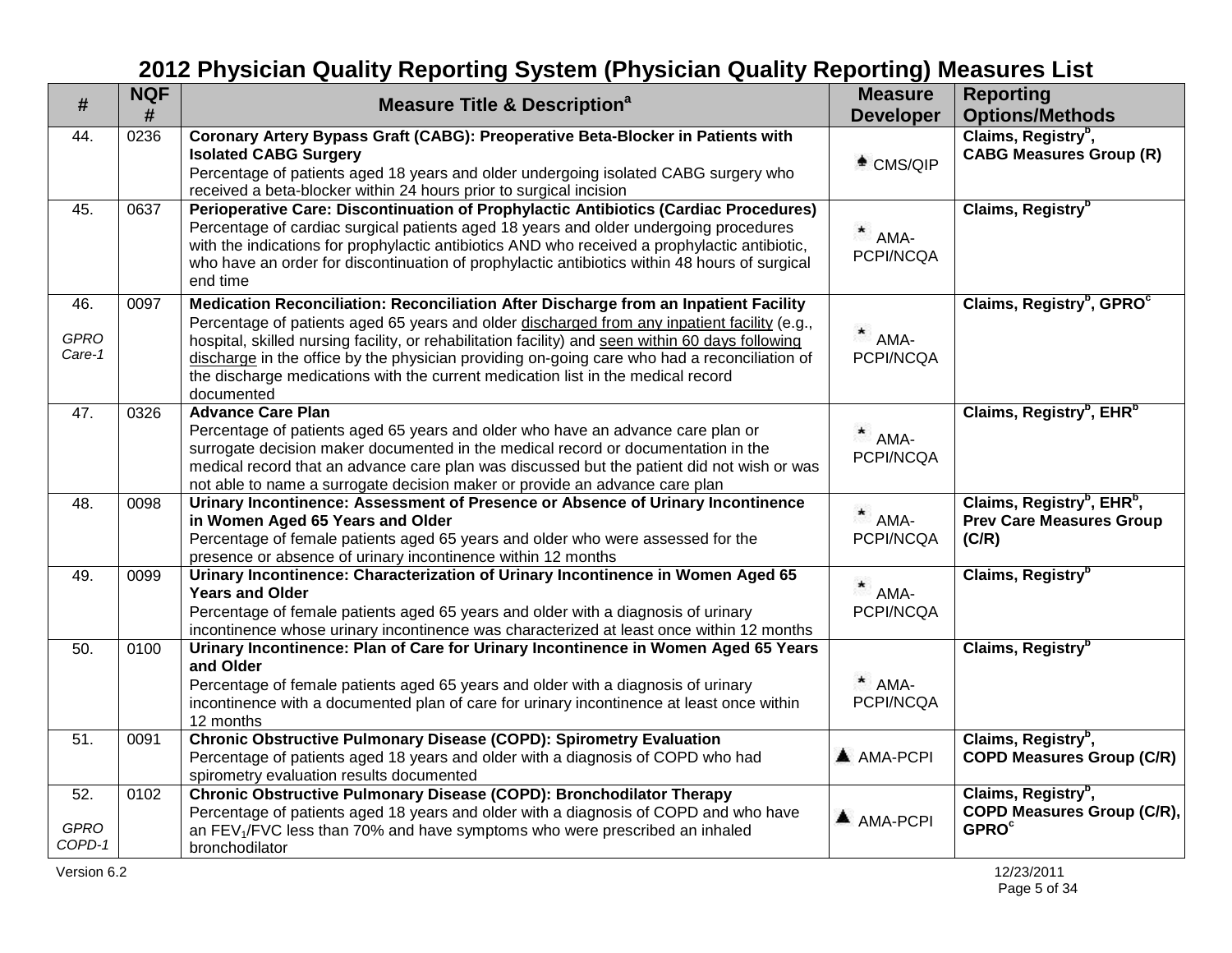| #   | <b>NQF</b><br># | <b>Measure Title &amp; Description<sup>a</sup></b>                                                                                                                                                                                                                                                                | <b>Measure</b><br><b>Developer</b> | <b>Reporting</b><br><b>Options/Methods</b>                                                  |
|-----|-----------------|-------------------------------------------------------------------------------------------------------------------------------------------------------------------------------------------------------------------------------------------------------------------------------------------------------------------|------------------------------------|---------------------------------------------------------------------------------------------|
| 53. | 0047            | Asthma: Pharmacologic Therapy for Persistent Asthma<br>Percentage of patients aged 5 through 50 years with a diagnosis of persistent asthma and<br>at least one medical encounter for asthma during the measurement year who were<br>prescribed long-term control medication                                      | $\Box$ AMA-<br>PCPI/NCQA           | Claims, Registry <sup>b</sup> , EHR <sup>b</sup> ,<br><b>Asthma Measures Group</b><br>(C/R) |
| 54. | 0090            | Emergency Medicine: 12-Lead Electrocardiogram (ECG) Performed for Non-<br><b>Traumatic Chest Pain</b><br>Percentage of patients aged 40 years and older with an emergency department discharge<br>diagnosis of non-traumatic chest pain who had a 12-lead ECG performed                                           | $*$ AMA-<br>PCPI/NCQA              | Claims, Registry <sup>b</sup>                                                               |
| 55. | 0093            | Emergency Medicine: 12-Lead Electrocardiogram (ECG) Performed for Syncope<br>Percentage of patients aged 60 years and older with an emergency department discharge<br>diagnosis of syncope who had a 12-lead ECG performed                                                                                        | $*$ AMA-<br>PCPI/NCQA              | Claims, Registry <sup>b</sup>                                                               |
| 56. | 0232            | Emergency Medicine: Community-Acquired Pneumonia (CAP): Vital Signs<br>Percentage of patients aged 18 years and older with a diagnosis of community-acquired<br>bacterial pneumonia with vital signs documented and reviewed                                                                                      | $*$ AMA-<br>PCPI/NCQA              | Claims, Registry <sup>b</sup> ,<br><b>CAP Measures Group (C/R)</b>                          |
| 57. | 0094            | Emergency Medicine: Community-Acquired Pneumonia (CAP): Assessment of<br><b>Oxygen Saturation</b><br>Percentage of patients aged 18 years and older with a diagnosis of community-acquired<br>bacterial pneumonia with oxygen saturation documented and reviewed                                                  | $\star$<br>AMA-<br>PCPI/NCQA       | Claims, Registry <sup>b</sup> ,<br><b>CAP Measures Group (C/R)</b>                          |
| 58. | 0095            | Emergency Medicine: Community-Acquired Pneumonia (CAP): Assessment of<br><b>Mental Status</b><br>Percentage of patients aged 18 years and older with a diagnosis of community-acquired<br>bacterial pneumonia with mental status assessed                                                                         | AMA-<br>PCPI/NCQA                  | Claims, Registry <sup>b</sup> ,<br><b>CAP Measures Group (C/R)</b>                          |
| 59. | 0096            | Emergency Medicine: Community-Acquired Pneumonia (CAP): Empiric Antibiotic<br>Percentage of patients aged 18 years and older with a diagnosis of community-acquired<br>bacterial pneumonia with an appropriate empiric antibiotic prescribed                                                                      | * AMA-<br>PCPI/NCQA                | Claims, Registry <sup>b</sup> ,<br><b>CAP Measures Group (C/R)</b>                          |
| 64. | 0001            | <b>Asthma: Assessment of Asthma Control</b><br>Percentage of patients aged 5 through 50 years with a diagnosis of asthma who were<br>evaluated at least once for asthma control (comprising asthma impairment and asthma risk)                                                                                    | $\square$ AMA-<br>PCPI/NCQA        | Claims, Registry <sup>b</sup> , EHR <sup>b</sup> ,<br><b>Asthma Measures Group</b><br>(C/R) |
| 65. | 0069            | Treatment for Children with Upper Respiratory Infection (URI): Avoidance of<br><b>Inappropriate Use</b><br>Percentage of children aged 3 months through 18 years with a diagnosis of URI who were<br>not prescribed or dispensed an antibiotic prescription on or within 3 days of the initial date<br>of service | $*$ NCQA                           | Claims, Registry <sup>b</sup>                                                               |
| 66. | 0002            | <b>Appropriate Testing for Children with Pharyngitis</b><br>Percentage of children aged 2 through 18 years with a diagnosis of pharyngitis, who were<br>prescribed an antibiotic and who received a group A streptococcus (strep) test for the<br>episode                                                         | $*$ NCQA                           | Claims, Registry <sup>b</sup> , EHR <sup>b</sup>                                            |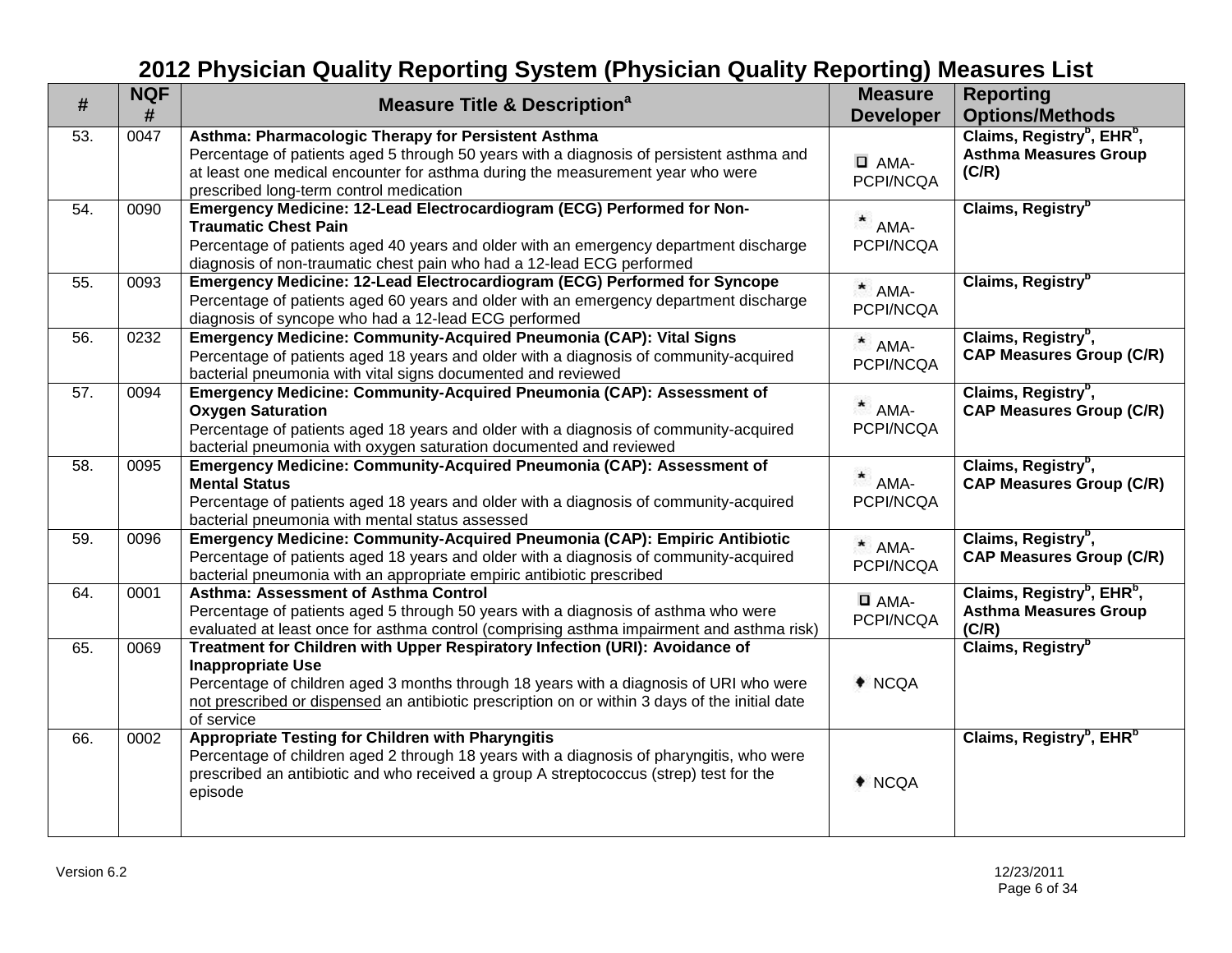| $\#$              | <b>NQF</b><br># | <b>Measure Title &amp; Description<sup>a</sup></b>                                                                                                                                                                                                                                                                                                                                                                                                                                                                | <b>Measure</b><br><b>Developer</b>    | <b>Reporting</b><br><b>Options/Methods</b>       |
|-------------------|-----------------|-------------------------------------------------------------------------------------------------------------------------------------------------------------------------------------------------------------------------------------------------------------------------------------------------------------------------------------------------------------------------------------------------------------------------------------------------------------------------------------------------------------------|---------------------------------------|--------------------------------------------------|
| 67.               | 0377            | Hematology: Myelodysplastic Syndrome (MDS) and Acute Leukemias: Baseline<br><b>Cytogenetic Testing Performed on Bone Marrow</b><br>Percentage of patients aged 18 years and older with a diagnosis of MDS or an acute<br>leukemia who had baseline cytogenetic testing performed on bone marrow                                                                                                                                                                                                                   | $AMA-$<br>PCPI/ASH                    | Claims, Registry <sup>b</sup>                    |
| 68.               | 0378            | Hematology: Myelodysplastic Syndrome (MDS): Documentation of Iron Stores in<br><b>Patients Receiving Erythropoietin Therapy</b><br>Percentage of patients aged 18 years and older with a diagnosis of MDS who are receiving<br>erythropoietin therapy with documentation of iron stores prior to initiating erythropoietin<br>therapy                                                                                                                                                                             | $AMA-$<br>PCPI/ASH                    | Claims, Registry <sup>b</sup>                    |
| 69.               | 0380            | Hematology: Multiple Myeloma: Treatment with Bisphosphonates<br>Percentage of patients aged 18 years and older with a diagnosis of multiple myeloma, not<br>in remission, who were prescribed or received intravenous bisphosphonate therapy within<br>the 12-month reporting period                                                                                                                                                                                                                              | $^*$ AMA-<br>PCPI/ASH                 | Claims, Registry <sup>b</sup>                    |
| 70.               | 0379            | Hematology: Chronic Lymphocytic Leukemia (CLL): Baseline Flow Cytometry<br>Percentage of patients aged 18 years and older with a diagnosis of CLL who had baseline<br>flow cytometry studies performed                                                                                                                                                                                                                                                                                                            | $AMA-$<br>PCPI/ASH                    | Claims, Registry <sup>b</sup>                    |
| 71.               | 0387            | Breast Cancer: Hormonal Therapy for Stage IC-IIIC Estrogen Receptor/Progesterone<br><b>Receptor (ER/PR) Positive Breast Cancer</b><br>Percentage of female patients aged 18 years and older with Stage IC through IIIC, ER or<br>PR positive breast cancer who were prescribed tamoxifen or aromatase inhibitor (AI) during<br>the 12-month reporting period                                                                                                                                                      | $\frac{11}{4}$ AMA-PCPI/<br>ASCO/NCCN | Claims, Registry <sup>b</sup> , EHR <sup>b</sup> |
| $\overline{72}$ . | 0385            | <b>Colon Cancer: Chemotherapy for Stage III Colon Cancer Patients</b><br>Percentage of patients aged 18 years and older with Stage IIIA through IIIC colon cancer<br>who are referred for adjuvant chemotherapy, prescribed adjuvant chemotherapy, or have<br>previously received adjuvant chemotherapy within the 12-month reporting period                                                                                                                                                                      | $\frac{11}{4}$ AMA-PCPI/<br>ASCO/NCCN | Claims, Registry <sup>b</sup> , EHR <sup>b</sup> |
| 76.               | 0464            | Prevention of Catheter-Related Bloodstream Infections (CRBSI): Central Venous<br><b>Catheter (CVC) Insertion Protocol</b><br>Percentage of patients, regardless of age, who undergo CVC insertion for whom CVC was<br>inserted with all elements of maximal sterile barrier technique [cap AND mask AND sterile<br>gown AND sterile gloves AND a large sterile sheet AND hand hygiene AND 2%<br>chlorhexidine for cutaneous antisepsis (or acceptable alternative antiseptics per current<br>guideline)] followed | $AMA-PCPI$                            | Claims, Registry <sup>b</sup>                    |
| 81.               | 0323            | Adult Kidney Disease: Hemodialysis Adequacy: Solute<br>Percentage of calendar months within a 12-month period during which patients aged 18<br>years and older with a diagnosis of ESRD receiving hemodialysis three times a week who<br>have a spKt/V $\geq$ 1.2                                                                                                                                                                                                                                                 | $A$ AMA-PCPI                          | <b>Registry</b> <sup>b</sup>                     |
| 82.               | 0321            | Adult Kidney Disease: Peritoneal Dialysis Adequacy: Solute<br>Percentage of patients aged 18 years and older with a diagnosis of ESRD receiving<br>peritoneal dialysis who have a total Kt/V ≥ 1.7 per week measured once every 4 months                                                                                                                                                                                                                                                                          | AMA-PCPI                              | <b>Registry</b> <sup>b</sup>                     |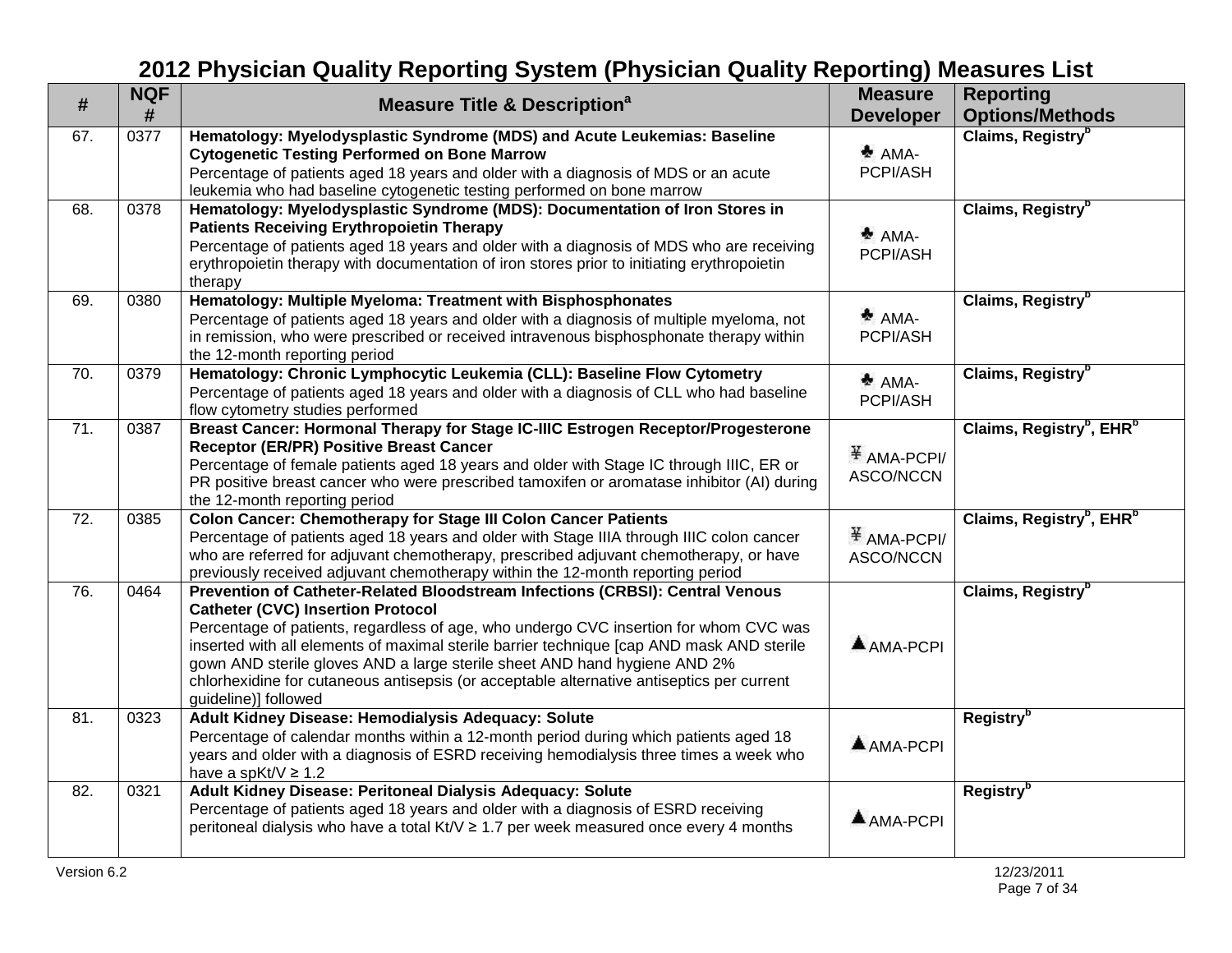| #           | <b>NQF</b><br>#       | <b>Measure Title &amp; Description<sup>a</sup></b>                                                                                                                                                                                                                                                                                                  | <b>Measure</b><br><b>Developer</b> | <b>Reporting</b><br><b>Options/Methods</b>                              |
|-------------|-----------------------|-----------------------------------------------------------------------------------------------------------------------------------------------------------------------------------------------------------------------------------------------------------------------------------------------------------------------------------------------------|------------------------------------|-------------------------------------------------------------------------|
| 83.         | 0393                  | Hepatitis C: Testing for Chronic Hepatitis C - Confirmation of Hepatitis C Viremia<br>Percentage of patients aged 18 years and older with a diagnosis of hepatitis C seen for an<br>initial evaluation who had HCV RNA testing ordered or previously performed                                                                                      | $AMA-PCPI$                         | Registry <sup>b</sup>                                                   |
| 84.         | 0395                  | Hepatitis C: Ribonucleic Acid (RNA) Testing Before Initiating Treatment<br>Percentage of patients aged 18 years and older with a diagnosis of chronic hepatitis C who<br>are receiving antiviral treatment for whom quantitative HCV RNA testing was performed<br>within 6 months prior to initiation of antiviral treatment                        | $A$ AMA-PCPI                       | Claims, Registry <sup>b</sup> ,<br>Hep C Measures Group (C/R)           |
| 85.         | 0396                  | <b>Hepatitis C: HCV Genotype Testing Prior to Treatment</b><br>Percentage of patients aged 18 years and older with a diagnosis of chronic hepatitis C who<br>are receiving antiviral treatment for whom HCV genotype testing was performed prior to<br>initiation of antiviral treatment                                                            | <b>A</b> AMA-PCPI                  | Claims, Registry <sup>b</sup> ,<br>Hep C Measures Group (C/R)           |
| 86.         | 0397                  | <b>Hepatitis C: Antiviral Treatment Prescribed</b><br>Percentage of patients aged 18 years and older with a diagnosis of chronic hepatitis C who<br>were prescribed at a minimum peginterferon and ribavirin therapy within the 12-month<br>reporting period                                                                                        | $A$ AMA-PCPI                       | Claims, Registry <sup>b</sup> ,<br><b>Hep C Measures Group</b><br>(C/R) |
| 87.         | 0398                  | Hepatitis C: HCV Ribonucleic Acid (RNA) Testing at Week 12 of Treatment<br>Percentage of patients aged 18 years and older with a diagnosis of chronic hepatitis C who<br>are receiving antiviral treatment for whom quantitative HCV RNA testing was performed at<br>no greater than 12 weeks from the initiation of antiviral treatment            | AMA-PCPI                           | Claims, Registry <sup>b</sup> ,<br>Hep C Measures Group (C/R)           |
| 89.         | 0401                  | Hepatitis C: Counseling Regarding Risk of Alcohol Consumption<br>Percentage of patients aged 18 years and older with a diagnosis of hepatitis C who were<br>counseled about the risks of alcohol use at least once within 12-months                                                                                                                 | AMA-PCPI                           | Claims, Registry <sup>b</sup> ,<br>Hep C Measures Group (C/R)           |
| 90.         | 0394                  | Hepatitis C: Counseling Regarding Use of Contraception Prior to Antiviral Therapy<br>Percentage of female patients aged 18 through 44 years and all men aged 18 years and<br>older with a diagnosis of chronic hepatitis C who are receiving antiviral treatment who were<br>counseled regarding contraception prior to the initiation of treatment | AMA-PCPI                           | Claims, Registry <sup>b</sup> ,<br>Hep C Measures Group (C/R)           |
| 91.         | 0653                  | Acute Otitis Externa (AOE): Topical Therapy<br>Percentage of patients aged 2 years and older with a diagnosis of AOE who were<br>prescribed topical preparations                                                                                                                                                                                    | $A$ AMA-PCPI                       | Claims, Registry <sup>b</sup>                                           |
| 92.         | <b>AQA</b><br>adopted | Acute Otitis Externa (AOE): Pain Assessment<br>Percentage of patient visits for those patients aged 2 years and older with a diagnosis of<br>AOE with assessment for auricular or periauricular pain                                                                                                                                                | AMA-PCPI                           | Claims, Registry <sup>b</sup>                                           |
| 93.         | 0654                  | Acute Otitis Externa (AOE): Systemic Antimicrobial Therapy - Avoidance of<br><b>Inappropriate Use</b><br>Percentage of patients aged 2 years and older with a diagnosis of AOE who were not<br>prescribed systemic antimicrobial therapy                                                                                                            | $A$ AMA-PCPI                       | Claims, Registry <sup>b</sup>                                           |
| 99.         | 0391                  | Breast Cancer Resection Pathology Reporting: pT Category (Primary Tumor) and pN<br><b>Category (Regional Lymph Nodes) with Histologic Grade</b><br>Percentage of breast cancer resection pathology reports that include the pT category<br>(primary tumor), the pN category (regional lymph nodes), and the histologic grade                        | € AMA-<br>PCPI/CAP                 | Claims, Registry <sup>b</sup>                                           |
| Version 6.2 |                       |                                                                                                                                                                                                                                                                                                                                                     |                                    | 12/23/2011                                                              |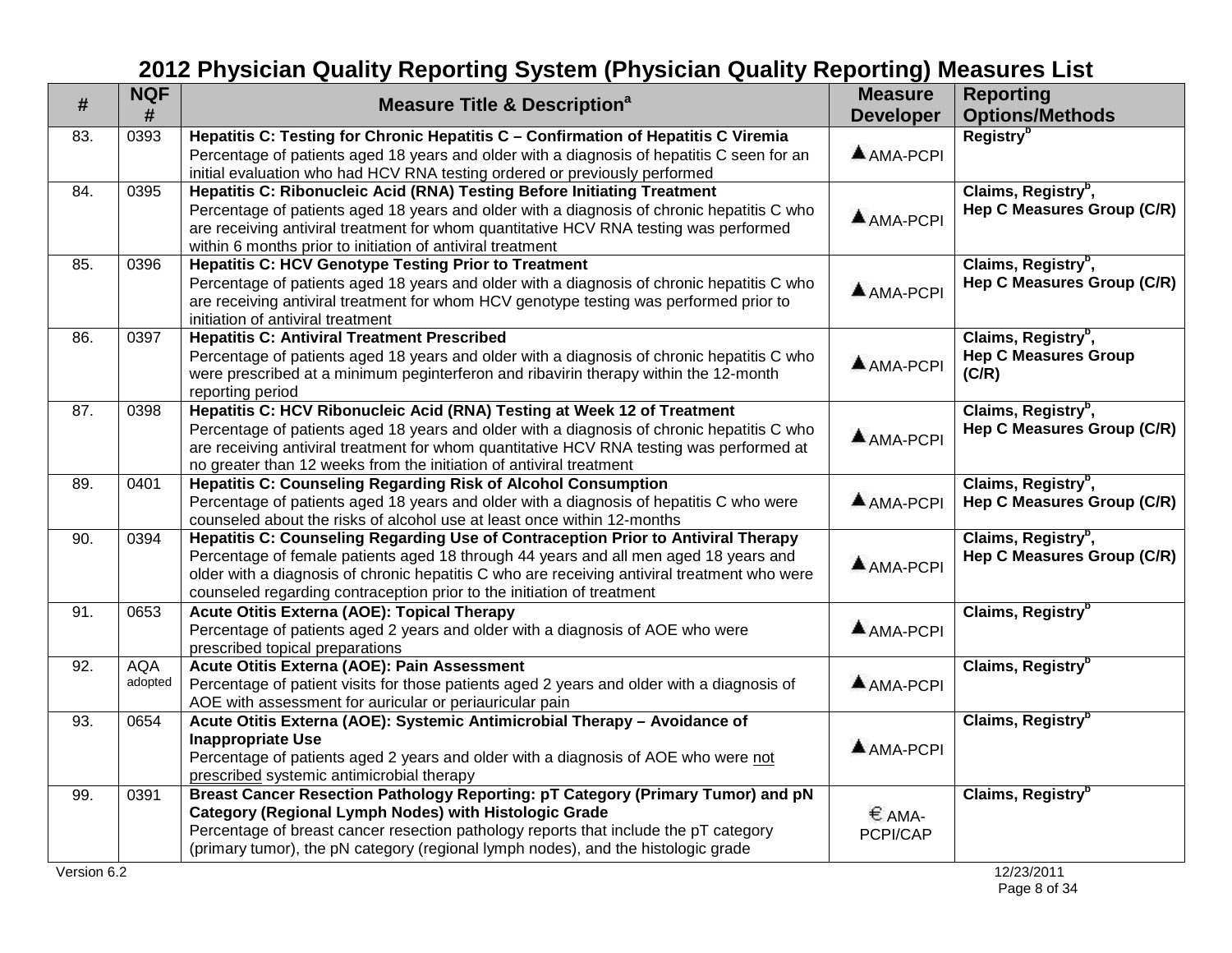| #    | <b>NQF</b><br># | <b>Measure Title &amp; Description<sup>a</sup></b>                                                                                                                                                                                                                                                                                                                                                                                                                                                                                                        | <b>Measure</b><br><b>Developer</b> | <b>Reporting</b><br><b>Options/Methods</b>                 |
|------|-----------------|-----------------------------------------------------------------------------------------------------------------------------------------------------------------------------------------------------------------------------------------------------------------------------------------------------------------------------------------------------------------------------------------------------------------------------------------------------------------------------------------------------------------------------------------------------------|------------------------------------|------------------------------------------------------------|
| 100. | 0392            | Colorectal Cancer Resection Pathology Reporting: pT Category (Primary Tumor) and<br>pN Category (Regional Lymph Nodes) with Histologic Grade<br>Percentage of colon and rectum cancer resection pathology reports that include the pT                                                                                                                                                                                                                                                                                                                     | € AMA-<br>PCPI/CAP                 | Claims, Registry <sup>b</sup>                              |
| 102. | 0389            | category (primary tumor), the pN category (regional lymph nodes) and the histologic grade<br>Prostate Cancer: Avoidance of Overuse of Bone Scan for Staging Low-Risk Prostate<br><b>Cancer Patients</b><br>Percentage of patients, regardless of age, with a diagnosis of prostate cancer at low risk of<br>recurrence receiving interstitial prostate brachytherapy, OR external beam radiotherapy to<br>the prostate, OR radical prostatectomy, OR cryotherapy who did not have a bone scan<br>performed at any time since diagnosis of prostate cancer | AMA-PCPI                           | Claims, Registry <sup>b</sup> , EHR <sup>b</sup>           |
| 104. | 0390            | Prostate Cancer: Adjuvant Hormonal Therapy for High-Risk Prostate Cancer Patients<br>Percentage of patients, regardless of age, with a diagnosis of prostate cancer at high risk of<br>recurrence receiving external beam radiotherapy to the prostate who were prescribed<br>adjuvant hormonal therapy (GnRH agonist or antagonist)                                                                                                                                                                                                                      | $AMA-PCPI$                         | Claims, Registry <sup>b</sup>                              |
| 105. | 0388            | Prostate Cancer: Three-Dimensional (3D) Radiotherapy<br>Percentage of patients, regardless of age, with a diagnosis of clinically localized prostate<br>cancer receiving external beam radiotherapy as a primary therapy to the prostate with or<br>without nodal irradiation (no metastases; no salvage therapy) who receive three-<br>dimensional conformal radiotherapy (3D-CRT) or intensity modulated radiation therapy<br>(IMRT)                                                                                                                    | AMA-PCPI                           | Claims, Registry <sup>b</sup>                              |
| 106. | 0103            | Major Depressive Disorder (MDD): Diagnostic Evaluation<br>Percentage of patients aged 18 years and older with a new diagnosis or recurrent episode<br>of MDD who met the DSM-IV criteria during the visit in which the new diagnosis or recurrent<br>episode was identified during the measurement period                                                                                                                                                                                                                                                 | AMA-PCPI                           | Claims, Registry <sup>b</sup>                              |
| 107. | 0104            | Major Depressive Disorder (MDD): Suicide Risk Assessment<br>Percentage of patients aged 18 years and older with a new diagnosis or recurrent episode<br>of MDD who had a suicide risk assessment completed at each visit during the<br>measurement period                                                                                                                                                                                                                                                                                                 | AMA-PCPI                           | Claims, Registry <sup>b</sup>                              |
| 108. | 0054            | Rheumatoid Arthritis (RA): Disease Modifying Anti-Rheumatic Drug (DMARD)<br><b>Therapy</b><br>Percentage of patients aged 18 years and older who were diagnosed with RA and were<br>prescribed, dispensed, or administered at least one ambulatory prescription for a DMARD                                                                                                                                                                                                                                                                               | $*_{NCQA}$                         | Claims, Registry <sup>b</sup> ,<br>RA Measures Group (C/R) |
| 109. | 0050            | <b>Osteoarthritis (OA): Function and Pain Assessment</b><br>Percentage of patient visits for patients aged 21 years and older with a diagnosis of OA<br>with assessment for function and pain                                                                                                                                                                                                                                                                                                                                                             | AMA-PCPI                           | Claims, Registry <sup>b</sup>                              |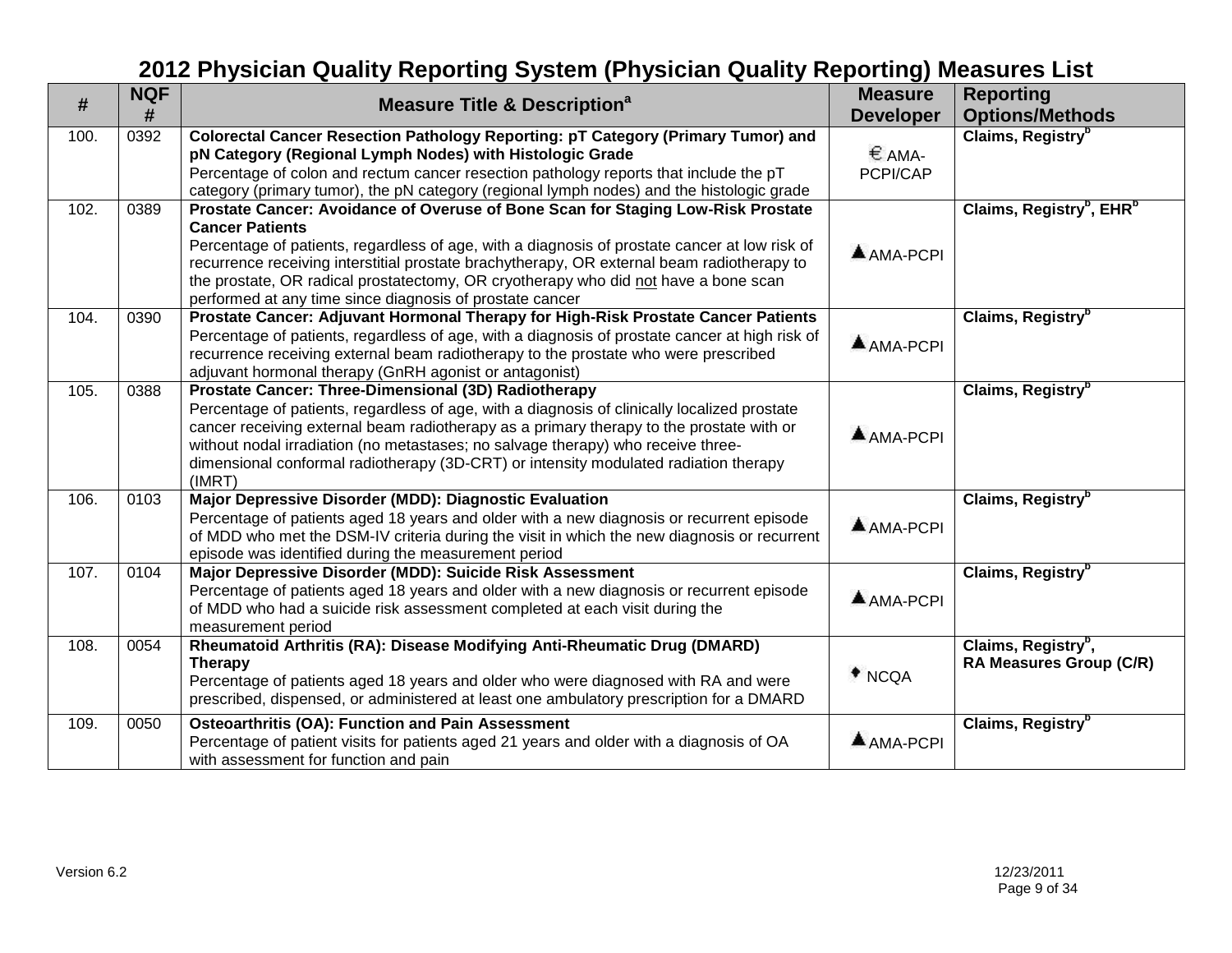| $\#$                          | <b>NQF</b> | <b>Measure Title &amp; Description<sup>a</sup></b>                                                                                                                                                                                                                                                                                                                                                                                                                 | <b>Measure</b>                                         | <b>Reporting</b>                                                                                                                                                           |
|-------------------------------|------------|--------------------------------------------------------------------------------------------------------------------------------------------------------------------------------------------------------------------------------------------------------------------------------------------------------------------------------------------------------------------------------------------------------------------------------------------------------------------|--------------------------------------------------------|----------------------------------------------------------------------------------------------------------------------------------------------------------------------------|
|                               | #          |                                                                                                                                                                                                                                                                                                                                                                                                                                                                    | <b>Developer</b>                                       | <b>Options/Methods</b>                                                                                                                                                     |
| 110.<br><b>GPRO</b><br>Prev-7 | 0041       | Preventive Care and Screening: Influenza Immunization<br>Percentage of patients aged 6 months and older seen for a visit between October 1 and<br>March 31 of the one-year measurement period who received an influenza immunization OR<br>who reported previous receipt of an influenza immunization                                                                                                                                                              | $AMA-PCPI$                                             | Claims, Registry <sup>b</sup> , EHR <sup>b</sup> ,<br>COPD Measures Group (C/R),<br><b>Prev Care Measures Group</b><br>(C/R),<br><b>CKD Measures Group (C/R),</b><br>GPROC |
| 111.<br><b>GPRO</b><br>Prev-8 | 0043       | Preventive Care and Screening: Pneumonia Vaccination for Patients 65 Years and<br>Older<br>Percentage of patients aged 65 years and older who have ever received a pneumococcal<br>vaccine                                                                                                                                                                                                                                                                         | $*$ NCQA                                               | Claims, Registry <sup>b</sup> , EHR <sup>b</sup> ,<br>COPD Measures Group (C/R),<br><b>Prev Care Measures Group</b><br>$(C/R)$ , GPRO $\textdegree$                        |
| 112.<br><b>GPRO</b><br>Prev-5 | 0031       | Preventive Care and Screening: Screening Mammography<br>Percentage of women aged 40 through 69 years who had a mammogram to screen for<br>breast cancer within 24 months                                                                                                                                                                                                                                                                                           | $*$ NCQA                                               | Claims, Registry <sup>b</sup> , EHR <sup>b</sup> ,<br><b>Prev Care Measures Group</b><br>(C/R), GPRO <sup>c</sup>                                                          |
| 113.<br><b>GPRO</b><br>Prev-6 | 0034       | Preventive Care and Screening: Colorectal Cancer Screening<br>Percentage of patients aged 50 through 75 years who received the appropriate colorectal<br>cancer screening                                                                                                                                                                                                                                                                                          | $*_{NCQA}$                                             | Claims, Registry <sup>b</sup> , EHR <sup>b</sup> ,<br><b>Prev Care Measures Group</b><br>$(C/R)$ , GPRO $\textdegree$                                                      |
| 116.                          | 0058       | Antibiotic Treatment for Adults with Acute Bronchitis: Avoidance of Inappropriate<br><b>Use</b><br>Percentage of adults aged 18 through 64 years with a diagnosis of acute bronchitis who<br>were not prescribed or dispensed an antibiotic prescription on or within 3 days of the initial<br>date of service                                                                                                                                                     | $*_{NCQA}$                                             | Claims, Registry <sup>b</sup>                                                                                                                                              |
| 117.<br><b>GPRO</b><br>$DM-7$ | 0055       | Diabetes Mellitus: Dilated Eye Exam in Diabetic Patient<br>Percentage of patients aged 18 through 75 years with a diagnosis of diabetes mellitus who<br>had a dilated eye exam                                                                                                                                                                                                                                                                                     | $*_{NCQA}$                                             | Claims, Registry <sup>b</sup> , EHR <sup>b</sup> ,<br>DM Measures Group (C/R),<br><b>GPRO</b> <sup>c</sup>                                                                 |
| 118.<br><b>GPRO</b><br>CAD-7  | 0066       | Coronary Artery Disease (CAD): Angiotensin-Converting Enzyme (ACE) Inhibitor or<br>Angiotensin Receptor Blocker (ARB) Therapy for Patients with CAD and Diabetes<br>and/or Left Ventricular Systolic Dysfunction (LVSD)<br>Percentage of patients aged 18 years and older with a diagnosis of coronary artery disease<br>seen within a 12 month period who also have diabetes OR a current or prior LVEF < 40%<br>who were prescribed ACE inhibitor or ARB therapy | $\blacktriangleright$ AMA-<br>PCPI/ACCF/<br><b>AHA</b> | Registry <sup>b</sup> , GPRO <sup>c</sup>                                                                                                                                  |
| 119.                          | 0062       | Diabetes Mellitus: Urine Screening for Microalbumin or Medical Attention for<br><b>Nephropathy in Diabetic Patients</b><br>Percentage of patients aged 18 through 75 years with diabetes mellitus who received urine<br>protein screening or medical attention for nephropathy during at least one office visit within<br>12 months                                                                                                                                | $*_{NCQA}$                                             | Claims, Registry <sup>b</sup> , EHR <sup>b</sup> ,<br>DM Measures Group (C/R)                                                                                              |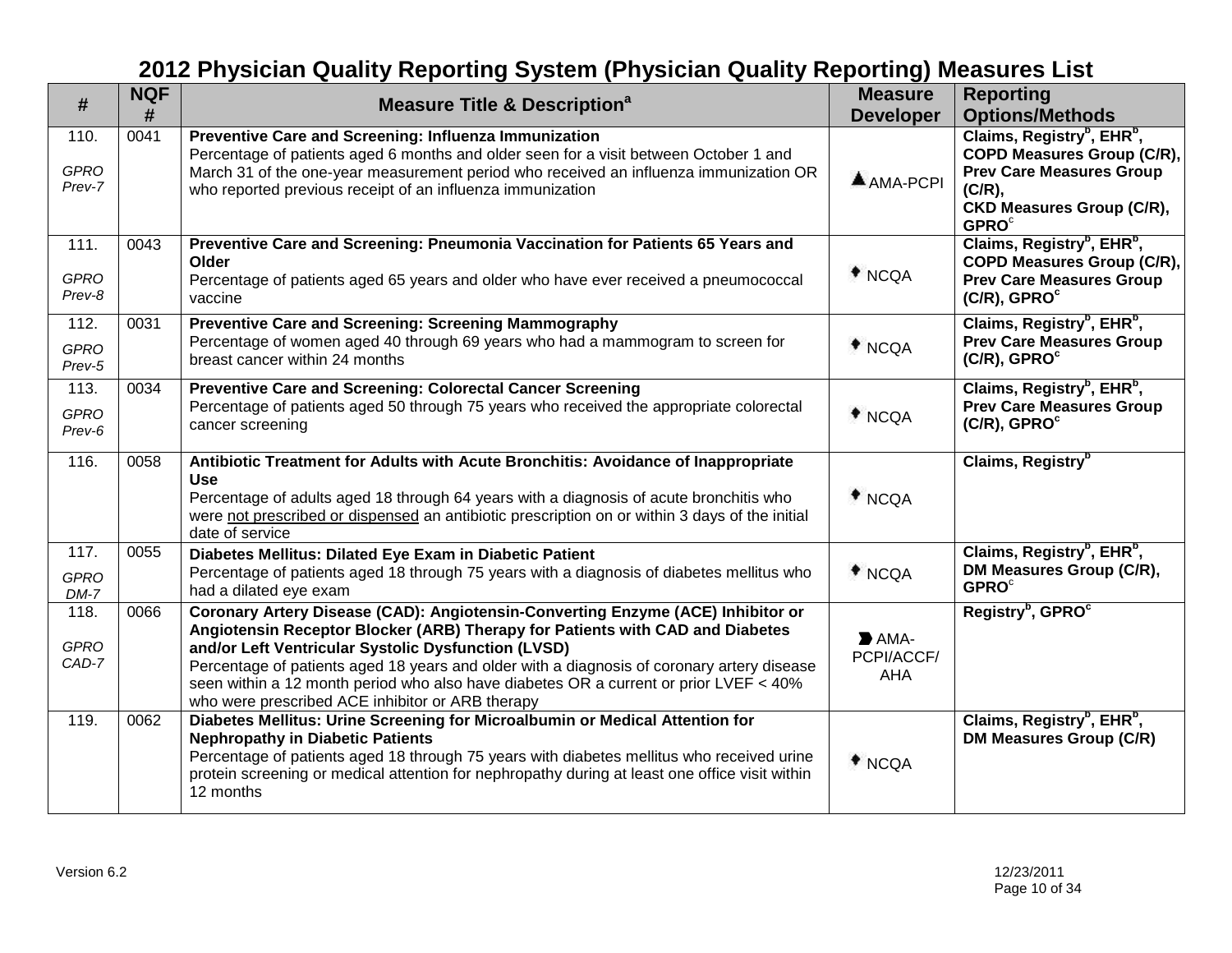| #                             | <b>NQF</b><br>#       | <b>Measure Title &amp; Description<sup>a</sup></b>                                                                                                                                                                                                                                                                                                                                                                                                                                                                                                      | <b>Measure</b><br><b>Developer</b> | <b>Reporting</b><br><b>Options/Methods</b>                                                                            |
|-------------------------------|-----------------------|---------------------------------------------------------------------------------------------------------------------------------------------------------------------------------------------------------------------------------------------------------------------------------------------------------------------------------------------------------------------------------------------------------------------------------------------------------------------------------------------------------------------------------------------------------|------------------------------------|-----------------------------------------------------------------------------------------------------------------------|
| 121.                          | <b>AQA</b><br>adopted | Adult Kidney Disease: Laboratory Testing (Lipid Profile)<br>Percentage of patients aged 18 years and older with a diagnosis of CKD (stage 3, 4, or 5,<br>not receiving Renal Replacement Therapy [RRT]) who had a fasting lipid profile performed<br>at least once within a 12-month period                                                                                                                                                                                                                                                             | $AMA-PCPI$                         | Claims, Registry <sup>b</sup> ,<br><b>CKD Measures Group (C/R)</b>                                                    |
| 122.                          | <b>AQA</b><br>adopted | Adult Kidney Disease: Blood Pressure Management<br>Percentage of patient visits for those patients aged 18 years and older with a diagnosis of<br>CKD (stage 3, 4, or 5, not receiving Renal Replacement Therapy [RRT]) and documented<br>proteinuria with a blood pressure < 130/80 mmHg OR ≥ 130/80 mmHg with a documented<br>plan of care                                                                                                                                                                                                            | $AMA-PCPI$                         | Claims, Registry <sup>b</sup> ,<br><b>CKD Measures Group (C/R)</b>                                                    |
| 123.                          | <b>AQA</b><br>adopted | Adult Kidney Disease: Patients On Erythropoiesis-Stimulating Agent (ESA) -<br>Hemoglobin Level > 12.0 g/dL<br>Percentage of calendar months within a 12-month period during which a Hemoglobin level<br>is measured for patients aged 18 years and older with a diagnosis of advanced Chronic<br>Kidney Disease (CKD) (stage 4 or 5, not receiving Renal Replacement Therapy [RRT]) or<br>End Stage Renal Disease (ESRD) (who are on hemodialysis or peritoneal dialysis) who are<br>also receiving ESA therapy AND have a Hemoglobin level > 12.0 g/dL | $A$ AMA-PCPI                       | Claims, Registry <sup>b</sup> ,<br><b>CKD Measures Group (C/R)</b>                                                    |
| 124.                          | 0488                  | Health Information Technology (HIT): Adoption/Use of Electronic Health Records<br>(EHR)<br>Documents whether provider has adopted and is using health information technology. To<br>report this measure, the eligible professional must have adopted and be using a certified,<br>Physician Quality Reporting System qualified or other acceptable EHR system                                                                                                                                                                                           | $^*$ CMS/QIP                       | Claims, Registry <sup>b</sup>                                                                                         |
| 125.                          | 0486                  | Refer to the Electronic Prescribing (eRx) Incentive Program                                                                                                                                                                                                                                                                                                                                                                                                                                                                                             | $^*$ CMS/QIP                       |                                                                                                                       |
| 126.                          | 0417                  | Diabetes Mellitus: Diabetic Foot and Ankle Care, Peripheral Neuropathy -<br><b>Neurological Evaluation</b><br>Percentage of patients aged 18 years and older with a diagnosis of diabetes mellitus who<br>had a neurological examination of their lower extremities within 12 months                                                                                                                                                                                                                                                                    | $J$ APMA                           | Claims, Registry <sup>b</sup>                                                                                         |
| 127.                          | 0416                  | Diabetes Mellitus: Diabetic Foot and Ankle Care, Ulcer Prevention - Evaluation of<br><b>Footwear</b><br>Percentage of patients aged 18 years and older with a diagnosis of diabetes mellitus who<br>were evaluated for proper footwear and sizing                                                                                                                                                                                                                                                                                                       | $J$ APMA                           | Claims, Registry <sup>b</sup>                                                                                         |
| 128.<br><b>GPRO</b><br>Prev-9 | 0421                  | Preventive Care and Screening: Body Mass Index (BMI) Screening and Follow-Up<br>Percentage of patients aged 18 years and older with a calculated BMI in the past six<br>months or during the current visit documented in the medical record AND if the most recent<br>BMI is outside of normal parameters, a follow-up plan is documented<br>Normal Parameters: Age 65 years and older BMI ≥ 23 and < 30; Age 18 – 64 years BMI ≥<br>18.5 and $< 25$                                                                                                    | $^*$ CMS/QIP                       | Claims, Registry <sup>b</sup> , EHR <sup>b</sup> ,<br><b>Prev Care Measures Group</b><br>$(C/R)$ , GPRO $\textdegree$ |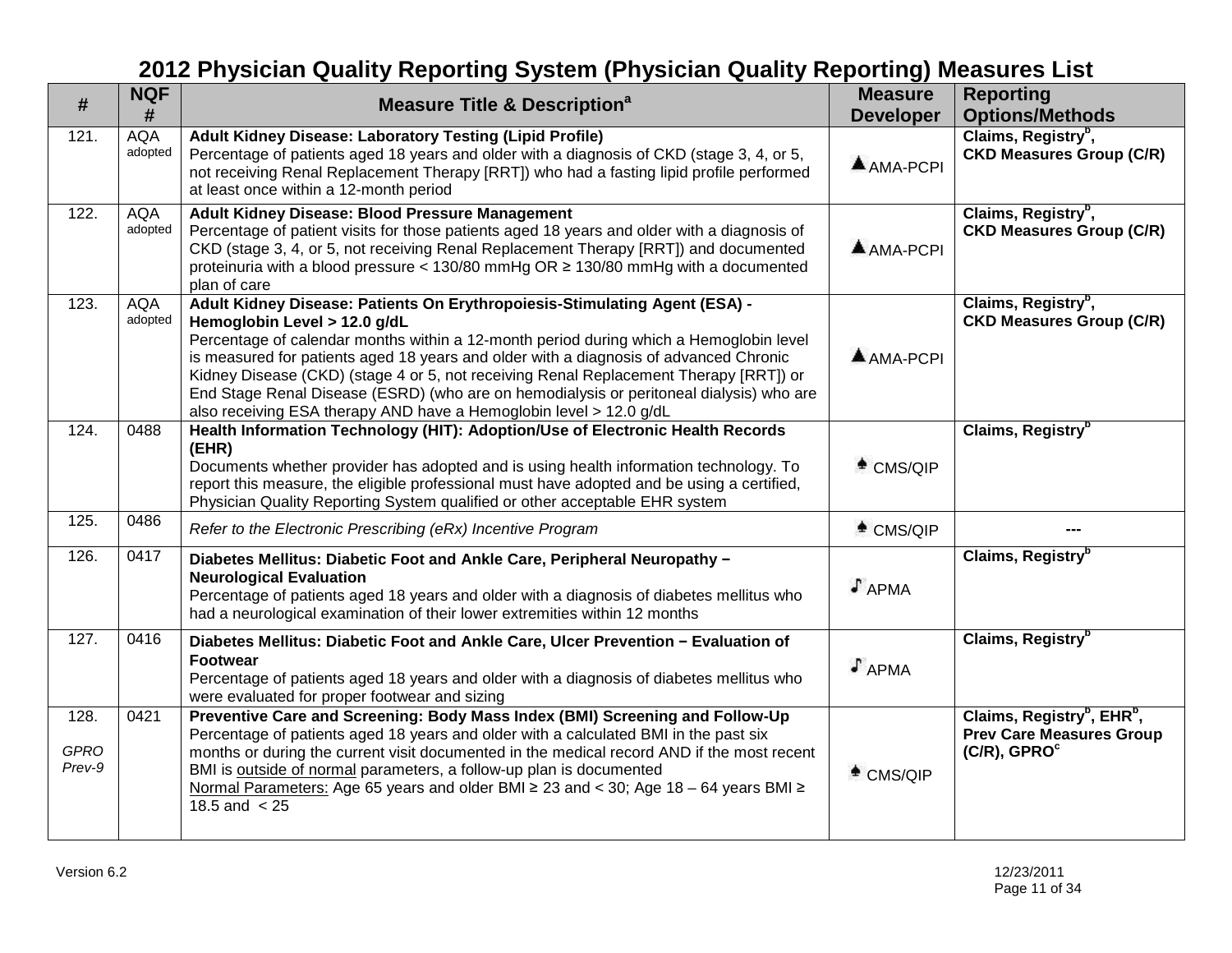| #    | <b>NQF</b><br># | <b>Measure Title &amp; Description<sup>a</sup></b>                                                                                                                                                                                                                                                                                                                                                                                                                                                  | <b>Measure</b><br><b>Developer</b> | <b>Reporting</b><br><b>Options/Methods</b> |
|------|-----------------|-----------------------------------------------------------------------------------------------------------------------------------------------------------------------------------------------------------------------------------------------------------------------------------------------------------------------------------------------------------------------------------------------------------------------------------------------------------------------------------------------------|------------------------------------|--------------------------------------------|
| 130. | 0419            | Documentation of Current Medications in the Medical Record<br>Percentage of specified visits for patients aged 18 years and older for which the eligible<br>professional attests to documenting a list of current medications to the best of his/her<br>knowledge and ability. This list <i>must</i> include ALL prescriptions, over-the-counters, herbals,<br>vitamin/mineral/dietary (nutritional) supplements AND must contain the medications' name,<br>dosage, frequency and route             | $*$ CMS/QIP                        | Claims, Registry <sup>b</sup>              |
| 131. | 0420            | <b>Pain Assessment and Follow-Up</b><br>Percentage of patients aged 18 years and older with documentation of a pain assessment<br>through discussion with the patient including the use of a standardized tool(s) on each visit<br>AND documentation of a follow-up plan when pain is present                                                                                                                                                                                                       | $*$ CMS/QIP                        | Claims, Registry <sup>b</sup>              |
| 134. | 0418            | Preventive Care and Screening: Screening for Clinical Depression and Follow-Up<br>Plan<br>Percentage of patients aged 12 years and older screened for clinical depression using an<br>age appropriate standardized tool AND follow-up plan documented                                                                                                                                                                                                                                               | $*$ CMS/QIP                        | Claims, Registry <sup>b</sup>              |
| 137. | 0650            | Melanoma: Continuity of Care - Recall System<br>Percentage of patients, regardless of age, with a current diagnosis of melanoma or a<br>history of melanoma whose information was entered, at least once within a 12 month<br>period, into a recall system that includes:<br>• A target date for the next complete physical skin exam, AND<br>• A process to follow up with patients who either did not make an appointment<br>within the specified timeframe or who missed a scheduled appointment | $*$ AMA-<br>PCPI/NCQA              | Registry <sup>b</sup>                      |
| 138. | 0561            | <b>Melanoma: Coordination of Care</b><br>Percentage of patient visits, regardless of patient age, with a new occurrence of melanoma<br>who have a treatment plan documented in the chart that was communicated to the<br>physician(s) providing continuing care within one month of diagnosis                                                                                                                                                                                                       | $*$ AMA-<br>PCPI/NCQA              | Registry <sup>b</sup>                      |
| 140. | 0566            | Age-Related Macular Degeneration (AMD): Counseling on Antioxidant Supplement<br>Percentage of patients aged 50 years and older with a diagnosis of AMD and/or their<br>caregiver(s) who were counseled within 12 months on the benefits and/or risks of the Age-<br>Related Eye Disease Study (AREDS) formulation for preventing progression of AMD                                                                                                                                                 | $*$ AMA-<br>PCPI/NCQA              | Claims, Registry <sup>b</sup>              |
| 141. | 0563            | Primary Open-Angle Glaucoma (POAG): Reduction of Intraocular Pressure (IOP) by<br>15% OR Documentation of a Plan of Care<br>Percentage of patients aged 18 years and older with a diagnosis of POAG whose glaucoma<br>treatment has not failed (the most recent IOP was reduced by at least 15% from the pre-<br>intervention level) OR if the most recent IOP was not reduced by at least 15% from the pre-<br>intervention level, a plan of care was documented within 12 months                  | $*$ AMA-<br>PCPI/NCQA              | Claims, Registry <sup>b</sup>              |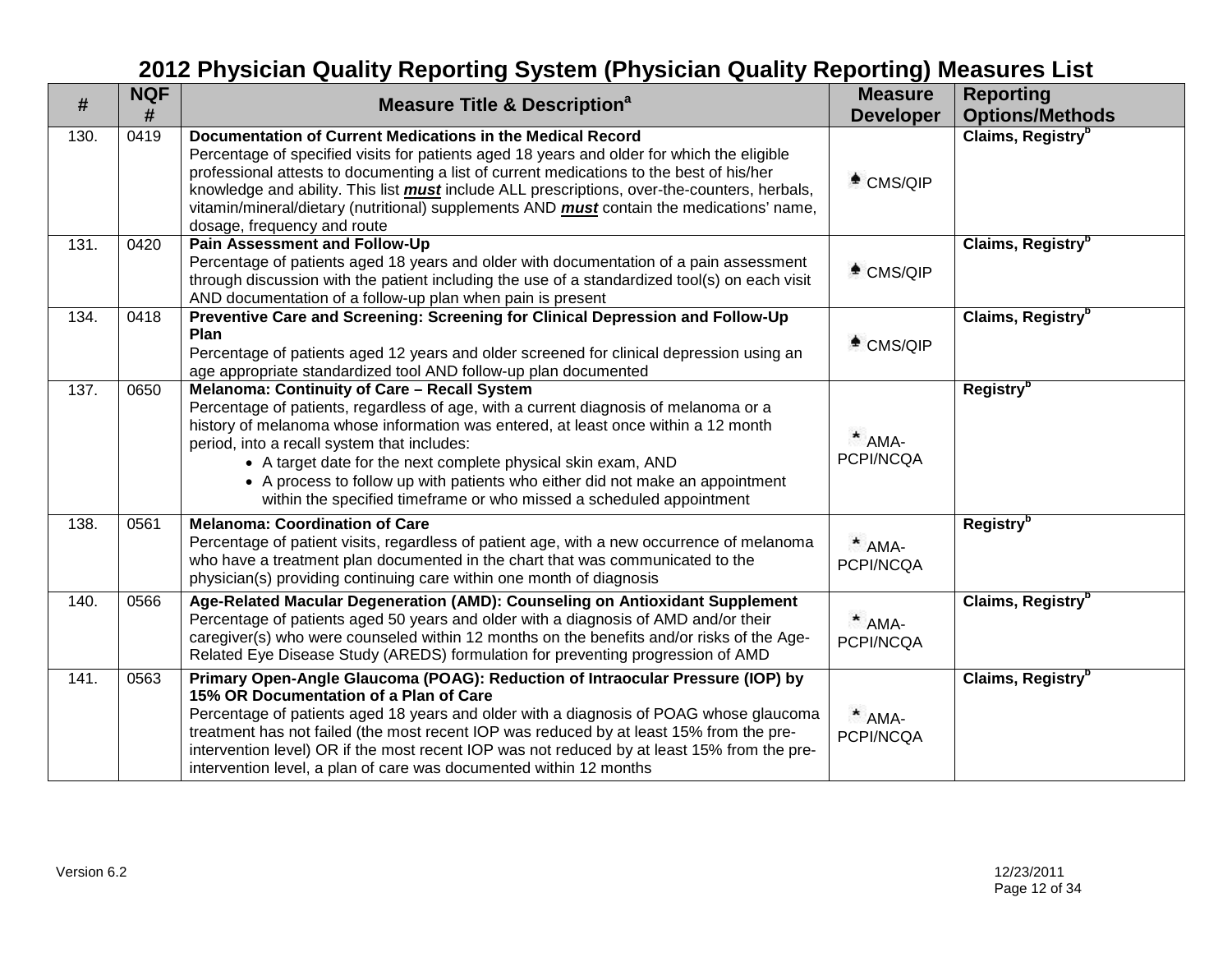| #    | <b>NQF</b><br># | <b>Measure Title &amp; Description</b> <sup>a</sup>                                                                                                                                                                                                                                                                                                                    | <b>Measure</b><br><b>Developer</b> | <b>Reporting</b><br><b>Options/Methods</b> |
|------|-----------------|------------------------------------------------------------------------------------------------------------------------------------------------------------------------------------------------------------------------------------------------------------------------------------------------------------------------------------------------------------------------|------------------------------------|--------------------------------------------|
| 142. | 0051            | Osteoarthritis (OA): Assessment for Use of Anti-Inflammatory or Analgesic Over-the-<br><b>Counter (OTC) Medications</b><br>Percentage of patient visits for patients aged 21 years and older with a diagnosis of OA<br>with an assessment for use of anti-inflammatory or analgesic OTC medications                                                                    | AMA-PCPI                           | Claims, Registry <sup>b</sup>              |
| 143. | 0384            | Oncology: Medical and Radiation - Pain Intensity Quantified<br>Percentage of patient visits, regardless of patient age, with a diagnosis of cancer currently<br>receiving chemotherapy or radiation therapy in which pain intensity is quantified                                                                                                                      | AMA-PCPI                           | Registry <sup>b</sup>                      |
| 144. | 0383            | Oncology: Medical and Radiation - Plan of Care for Pain<br>Percentage of patient visits, regardless of patient age, with a diagnosis of cancer currently<br>receiving chemotherapy or radiation therapy who report having pain with a documented<br>plan of care to address pain                                                                                       | $AMA-PCPI$                         | <b>Registry</b> <sup>b</sup>               |
| 145. | 0510            | Radiology: Exposure Time Reported for Procedures Using Fluoroscopy<br>Percentage of final reports for procedures using fluoroscopy that include documentation of<br>radiation exposure or exposure time                                                                                                                                                                | $\Box$ AMA-<br>PCPI/NCQA           | Claims, Registry <sup>b</sup>              |
| 146. | 0508            | Radiology: Inappropriate Use of "Probably Benign" Assessment Category in<br><b>Mammography Screening</b><br>Percentage of final reports for screening mammograms that are classified as "probably<br>benign"                                                                                                                                                           | $\Box$ AMA-<br>PCPI/NCQA           | Claims, Registry <sup>b</sup>              |
| 147. | 0511            | Nuclear Medicine: Correlation with Existing Imaging Studies for All Patients<br><b>Undergoing Bone Scintigraphy</b><br>Percentage of final reports for all patients, regardless of age, undergoing bone scintigraphy<br>that include physician documentation of correlation with existing relevant imaging studies<br>(e.g., x-ray, MRI, CT, etc.) that were performed | $AMA-PCPI$                         | Claims, Registry <sup>b</sup>              |
| 148. | 0322            | <b>Back Pain: Initial Visit</b><br>The percentage of patients aged 18 through 79 years with a diagnosis of back pain or<br>undergoing back surgery who had back pain and function assessed during the initial visit to<br>the clinician for the episode of back pain                                                                                                   | $*_{NCQA}$                         | <b>Back Pain Measures Group</b><br>(C/R)   |
| 149. | 0319            | <b>Back Pain: Physical Exam</b><br>Percentage of patients aged 18 through 79 years with a diagnosis of back pain or<br>undergoing back surgery who received a physical examination at the initial visit to the<br>clinician for the episode of back pain                                                                                                               | $*$ NCQA                           | <b>Back Pain Measures Group</b><br>(C/R)   |
| 150. | 0314            | <b>Back Pain: Advice for Normal Activities</b><br>The percentage of patients aged 18 through 79 years with a diagnosis of back pain or<br>undergoing back surgery who received advice for normal activities at the initial visit to the<br>clinician for the episode of back pain                                                                                      | $*$ NCQA                           | <b>Back Pain Measures Group</b><br>(C/R)   |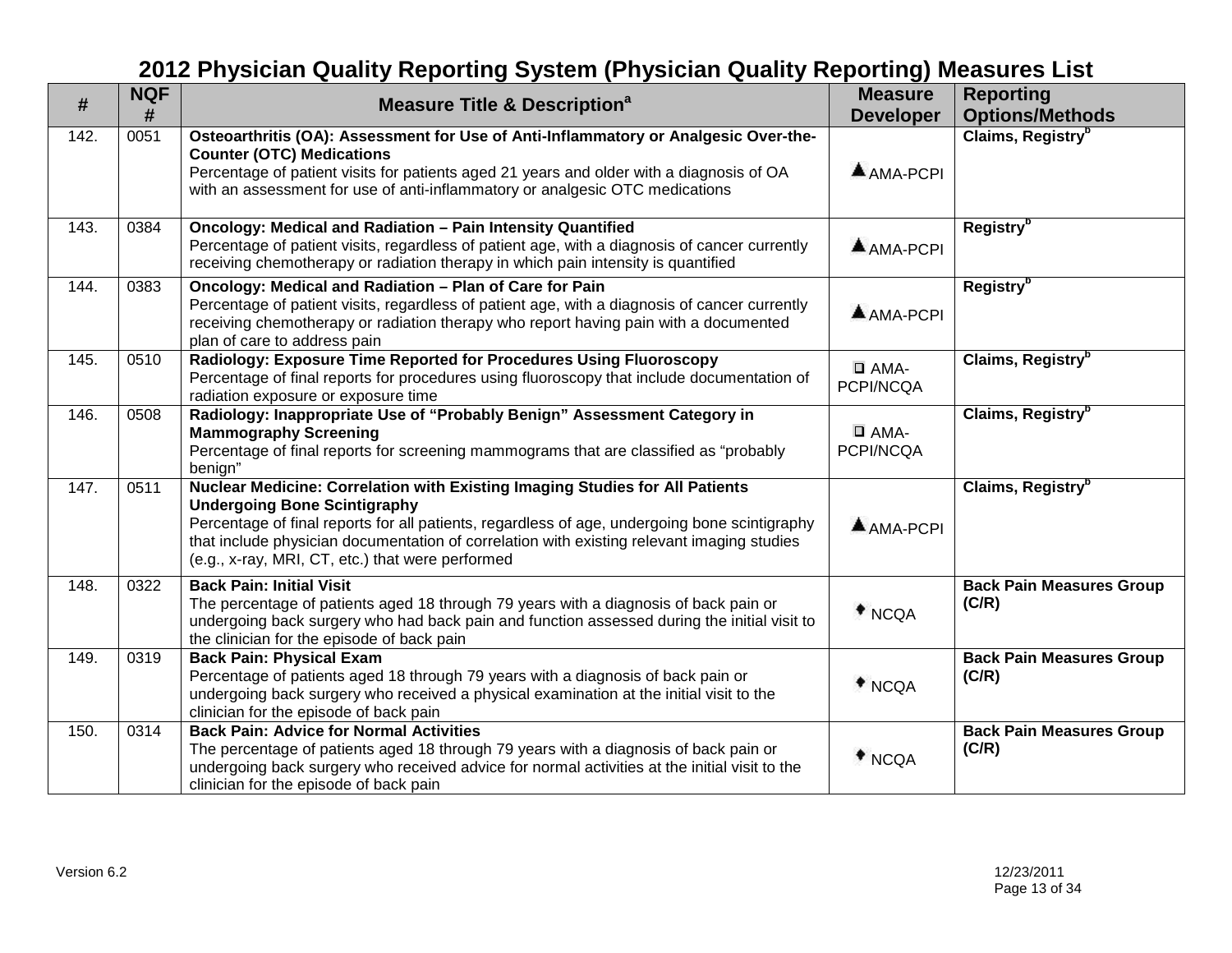| #    | <b>NQF</b><br>#       | <b>Measure Title &amp; Description<sup>a</sup></b>                                                                                                                                                                                                                                                                                                                                                                                                                                  | <b>Measure</b><br><b>Developer</b> | <b>Reporting</b><br><b>Options/Methods</b>                    |
|------|-----------------------|-------------------------------------------------------------------------------------------------------------------------------------------------------------------------------------------------------------------------------------------------------------------------------------------------------------------------------------------------------------------------------------------------------------------------------------------------------------------------------------|------------------------------------|---------------------------------------------------------------|
| 151. | 0313                  | <b>Back Pain: Advice Against Bed Rest</b><br>The percentage of patients aged 18 through 79 years with a diagnosis of back pain or<br>undergoing back surgery who received advice against bed rest lasting four days or longer<br>at the initial visit to the clinician for the episode of back pain                                                                                                                                                                                 | $*$ NCQA                           | <b>Back Pain Measures Group</b><br>(C/R)                      |
| 154. | <b>AQA</b><br>adopted | <b>Falls: Risk Assessment</b><br>Percentage of patients aged 65 years and older with a history of falls who had a risk<br>assessment for falls completed within 12 months                                                                                                                                                                                                                                                                                                           | $*$ AMA-<br>PCPI/NCQA              | Claims, Registry <sup>b</sup>                                 |
| 155. | <b>AQA</b><br>adopted | <b>Falls: Plan of Care</b><br>Percentage of patients aged 65 years and older with a history of falls who had a plan of<br>care for falls documented within 12 months                                                                                                                                                                                                                                                                                                                | $*$ AMA-<br>PCPI/NCQA              | Claims, Registry <sup>b</sup>                                 |
| 156. | 0382                  | <b>Oncology: Radiation Dose Limits to Normal Tissues</b><br>Percentage of patients, regardless of age, with a diagnosis of pancreatic or lung cancer<br>receiving 3D conformal radiation therapy with documentation in medical record that<br>radiation dose limits to normal tissues were established prior to the initiation of a course of<br>3D conformal radiation for a minimum of two tissues                                                                                | $A$ AMA-PCPI                       | Claims, Registry <sup>b</sup>                                 |
| 157. | 0455                  | Thoracic Surgery: Recording of Clinical Stage Prior to Lung Cancer or Esophageal<br><b>Cancer Resection</b><br>Percentage of surgical patients aged 18 years and older undergoing resection for lung or<br>esophageal cancer who had clinical staging provided prior to surgery                                                                                                                                                                                                     | $\Omega$ STS                       | Claims, Registry <sup>b</sup>                                 |
| 158. | 0466                  | Carotid Endarterectomy: Use of Patch During Conventional Carotid Endarterectomy<br>Percentage of patients aged 18 years and older undergoing conventional (non-eversion)<br>carotid endarterectomy (CEA) who undergo patch closure of the arteriotomy                                                                                                                                                                                                                               | $+$ svs                            | Claims, Registry <sup>b</sup>                                 |
| 159. | 0404                  | HIV/AIDS: CD4+ Cell Count or CD4+ Percentage<br>Percentage of patients aged 6 months and older with a diagnosis of HIV/AIDS for whom a<br>CD4+ cell count or CD4+ cell percentage was performed at least once every 6 months                                                                                                                                                                                                                                                        | $\Box$ AMA-<br>PCPI/NCQA           | Registry <sup>b</sup> ,<br><b>HIV/AIDS Measures Group (R)</b> |
| 160. | 0405                  | HIV/AIDS: Pneumocystis Jiroveci Pneumonia (PCP) Prophylaxis<br>Percentage of patients aged 6 years and older with a diagnosis of HIV/AIDS and CD4+ cell<br>count < 200 cells/mm <sup>3</sup> who were prescribed PCP prophylaxis within 3 months of low CD4+<br>cell count                                                                                                                                                                                                          | $\Box$ AMA-<br>PCPI/NCQA           | Registry <sup>b</sup> ,<br><b>HIV/AIDS Measures Group (R)</b> |
| 161. | 0406                  | HIV/AIDS: Adolescent and Adult Patients with HIV/AIDS Who Are Prescribed Potent<br><b>Antiretroviral Therapy</b><br>Percentage of patients with a diagnosis of HIV/AIDS aged 13 years and older: who have a<br>history of a nadir CD4+ cell count below 350/mm <sup>3</sup> or who have a history of an AIDS-<br>defining condition, regardless of CD4+ cell count; or who are pregnant, regardless of CD4+<br>cell count or age, who were prescribed potent antiretroviral therapy | $\Box$ AMA-<br>PCPI/NCQA           | Registry <sup>b</sup> ,<br><b>HIV/AIDS Measures Group (R)</b> |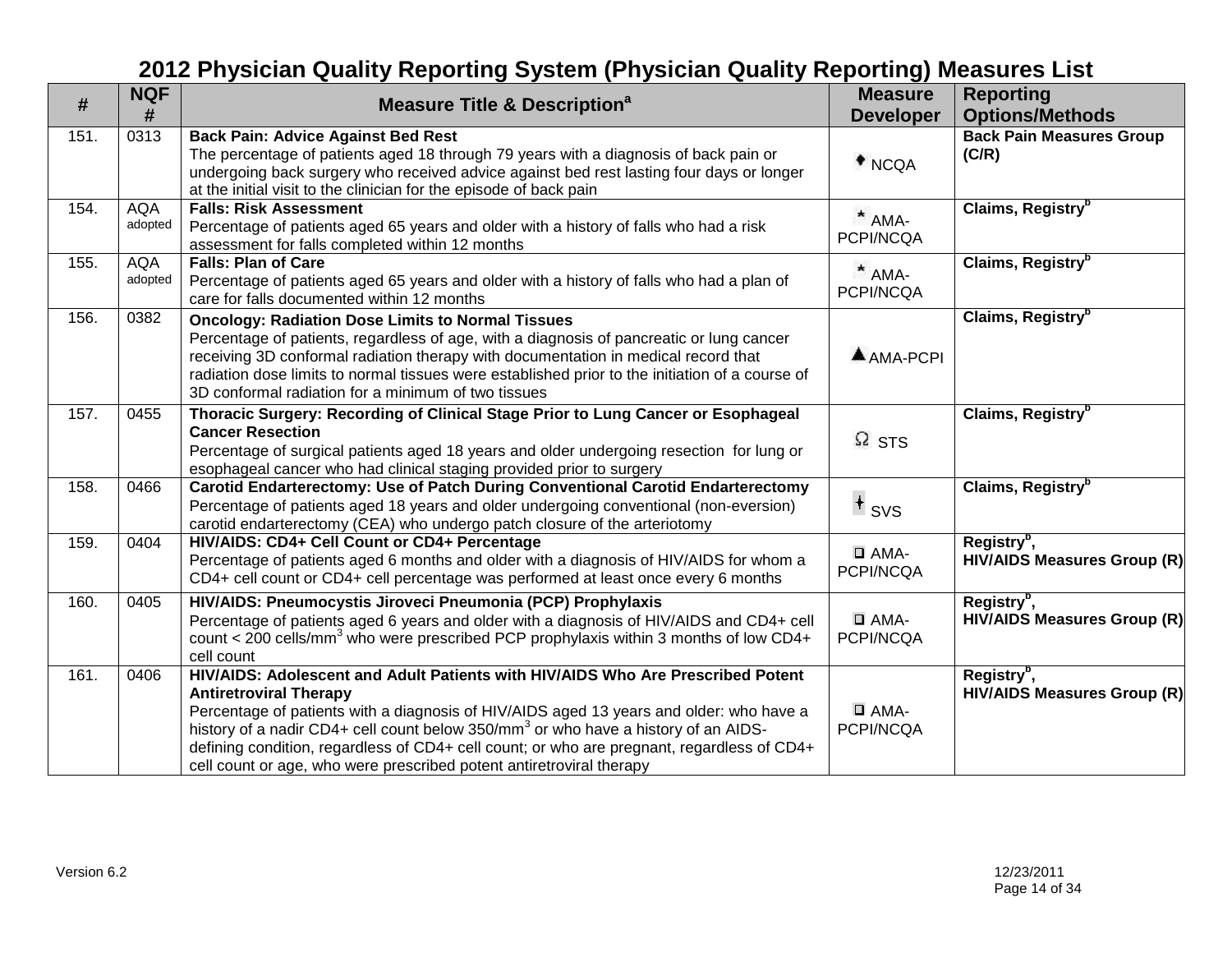| #                             | <b>NQF</b><br># | <b>Measure Title &amp; Description<sup>a</sup></b>                                                                                                                                                                                                                                                                                                                                                                                                                                                         | <b>Measure</b><br><b>Developer</b> | <b>Reporting</b><br><b>Options/Methods</b>                                                                |
|-------------------------------|-----------------|------------------------------------------------------------------------------------------------------------------------------------------------------------------------------------------------------------------------------------------------------------------------------------------------------------------------------------------------------------------------------------------------------------------------------------------------------------------------------------------------------------|------------------------------------|-----------------------------------------------------------------------------------------------------------|
| 162.                          | 0407            | HIV/AIDS: HIV RNA Control After Six Months of Potent Antiretroviral Therapy<br>Percentage of patients aged 13 years and older with a diagnosis of HIV/AIDS who are<br>receiving potent antiretroviral therapy, who have a viral load below limits of quantification<br>after at least 6 months of potent antiretroviral therapy or patients whose viral load is not<br>below limits of quantification after at least 6 months of potent antiretroviral therapy and<br>have documentation of a plan of care | $\Box$ AMA-<br>PCPI/NCQA           | Registry <sup>b</sup> ,<br><b>HIV/AIDS Measures Group (R)</b>                                             |
| 163.<br><b>GPRO</b><br>$DM-8$ | 0056            | <b>Diabetes Mellitus: Foot Exam</b><br>The percentage of patients aged 18 through 75 years with diabetes who had a foot<br>examination                                                                                                                                                                                                                                                                                                                                                                     | $*$ NCQA                           | Claims, Registry <sup>b</sup> , EHR <sup>b</sup> ,<br>DM Measures Group (C/R),<br><b>GPRO<sup>c</sup></b> |
| 164.                          | 0129            | <b>Coronary Artery Bypass Graft (CABG): Prolonged Intubation</b><br>Percentage of patients aged 18 years and older undergoing isolated CABG surgery who<br>require intubation > 24 hours                                                                                                                                                                                                                                                                                                                   | $\Omega$ STS                       | Registry <sup>b</sup> ,<br><b>CABG Measures Group (R)</b>                                                 |
| 165.                          | 0130            | Coronary Artery Bypass Graft (CABG): Deep Sternal Wound Infection Rate<br>Percentage of patients aged 18 years and older undergoing isolated CABG surgery who,<br>within 30 days postoperatively, develop deep sternal wound infection (involving muscle,<br>bone, and/or mediastinum requiring operative intervention)                                                                                                                                                                                    | $\Omega$ STS                       | Registry <sup>b</sup> ,<br><b>CABG Measures Group (R)</b>                                                 |
| 166.                          | 0131            | <b>Coronary Artery Bypass Graft (CABG): Stroke</b><br>Percentage of patients aged 18 years and older undergoing isolated CABG surgery who<br>have a postoperative stroke (i.e., any confirmed neurological deficit of abrupt onset caused<br>by a disturbance in blood supply to the brain) that did not resolve within 24 hours                                                                                                                                                                           | $\Omega$ STS                       | Registry <sup>b</sup> ,<br><b>CABG Measures Group (R)</b>                                                 |
| 167.                          | 0114            | <b>Coronary Artery Bypass Graft (CABG): Postoperative Renal Failure</b><br>Percentage of patients aged 18 years and older undergoing isolated CABG surgery<br>(without pre-existing renal failure) who develop postoperative renal failure or require<br>dialysis                                                                                                                                                                                                                                          | $\Omega$ STS                       | Registry <sup>b</sup> ,<br><b>CABG Measures Group (R)</b>                                                 |
| 168.                          | 0115            | <b>Coronary Artery Bypass Graft (CABG): Surgical Re-Exploration</b><br>Percentage of patients aged 18 years and older undergoing isolated CABG surgery who<br>require a return to the operating room (OR) during the current hospitalization for<br>mediastinal bleeding with or without tamponade, graft occlusion, valve dysfunction, or other<br>cardiac reason                                                                                                                                         | $\Omega$ STS                       | Registry <sup>b</sup> ,<br><b>CABG Measures Group (R)</b>                                                 |
| 169.                          | 0116            | Coronary Artery Bypass Graft (CABG): Antiplatelet Medications at Discharge<br>Percentage of patients aged 18 years and older undergoing isolated CABG surgery who<br>were discharged on antiplatelet medication                                                                                                                                                                                                                                                                                            | $\Omega$ STS                       | Registry <sup>b</sup> ,<br><b>CABG Measures Group (R)</b>                                                 |
| 170.                          | 0117            | Coronary Artery Bypass Graft (CABG): Beta-Blockers Administered at Discharge<br>Percentage of patients aged 18 years and older undergoing isolated CABG surgery who<br>were discharged on beta-blockers                                                                                                                                                                                                                                                                                                    | $\Omega$ STS                       | Registry <sup>b</sup> ,<br><b>CABG Measures Group (R)</b>                                                 |
| 171.                          | 0118            | Coronary Artery Bypass Graft (CABG): Anti-Lipid Treatment at Discharge<br>Percentage of patients aged 18 years and older undergoing isolated CABG surgery who<br>were discharged on a statin or other lipid-lowering regimen                                                                                                                                                                                                                                                                               | $\Omega$ STS                       | Registry <sup>b</sup> ,<br><b>CABG Measures Group (R)</b>                                                 |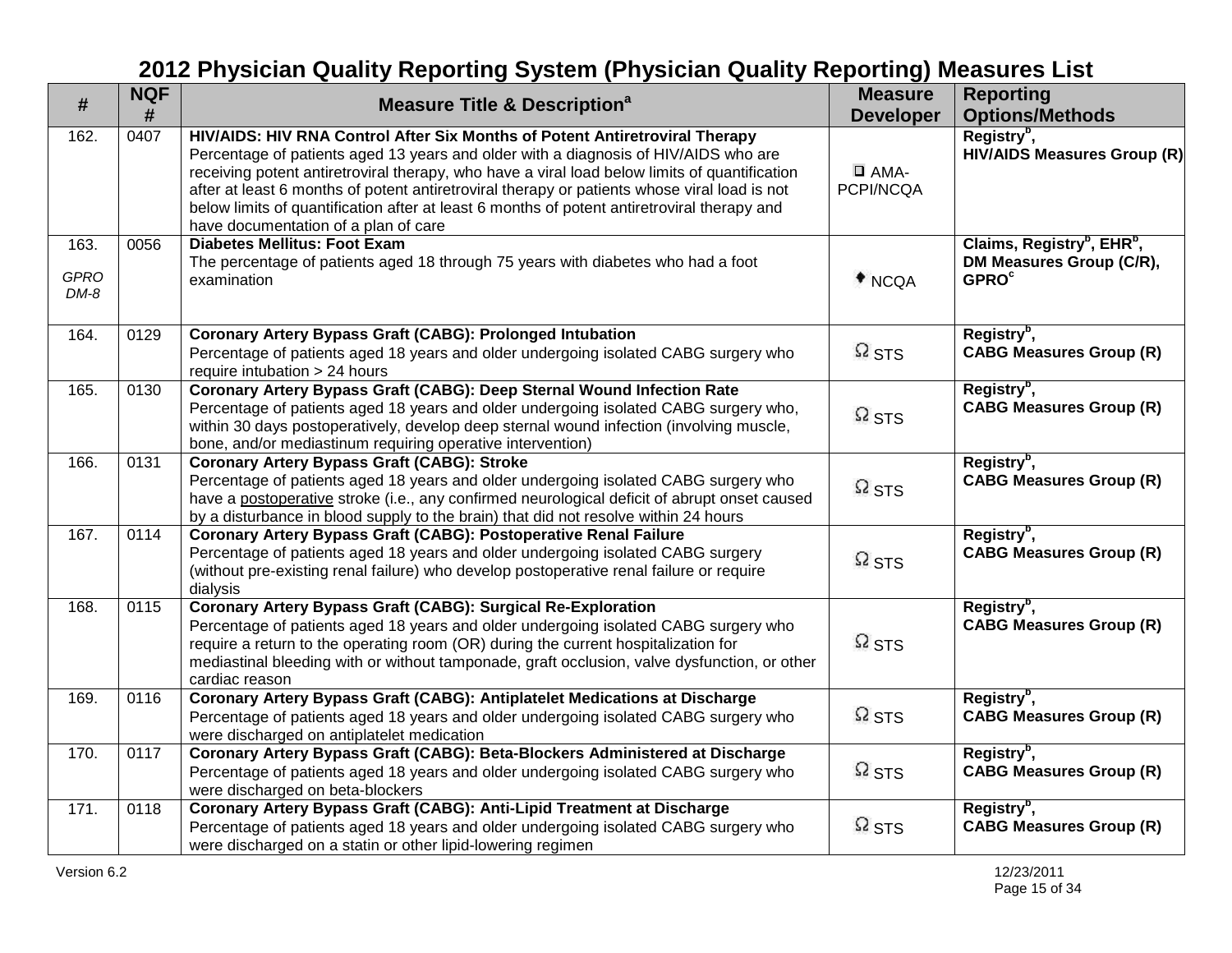| #    | <b>NQF</b><br>#       | <b>Measure Title &amp; Description<sup>a</sup></b>                                                                                                                                                                                                                                                                                                                                                    | <b>Measure</b><br><b>Developer</b> | <b>Reporting</b><br><b>Options/Methods</b>                                                     |
|------|-----------------------|-------------------------------------------------------------------------------------------------------------------------------------------------------------------------------------------------------------------------------------------------------------------------------------------------------------------------------------------------------------------------------------------------------|------------------------------------|------------------------------------------------------------------------------------------------|
| 172. | 0259                  | Hemodialysis Vascular Access Decision-Making by Surgeon to Maximize Placement<br>of Autogenous Arterial Venous (AV) Fistula<br>Percentage of patients aged 18 years and older with a diagnosis of advanced Chronic<br>Kidney Disease (CKD) (stage 4 or 5) or End Stage Renal Disease (ESRD) requiring<br>hemodialysis vascular access documented by surgeon to have received autogenous AV<br>fistula | $+$ svs                            | Claims, Registry <sup>b</sup>                                                                  |
| 173. | <b>AQA</b><br>adopted | Preventive Care and Screening: Unhealthy Alcohol Use - Screening<br>Percentage of patients aged 18 years and older who were screened for unhealthy alcohol<br>use using a systematic screening method within 24 months                                                                                                                                                                                | AMA-PCPI                           | Claims, Registry <sup>b</sup> , EHR <sup>b</sup> ,<br><b>Prev Care Measures Group</b><br>(C/R) |
| 176. | <b>AQA</b><br>adopted | <b>Rheumatoid Arthritis (RA): Tuberculosis Screening</b><br>Percentage of patients aged 18 years and older with a diagnosis of RA who have<br>documentation of a tuberculosis (TB) screening performed and results interpreted within 6<br>months prior to receiving a first course of therapy using a biologic disease-modifying anti-<br>rheumatic drug (DMARD)                                     | <sup>36</sup> AMA-<br>PCPI/NCQA    | Claims, Registry <sup>b</sup> ,<br><b>RA Measures Group (C/R)</b>                              |
| 177. | <b>AQA</b><br>adopted | Rheumatoid Arthritis (RA): Periodic Assessment of Disease Activity<br>Percentage of patients aged 18 years and older with a diagnosis of RA who have an<br>assessment and classification of disease activity within 12 months                                                                                                                                                                         | <sup>36</sup> AMA-<br>PCPI/NCQA    | Claims, Registry <sup>b</sup> ,<br><b>RA Measures Group (C/R)</b>                              |
| 178. | <b>AQA</b><br>adopted | Rheumatoid Arthritis (RA): Functional Status Assessment<br>Percentage of patients aged 18 years and older with a diagnosis of RA for whom a<br>functional status assessment was performed at least once within 12 months                                                                                                                                                                              | <sup>36</sup> AMA-<br>PCPI/NCQA    | Claims, Registry <sup>b</sup> ,<br><b>RA Measures Group (C/R)</b>                              |
| 179. | <b>AQA</b><br>adopted | Rheumatoid Arthritis (RA): Assessment and Classification of Disease Prognosis<br>Percentage of patients aged 18 years and older with a diagnosis of RA who have an<br>assessment and classification of disease prognosis at least once within 12 months                                                                                                                                               | <sup>36</sup> AMA-<br>PCPI/NCQA    | Claims, Registry <sup>b</sup> ,<br><b>RA Measures Group (C/R)</b>                              |
| 180. | <b>AQA</b><br>adopted | Rheumatoid Arthritis (RA): Glucocorticoid Management<br>Percentage of patients aged 18 years and older with a diagnosis of RA who have been<br>assessed for glucocorticoid use and, for those on prolonged doses of prednisone ≥ 10 mg<br>daily (or equivalent) with improvement or no change in disease activity, documentation of<br>glucocorticoid management plan within 12 months                | <sup>36</sup> AMA-<br>PCPI/NCQA    | Claims, Registry <sup>b</sup> ,<br><b>RA Measures Group (C/R)</b>                              |
| 181. | <b>AQA</b><br>adopted | Elder Maltreatment Screen and Follow-Up Plan<br>Percentage of patients aged 65 years and older with documentation of a screen for elder<br>maltreatment AND documented follow-up plan                                                                                                                                                                                                                 | $^*$ CMS/QIP                       | Claims, Registry <sup>b</sup>                                                                  |
| 182. | <b>AQA</b><br>adopted | <b>Functional Outcome Assessment</b><br>Percentage of patients aged 18 years and older with documentation of a current functional<br>outcome assessment using a standardized functional outcome assessment tool AND<br>documentation of a care plan based on identified functional outcome deficiencies                                                                                               | $^*$ CMS/QIP                       | Claims, Registry <sup>b</sup>                                                                  |
| 183. | 0399                  | <b>Hepatitis C: Hepatitis A Vaccination in Patients with HCV</b><br>Percentage of patients aged 18 years and older with a diagnosis of hepatitis C who<br>received at least one injection of hepatitis A vaccine, or who have documented immunity to<br>hepatitis A                                                                                                                                   | $A$ AMA-PCPI                       | Claims, Registry <sup>b</sup> ,<br>Hep C Measures Group (C/R)                                  |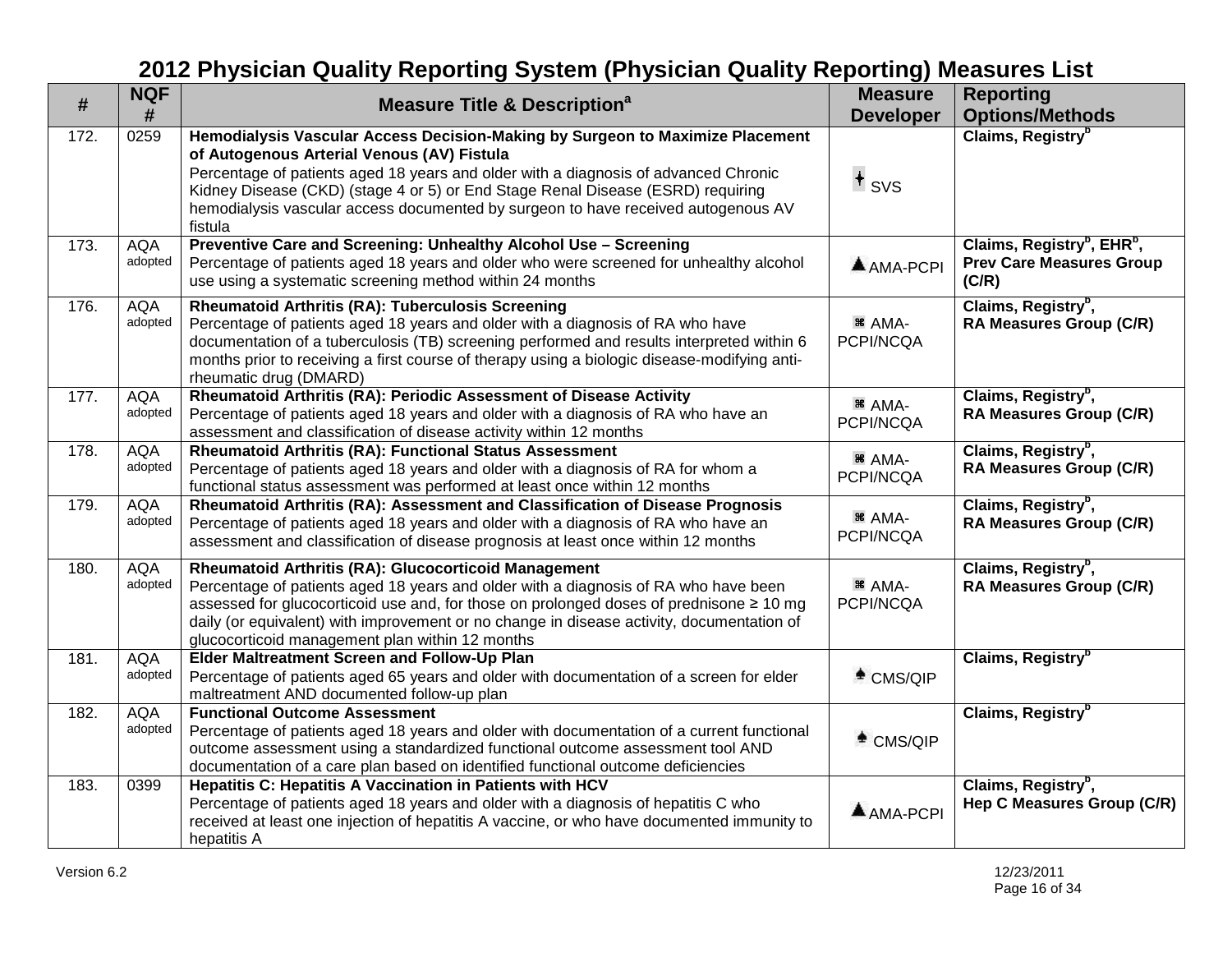| #    | <b>NQF</b><br>#       | <b>Measure Title &amp; Description<sup>a</sup></b>                                                                                                                                                                                                                                                                                                                                                                                                                                       | <b>Measure</b><br><b>Developer</b> | <b>Reporting</b><br><b>Options/Methods</b>                    |
|------|-----------------------|------------------------------------------------------------------------------------------------------------------------------------------------------------------------------------------------------------------------------------------------------------------------------------------------------------------------------------------------------------------------------------------------------------------------------------------------------------------------------------------|------------------------------------|---------------------------------------------------------------|
| 184. | 0400                  | Hepatitis C: Hepatitis B Vaccination in Patients with HCV<br>Percentage of patients aged 18 years and older with a diagnosis of hepatitis C who<br>received at least one injection of hepatitis B vaccine, or who have documented immunity to<br>hepatitis B                                                                                                                                                                                                                             | $AMA-PCPI$                         | Claims, Registry <sup>b</sup> ,<br>Hep C Measures Group (C/R) |
| 185. | 0659                  | Endoscopy & Polyp Surveillance: Colonoscopy Interval for Patients with a History of<br>Adenomatous Polyps - Avoidance of Inappropriate Use<br>Percentage of patients aged 18 years and older receiving a surveillance colonoscopy with a<br>history of colonic polyp(s) in a previous colonoscopy, who had a follow-up interval of 3 or<br>more years since their last colonoscopy documented in the colonoscopy report                                                                  | <sup>36</sup> AMA-<br>PCPI/NCQA    | Claims, Registry <sup>b</sup>                                 |
| 186. | <b>AQA</b><br>adopted | Chronic Wound Care: Use of Compression System in Patients with Venous Ulcers<br>Percentage of patients aged 18 years and older with a diagnosis of venous ulcer who were<br>prescribed compression therapy within the 12-month reporting period                                                                                                                                                                                                                                          | <sup>36</sup> AMA-<br>PCPI/NCQA    | Claims, Registry <sup>b</sup>                                 |
| 187. | 0437                  | Stroke and Stroke Rehabilitation: Thrombolytic Therapy<br>Percentage of patients aged 18 years and older with a diagnosis of acute ischemic stroke<br>who arrive at the hospital within two hours of time last known well and for whom IV t-PA<br>was initiated within three hours of time last known well                                                                                                                                                                               | O AHA/ASA/<br><b>TJC</b>           | Registry <sup>b</sup>                                         |
| 188. | N/A                   | Referral for Otologic Evaluation for Patients with Congenital or Traumatic Deformity<br>of the Ear<br>Percentage of patients aged birth and older referred to a physician (preferably a physician<br>with training in disorders of the ear) for an otologic evaluation subsequent to an audiologic<br>evaluation after presenting with a congenital or traumatic deformity of the ear (internal or<br>external)                                                                          | $\overline{M}$ AQC                 | Claims, Registry <sup>b</sup>                                 |
| 189. | N/A                   | Referral for Otologic Evaluation for Patients with History of Active Drainage from the<br>Ear Within the Previous 90 Days<br>Percentage of patients aged birth and older who have disease of the ear and mastoid<br>processes referred to a physician (preferably a physician with training in disorders of the<br>ear) for an otologic evaluation subsequent to an audiologic evaluation after presenting with<br>a history of active drainage from the ear within the previous 90 days | $^{\prime}$ AQC                    | Claims, Registry <sup>b</sup>                                 |
| 190. | N/A                   | Referral for Otologic Evaluation for Patients with a History of Sudden or Rapidly<br><b>Progressive Hearing Loss</b><br>Percentage of patients aged birth and older referred to a physician (preferably a physician<br>with training in disorders of the ear) for an otologic evaluation immediately following an<br>audiologic evaluation that verifies and documents sudden or rapidly progressive hearing<br>loss                                                                     | $\overline{M}$ AQC                 | Claims, Registry <sup>b</sup>                                 |
| 191. | 0565                  | Cataracts: 20/40 or Better Visual Acuity within 90 Days Following Cataract Surgery<br>Percentage of patients aged 18 years and older with a diagnosis of uncomplicated cataract<br>who had cataract surgery and no significant ocular conditions impacting the visual outcome<br>of surgery and had best-corrected visual acuity of 20/40 or better (distance or near)<br>achieved within 90 days following the cataract surgery                                                         | $*$ AMA-<br>PCPI/NCQA              | Registry <sup>b</sup> , Cataract Measures<br>Group (R)        |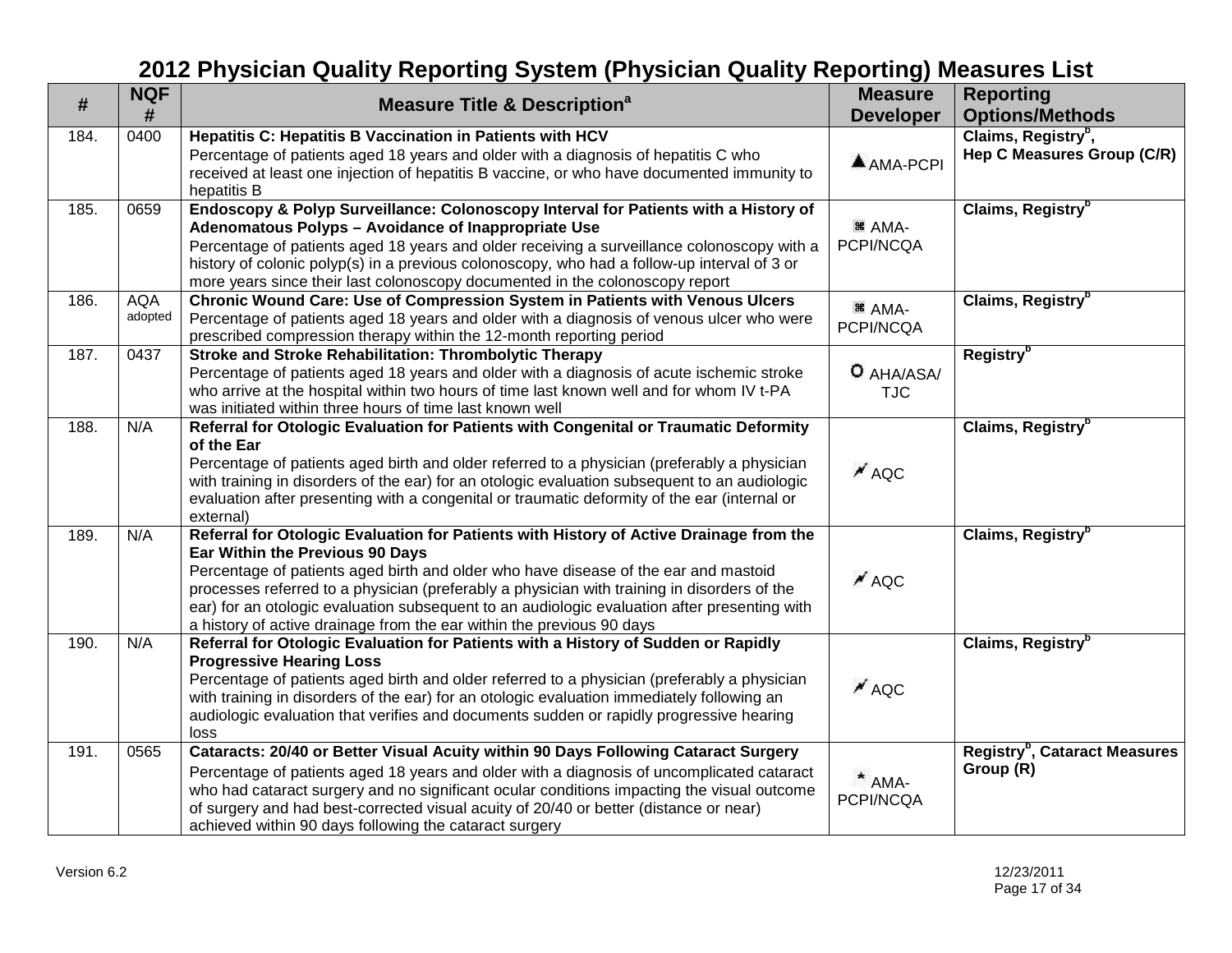| #                             | <b>NQF</b><br># | <b>Measure Title &amp; Description<sup>a</sup></b>                                                                                                                                                                                                                                                                                                                                                                                                                                                                                                                                                                    | <b>Measure</b><br><b>Developer</b>                     | <b>Reporting</b><br><b>Options/Methods</b>                                                               |
|-------------------------------|-----------------|-----------------------------------------------------------------------------------------------------------------------------------------------------------------------------------------------------------------------------------------------------------------------------------------------------------------------------------------------------------------------------------------------------------------------------------------------------------------------------------------------------------------------------------------------------------------------------------------------------------------------|--------------------------------------------------------|----------------------------------------------------------------------------------------------------------|
| 192.                          | 0564            | <b>Cataracts: Complications within 30 Days Following Cataract Surgery Requiring</b><br><b>Additional Surgical Procedures</b><br>Percentage of patients aged 18 years and older with a diagnosis of uncomplicated cataract<br>who had cataract surgery and had any of a specified list of surgical procedures in the 30<br>days following cataract surgery which would indicate the occurrence of any of the following<br>major complications: retained nuclear fragments, endophthalmitis, dislocated or wrong<br>power IOL, retinal detachment, or wound dehiscence                                                  | $*$ AMA-<br>PCPI/NCQA                                  | Registry <sup>b</sup> , Cataract Measures<br>Group (R)                                                   |
| 193.                          | 0454            | <b>Perioperative Temperature Management</b><br>Percentage of patients, regardless of age, undergoing surgical or therapeutic procedures<br>under general or neuraxial anesthesia of 60 minutes duration or longer, except patients<br>undergoing cardiopulmonary bypass, for whom either active warming was used<br>intraoperatively for the purpose of maintaining normothermia, OR at least one body<br>temperature equal to or greater than 36 degrees Centigrade (or 96.8 degrees Fahrenheit)<br>was recorded within the 30 minutes immediately before or the 15 minutes immediately after<br>anesthesia end time | $AMA-PCPI$                                             | Claims, Registry <sup>b</sup>                                                                            |
| 194.                          | 0386            | <b>Oncology: Cancer Stage Documented</b><br>Percentage of patients, regardless of age, with a diagnosis of breast, colon, or rectal cancer<br>who are seen in the ambulatory setting who have a baseline AJCC cancer stage or<br>documentation that the cancer is metastatic in the medical record at least once within 12<br>months                                                                                                                                                                                                                                                                                  | Y AMA-<br>PCPI/ASCO                                    | Claims, Registry <sup>b</sup>                                                                            |
| 195.                          | 0507            | Radiology: Stenosis Measurement in Carotid Imaging Reports<br>Percentage of final reports for all patients, regardless of age, for carotid imaging studies<br>(neck magnetic resonance angiography [MRA], neck computed tomography angiography<br>[CTA], neck duplex ultrasound, carotid angiogram) performed that include direct or indirect<br>reference to measurements of distal internal carotid diameter as the denominator for<br>stenosis measurement                                                                                                                                                         | $*$ AMA-<br>PCPI/NCQA                                  | Claims, Registry <sup>b</sup>                                                                            |
| 196.                          | 0065            | <b>Coronary Artery Disease (CAD): Symptom and Activity Assessment</b><br>Percentage of patients aged 18 years and older with a diagnosis of coronary artery disease<br>seen within a 12 month period for whom there are documented results of an evaluation of<br>level of activity AND an evaluation of presence or absence of anginal symptoms in the<br>medical record                                                                                                                                                                                                                                             | $\blacktriangleright$ AMA-<br>PCPI/ACCF/<br>AHA        | Registry <sup>b</sup> ,<br><b>CAD Measures Group (R)</b>                                                 |
| 197.<br><b>GPRO</b><br>CAD-2  | 0074            | <b>Coronary Artery Disease (CAD): Lipid Control</b><br>Percentage of patients aged 18 years and older with a diagnosis of coronary artery disease<br>seen within a 12 month period who have a LDL-C result < 100 mg/dL OR patients who<br>have a LDL-C result $\geq 100$ mg/dL and have a documented plan of care to achieve LDL-C <<br>100 mg/dL, including at a minimum the prescription of a statin                                                                                                                                                                                                                | $\blacktriangleright$ AMA-<br>PCPI/ACCF/<br><b>AHA</b> | Registry <sup>b</sup> , EHR <sup>b</sup> ,<br><b>CAD Measures Group (R),</b><br><b>GPRO</b> <sup>c</sup> |
| 198.<br><b>GPRO</b><br>$HF-1$ | 0079            | Heart Failure: Left Ventricular Ejection Fraction (LVEF) Assessment<br>Percentage of patients aged 18 years and older with a diagnosis of heart failure for whom<br>the quantitative or qualitative result (of a recent or prior [any time in the past] LVEF<br>assessment) is documented within a 12 month period                                                                                                                                                                                                                                                                                                    | $\blacktriangleright$ AMA-<br>PCPI/ACCF/<br>AHA        | Registry <sup>b</sup> ,<br>HF Measures Group (R),<br><b>GPRO</b> <sup>c</sup>                            |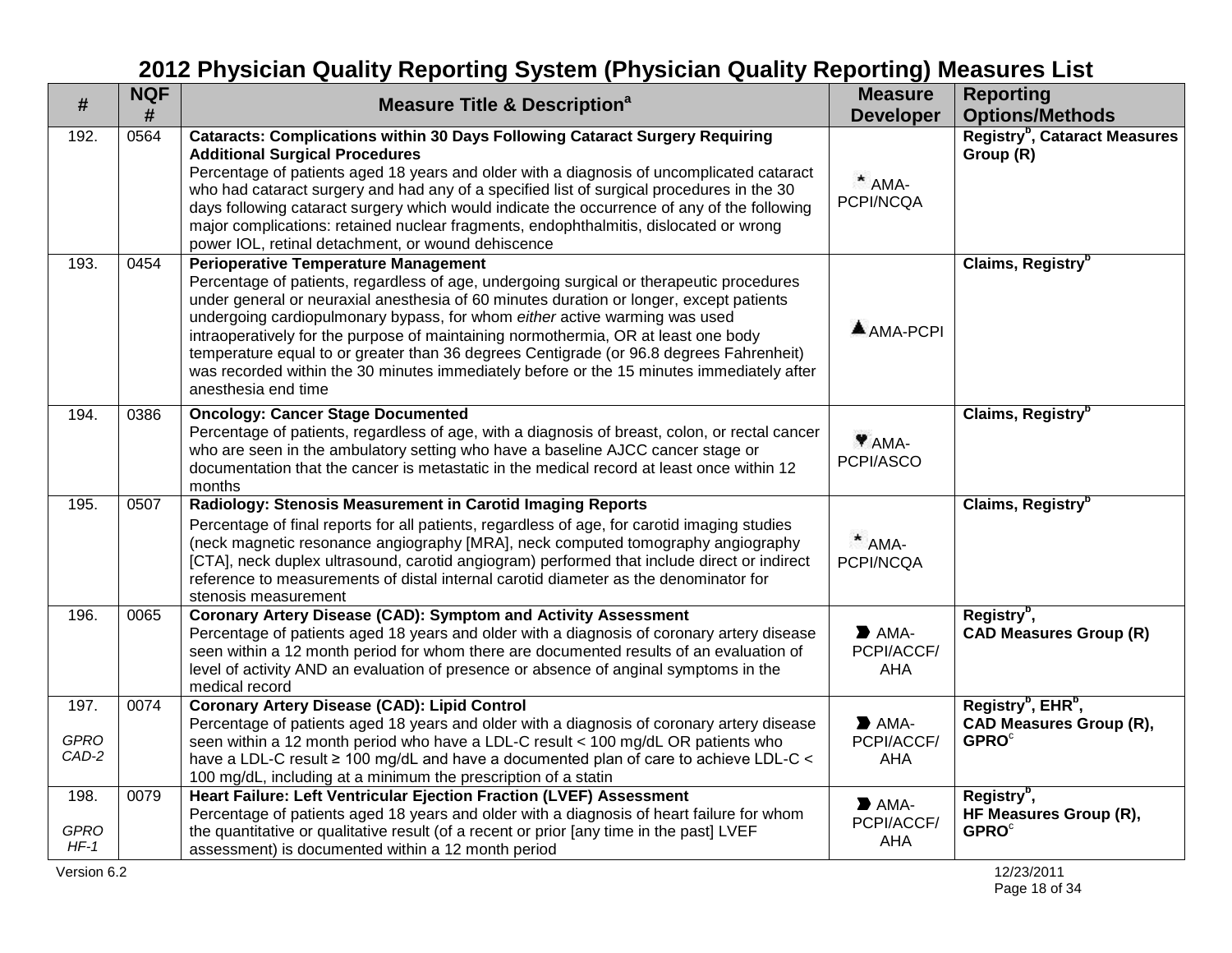| #                              | <b>NQF</b><br># | <b>Measure Title &amp; Description<sup>a</sup></b>                                                                                                                                                                                                                                                | <b>Measure</b><br><b>Developer</b>                     | <b>Reporting</b><br><b>Options/Methods</b>                                                                                                                                             |
|--------------------------------|-----------------|---------------------------------------------------------------------------------------------------------------------------------------------------------------------------------------------------------------------------------------------------------------------------------------------------|--------------------------------------------------------|----------------------------------------------------------------------------------------------------------------------------------------------------------------------------------------|
| 199.<br><b>GPRO</b><br>$HF-5$  | 0082            | <b>Heart Failure: Patient Education</b><br>Percentage of patients aged 18 years and older with a diagnosis of heart failure who were<br>provided with patient education on disease management and health behavior changes<br>during one or more visit(s) within 12 months                         | $^*$ CMS/QIP                                           | GPROC                                                                                                                                                                                  |
| 200.                           | 0084            | Heart Failure: Warfarin Therapy for Patients with Atrial Fibrillation<br>Percentage of all patients aged 18 and older with a diagnosis of heart failure and<br>paroxysmal or chronic atrial fibrillation who were prescribed warfarin therapy                                                     | $\blacktriangleright$ AMA-<br>PCPI/ACCF/A<br><b>HA</b> | EHR <sup>b</sup>                                                                                                                                                                       |
| 201.                           | 0073            | Ischemic Vascular Disease (IVD): Blood Pressure Management Control<br>Percentage of patients aged 18 years and older with ischemic vascular disease (IVD) who<br>had most recent blood pressure in control (less than 140/90 mmHg)                                                                | $*$ NCQA                                               | Claims, Registry <sup>b</sup> , EHR <sup>b</sup> ,<br><b>IVD Measures Group (C/R)</b>                                                                                                  |
| 204.<br><b>GPRO</b><br>$IVD-2$ | 0068            | Ischemic Vascular Disease (IVD): Use of Aspirin or Another Antithrombotic<br>Percentage of patients aged 18 years and older with ischemic vascular disease (IVD) with<br>documented use of aspirin or other antithrombotic                                                                        | $*$ NCQA                                               | Claims, Registry <sup>b</sup> , EHR <sup>b</sup> ,<br><b>IVD Measures Group (C/R),</b><br><b>Cardiovascular Prevention</b><br><b>Measures Group (C/R),</b><br><b>GPRO</b> <sup>c</sup> |
| 205.                           | 0409            | HIV/AIDS: Sexually Transmitted Disease Screening for Chlamydia and Gonorrhea<br>Percentage of patients aged 13 years and older with a diagnosis of HIV/AIDS for whom<br>chlamydia and gonorrhea screenings were performed at least once since the diagnosis of<br>HIV infection                   | $\Box$ AMA-<br>PCPI/NCQA                               | Registry <sup>b</sup> ,<br><b>HIV/AIDS Measures Group (R)</b>                                                                                                                          |
| 206.                           | 0413            | HIV/AIDS: Screening for High Risk Sexual Behaviors<br>Percentage of patients aged 13 years and older with a diagnosis of HIV/AIDS who were<br>screened for high risk sexual behaviors at least once within 12 months                                                                              | $\Box$ AMA-<br>PCPI/NCQA                               | Registry <sup>b</sup> ,<br><b>HIV/AIDS Measures Group (R)</b>                                                                                                                          |
| 207.                           | 0415            | <b>HIV/AIDS: Screening for Injection Drug Use</b><br>Percentage of patients aged 13 years and older with a diagnosis of HIV/AIDS who were<br>screened for injection drug use at least once within 12 months                                                                                       | $\Box$ AMA-<br>PCPI/NCQA                               | Registry <sup>b</sup> ,<br><b>HIV/AIDS Measures Group (R)</b>                                                                                                                          |
| 208.                           | 0410            | HIV/AIDS: Sexually Transmitted Disease Screening for Syphilis<br>Percentage of patients aged 13 years and older with a diagnosis of HIV/AIDS who were<br>screened for syphilis at least once within 12 months                                                                                     | $\Box$ AMA-<br>PCPI/NCQA                               | Registry <sup>b</sup> ,<br><b>HIV/AIDS Measures Group (R)</b>                                                                                                                          |
| 209.                           | 0445            | <b>Functional Communication Measure - Spoken Language Comprehension</b><br>Percentage of patients aged 16 years and older with a diagnosis of late effects of<br>cerebrovascular disease (CVD) that make progress on the Spoken Language<br><b>Comprehension Functional Communication Measure</b> | 8 ASHA                                                 | Registry <sup>b</sup>                                                                                                                                                                  |
| 210.                           | 0449            | <b>Functional Communication Measure - Attention</b><br>Percentage of patients aged 16 years and older with a diagnosis of late effects of<br>cerebrovascular disease (CVD) that make progress on the Attention Functional<br><b>Communication Measure</b>                                         | $8 - ASHA$                                             | Registry <sup>b</sup>                                                                                                                                                                  |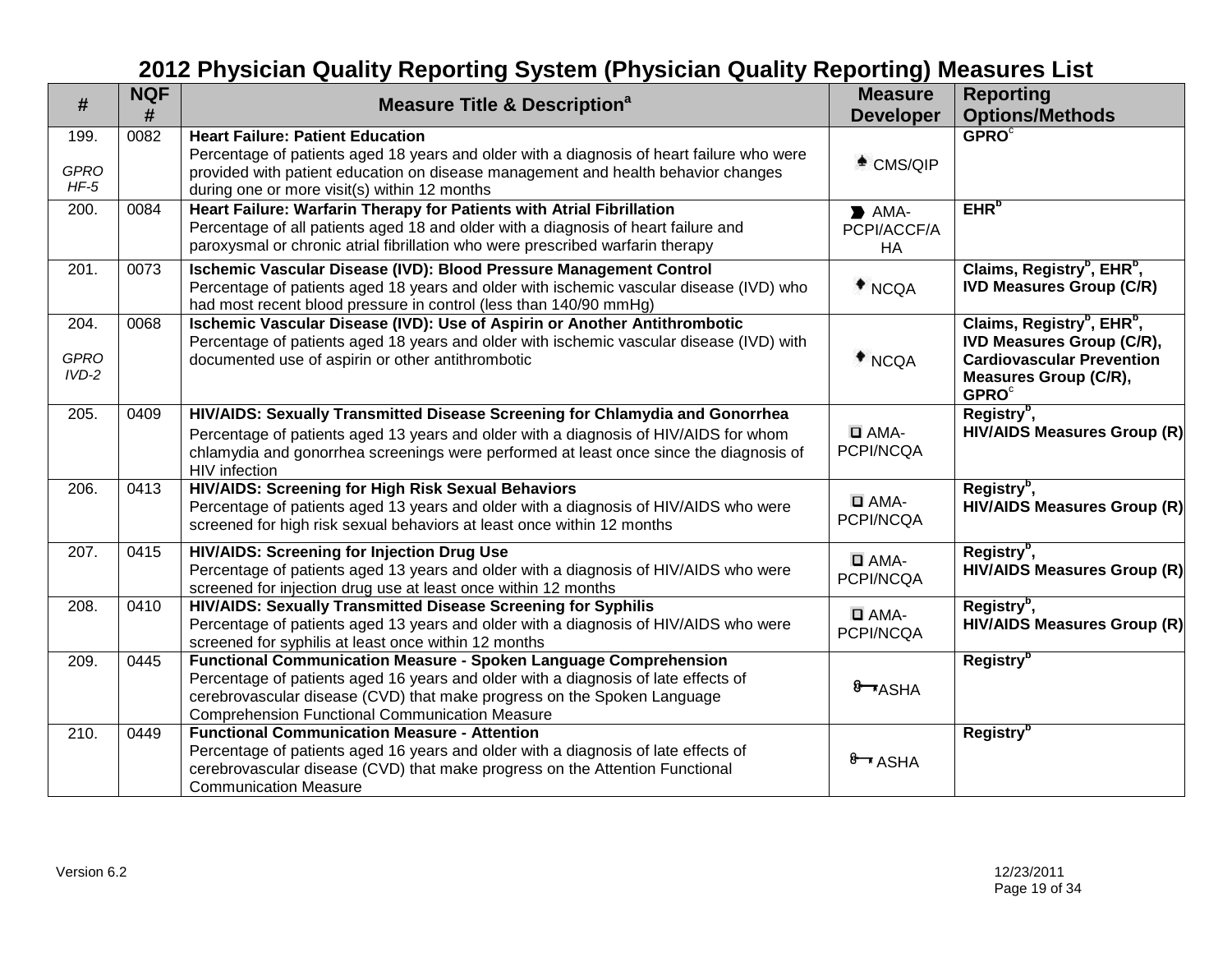| #    | <b>NQF</b><br># | <b>Measure Title &amp; Description<sup>a</sup></b>                                                                                                                                                                                                                                                                                                                   | <b>Measure</b><br><b>Developer</b> | <b>Reporting</b><br><b>Options/Methods</b> |
|------|-----------------|----------------------------------------------------------------------------------------------------------------------------------------------------------------------------------------------------------------------------------------------------------------------------------------------------------------------------------------------------------------------|------------------------------------|--------------------------------------------|
| 211. | 0448            | <b>Functional Communication Measure - Memory</b><br>Percentage of patients aged 16 years and older with a diagnosis of late effects of<br>cerebrovascular disease (CVD) that make progress on the Memory Functional<br><b>Communication Measure</b>                                                                                                                  | 8 ASHA                             | Registry <sup>b</sup>                      |
| 212. | 0447            | <b>Functional Communication Measure - Motor Speech</b><br>Percentage of patients aged 16 years and older with a diagnosis of late effects of<br>cerebrovascular disease (CVD) that make progress on the Motor Speech Functional<br><b>Communication Measure</b>                                                                                                      | 8 ASHA                             | Registry <sup>b</sup>                      |
| 213. | 0446            | <b>Functional Communication Measure - Reading</b><br>Percentage of patients aged 16 years and older with a diagnosis of late effects of<br>cerebrovascular disease (CVD) that make progress on the Reading Functional<br><b>Communication Measure</b>                                                                                                                | 8 ASHA                             | <b>Registry</b> <sup>b</sup>               |
| 214. | 0444            | <b>Functional Communication Measure - Spoken Language Expression</b><br>Percentage of patients aged 16 years and older with a diagnosis of late effects of<br>cerebrovascular disease (CVD) that make progress on the Spoken Language Expression<br><b>Functional Communication Measure</b>                                                                          | 8 ASHA                             | Registry <sup>b</sup>                      |
| 215. | 0442            | <b>Functional Communication Measure - Writing</b><br>Percentage of patients aged 16 years and older with a diagnosis of late effects of<br>cerebrovascular disease (CVD) that make progress on the Writing Functional<br><b>Communication Measure</b>                                                                                                                | 8 ASHA                             | Registry <sup>b</sup>                      |
| 216. | 0443            | <b>Functional Communication Measure - Swallowing</b><br>Percentage of patients aged 16 years and older with a diagnosis of late effects of<br>cerebrovascular disease (CVD) that make progress on the Swallowing Functional<br><b>Communication Measure</b>                                                                                                          | 8 ASHA                             | Registry <sup>b</sup>                      |
| 217. | 0422            | Functional Deficit: Change in Risk-Adjusted Functional Status for Patients with Knee<br><b>Impairments</b><br>Percentage of patients aged 18 or older that receive treatment for a functional deficit<br>secondary to a diagnosis that affects the knee in which the change in their Risk-Adjusted<br>Functional Status is measured                                  | <b>С</b> ГОТО                      | <b>Registry</b> <sup>b</sup>               |
| 218. | 0423            | Functional Deficit: Change in Risk-Adjusted Functional Status for Patients with Hip<br><b>Impairments</b><br>Percentage of patients aged 18 or older that receive treatment for a functional deficit<br>secondary to a diagnosis that affects the hip in which the change in their Risk-Adjusted<br>Functional Status is measured                                    | <b>CFOTO</b>                       | Registry <sup>b</sup>                      |
| 219. | 0424            | Functional Deficit: Change in Risk-Adjusted Functional Status for Patients with<br>Lower Leg, Foot or Ankle Impairments<br>Percentage of patients aged 18 or older that receive treatment for a functional deficit<br>secondary to a diagnosis that affects the lower leg, foot or ankle in which the change in<br>their Risk-Adjusted Functional Status is measured | <b>CFOTO</b>                       | <b>Registry</b> <sup>b</sup>               |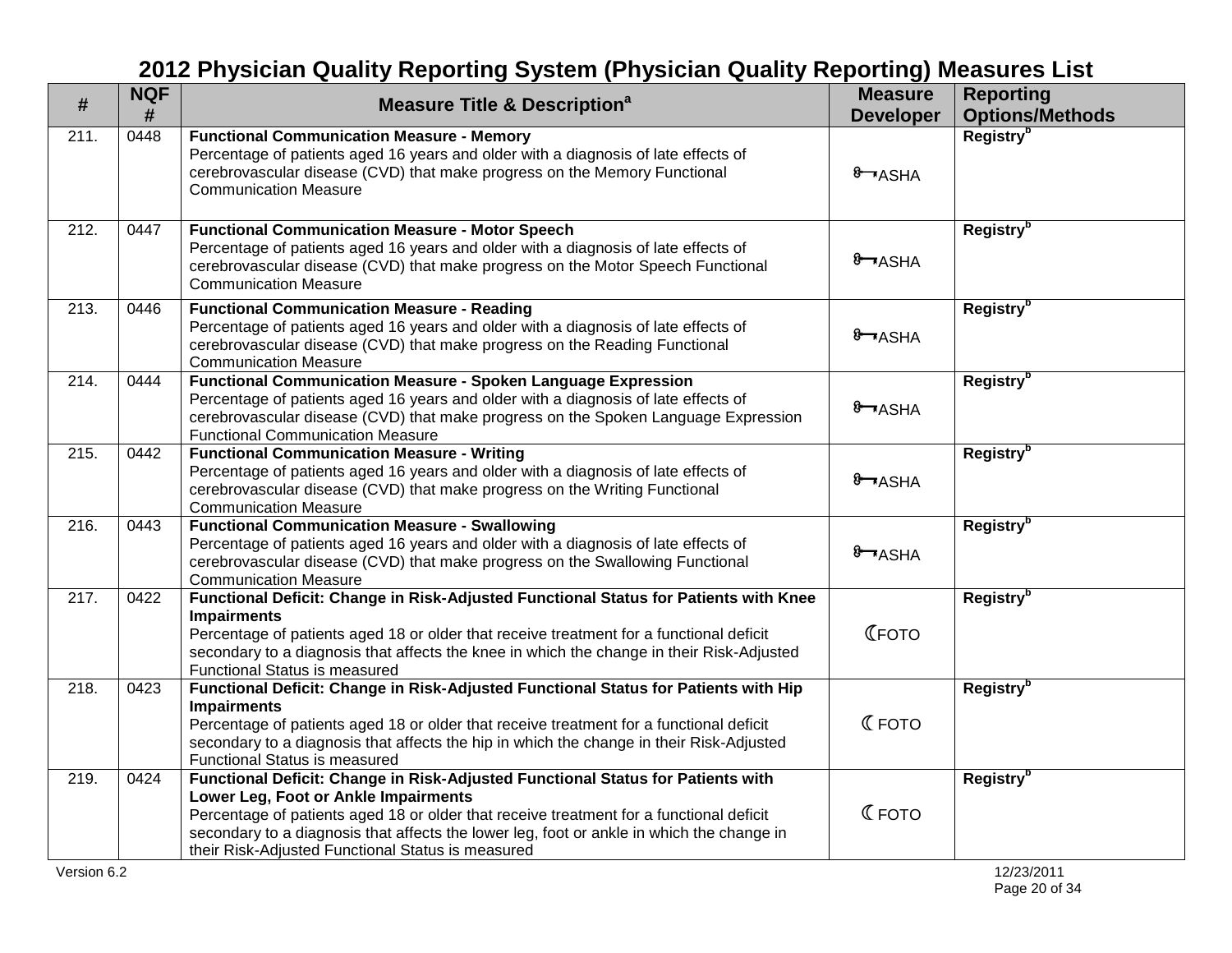| $\#$                           | <b>NQF</b><br># | <b>Measure Title &amp; Description<sup>a</sup></b>                                                                                                                                                                                                                                                                                                                                                                                                                                     | <b>Measure</b><br><b>Developer</b> | <b>Reporting</b><br><b>Options/Methods</b>                                                                                                                                                                                                                                                                                         |
|--------------------------------|-----------------|----------------------------------------------------------------------------------------------------------------------------------------------------------------------------------------------------------------------------------------------------------------------------------------------------------------------------------------------------------------------------------------------------------------------------------------------------------------------------------------|------------------------------------|------------------------------------------------------------------------------------------------------------------------------------------------------------------------------------------------------------------------------------------------------------------------------------------------------------------------------------|
| 220.                           | 0425            | Functional Deficit: Change in Risk-Adjusted Functional Status for Patients with<br><b>Lumbar Spine Impairments</b><br>Percentage of patients aged 18 or older that receive treatment for a functional deficit<br>secondary to a diagnosis that affects the lumbar spine in which the change in their Risk-<br>Adjusted Functional Status is measured                                                                                                                                   | <b>С</b> ГОТО                      | Registry <sup>b</sup>                                                                                                                                                                                                                                                                                                              |
| 221.                           | 0426            | Functional Deficit: Change in Risk-Adjusted Functional Status for Patients with<br><b>Shoulder Impairments</b><br>Percentage of patients aged 18 or older that receive treatment for a functional deficit<br>secondary to a diagnosis that affects the shoulder in which the change in their Risk-<br>Adjusted Functional Status is measured                                                                                                                                           | <b>С</b> ГОТО                      | Registry <sup>b</sup>                                                                                                                                                                                                                                                                                                              |
| 222.                           | 0427            | Functional Deficit: Change in Risk-Adjusted Functional Status for Patients with<br><b>Elbow, Wrist or Hand Impairments</b><br>Percentage of patients aged 18 or older that receive treatment for a functional deficit<br>secondary to a diagnosis that affects the elbow, wrist or hand in which the change in their<br>Risk-Adjusted Functional Status is measured                                                                                                                    | <b>С</b> ГОТО                      | Registry <sup>b</sup>                                                                                                                                                                                                                                                                                                              |
| 223.                           | 0428            | Functional Deficit: Change in Risk-Adjusted Functional Status for Patients with Neck,<br>Cranium, Mandible, Thoracic Spine, Ribs, or Other General Orthopedic Impairments<br>Percentage of patients aged 18 or older that receive treatment for a functional deficit<br>secondary to a diagnosis that affects the neck, cranium, mandible, thoracic spine, ribs, or<br>other general orthopedic impairment in which the change in their Risk-Adjusted Functional<br>Status is measured | <b>С</b> ГОТО                      | Registry <sup>b</sup>                                                                                                                                                                                                                                                                                                              |
| 224.                           | 0562            | Melanoma: Overutilization of Imaging Studies in Melanoma<br>Percentage of patients, regardless of age, with a current diagnosis of melanoma or a<br>history of melanoma, without signs or symptoms, seen for an office visit during the one-year<br>measurement period, for whom no diagnostic imaging studies were ordered                                                                                                                                                            | $*$ AMA-<br>PCPI/NCQA              | <b>Registry</b> <sup>b</sup>                                                                                                                                                                                                                                                                                                       |
| 225.                           | 0509            | Radiology: Reminder System for Mammograms<br>Percentage of patients aged 40 years and older undergoing a screening mammogram<br>whose information is entered into a reminder system with a target due date for the next<br>mammogram                                                                                                                                                                                                                                                   | $\Box$ AMA-<br>PCPI/NCQA           | Claims, Registry <sup>b</sup>                                                                                                                                                                                                                                                                                                      |
| 226.<br><b>GPRO</b><br>Prev-10 | 0028            | Preventive Care and Screening: Tobacco Use: Screening and Cessation Intervention<br>Percentage of patients aged 18 years and older who were screened for tobacco use one or<br>more times within 24 months AND who received cessation counseling intervention if<br>identified as a tobacco user                                                                                                                                                                                       | AMA-PCPI                           | Claims, Registry <sup>b</sup> , EHR <sup>b</sup> ,<br><b>CAD Measures Group (R),</b><br>COPD Measures Group (C/R),<br>HF Measures Group (R), IBD<br><b>Measures Group (R), IVD</b><br><b>Measures Group (C/R), Prev</b><br>Care Measures Group (C/R),<br><b>Cardiovascular Prevention</b><br><b>Measures Group (C/R),</b><br>GPROC |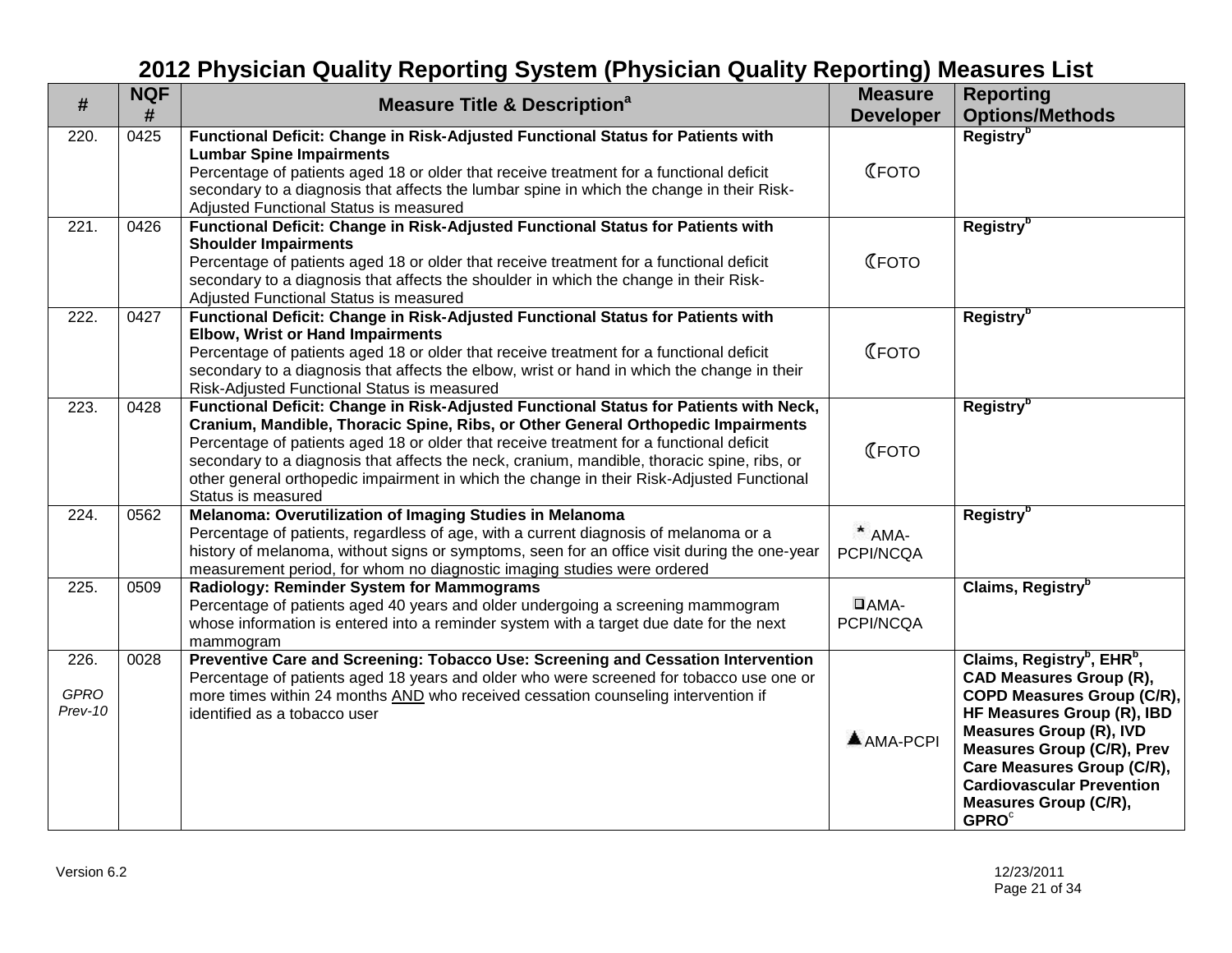| #                              | <b>NQF</b><br># | <b>Measure Title &amp; Description<sup>a</sup></b>                                                                                                                                                                                                                                                                                                                                                                                                                         | <b>Measure</b><br><b>Developer</b> | <b>Reporting</b><br><b>Options/Methods</b>                                             |
|--------------------------------|-----------------|----------------------------------------------------------------------------------------------------------------------------------------------------------------------------------------------------------------------------------------------------------------------------------------------------------------------------------------------------------------------------------------------------------------------------------------------------------------------------|------------------------------------|----------------------------------------------------------------------------------------|
| 228.<br><b>GPRO</b><br>$HF-2$  | N/A             | Heart Failure (HF): Left Ventricular Function (LVF) Testing<br>Percentage of patients 18 years and older with LVF testing performed during the<br>measurement period for patients hospitalized with a principal diagnosis of HF during the<br>reporting period                                                                                                                                                                                                             | $^*$ CMS/QIP                       | Registry <sup>b</sup> , GPRO <sup>c</sup>                                              |
| 231.                           | N/A             | Asthma: Tobacco Use: Screening - Ambulatory Care Setting<br>Percentage of patients (or their primary caregiver) aged 5 through 50 years with a<br>diagnosis of asthma who were queried about tobacco use and exposure to second hand<br>smoke within their home environment at least once during the one-year measurement<br>period                                                                                                                                        | $\Box$ AMA-<br>PCPI/NCQA           | Claims, Registry <sup>b</sup> ,<br><b>Asthma Measures Group</b><br>(C/R)               |
| 232.                           | N/A             | Asthma: Tobacco Use: Intervention - Ambulatory Care Setting<br>Percentage of patients (or their primary caregiver) aged 5 through 50 years with a<br>diagnosis of asthma who were identified as tobacco users (patients who currently use<br>tobacco AND patients who do not currently use tobacco, but are exposed to second hand<br>smoke in their home environment) who received tobacco cessation intervention at least<br>once during the one-year measurement period | $\Box$ AMA-<br>PCPI/NCQA           | Claims, Registry <sup>b</sup> ,<br><b>Asthma Measures Group</b><br>(C/R)               |
| 233.                           | 0457            | Thoracic Surgery: Recording of Performance Status Prior to Lung or Esophageal<br><b>Cancer Resection</b><br>Percentage of patients aged 18 years and older undergoing resection for lung or<br>esophageal cancer who had performance status documented and reviewed within 2 weeks<br>prior to surgery                                                                                                                                                                     | $\Omega$ STS                       | <b>Registry</b> <sup>b</sup>                                                           |
| 234.                           | 0458            | Thoracic Surgery: Pulmonary Function Tests Before Major Anatomic Lung Resection<br>(Pneumonectomy, Lobectomy, or Formal Segmentectomy)<br>Percentage of thoracic surgical patients aged 18 years and older undergoing at least one<br>pulmonary function test within 12 months prior to a major lung resection (pneumonectomy,<br>lobectomy, or formal segmentectomy)                                                                                                      | $\Omega$ STS                       | Registry <sup>b</sup>                                                                  |
| 235.                           | 0017            | Hypertension (HTN): Plan of Care<br>Percentage of patient visits for patients aged 18 years and older with a diagnosis of HTN<br>during which either systolic blood pressure ≥ 140 mmHg OR diastolic blood pressure<br>$\geq$ 90mm Hg, with documented plan of care for hypertension                                                                                                                                                                                       | $*$ CMS/QIP                        | Claims, Registry <sup>b</sup>                                                          |
| 236.<br><b>GPRO</b><br>$HTN-2$ | 0018            | <b>Hypertension (HTN): Controlling High Blood Pressure</b><br>Percentage of patients aged 18 through 85 years of age who had a diagnosis of<br>hypertension (HTN) and whose BP was adequately controlled (< 140/90 mmHg)                                                                                                                                                                                                                                                   | $*$ NCQA                           | $EHRb$ , GPRO $c$ ,<br><b>Cardiovascular Prevention</b><br><b>Measures Group (C/R)</b> |
| 237.                           | 0013            | <b>Hypertension (HTN): Blood Pressure Measurement</b><br>Percentage of patient visits for patients aged 18 years and older with a diagnosis of HTN<br>with blood pressure (BP) recorded                                                                                                                                                                                                                                                                                    | AMA-PCPI                           | EHR <sup>b</sup>                                                                       |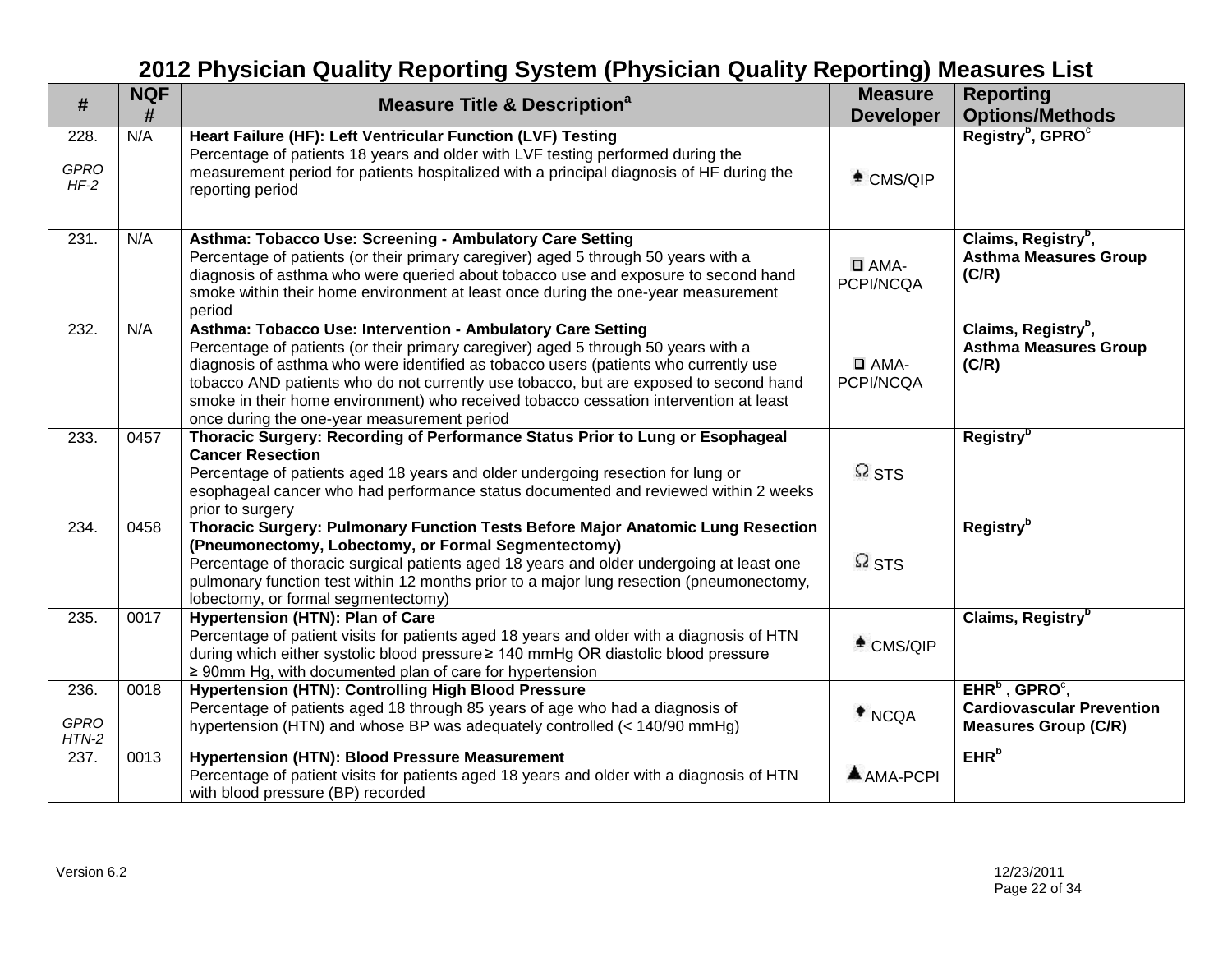| #                              | <b>NQF</b><br>#       | <b>Measure Title &amp; Description<sup>a</sup></b>                                                                                                                                                                                                                                                                                                                                                                                                                                                                                                                                                                   | <b>Measure</b><br><b>Developer</b>                     | <b>Reporting</b><br><b>Options/Methods</b>                                                                                                                                      |
|--------------------------------|-----------------------|----------------------------------------------------------------------------------------------------------------------------------------------------------------------------------------------------------------------------------------------------------------------------------------------------------------------------------------------------------------------------------------------------------------------------------------------------------------------------------------------------------------------------------------------------------------------------------------------------------------------|--------------------------------------------------------|---------------------------------------------------------------------------------------------------------------------------------------------------------------------------------|
| 238.                           | 0022                  | Drugs to be Avoided in the Elderly<br>Percentage of patients ages 65 years and older who received at least one drug to be<br>avoided in the elderly and/or two different drugs to be avoided in the elderly in the<br>measurement period                                                                                                                                                                                                                                                                                                                                                                             | $*$ NCQA                                               | EHR <sub>p</sub>                                                                                                                                                                |
| 239.                           | 0024                  | Weight Assessment and Counseling for Children and Adolescents<br>Percentage of children 2 through 18 years of age whose weight is classified based on BMI<br>percentile for age and gender                                                                                                                                                                                                                                                                                                                                                                                                                           | $*$ NCQA                                               | EHR <sub>p</sub>                                                                                                                                                                |
| 240.                           | 0038                  | <b>Childhood Immunization Status</b><br>The percentage of children two years of age who had four DTaP/DT, three IPV, one MMR,<br>three influenza type B, three hepatitis B, one chicken pox vaccine (VZV) and four<br>pneumococcal conjugate vaccines by their second birthday                                                                                                                                                                                                                                                                                                                                       | $*$ NCQA                                               | EHR <sup>b</sup>                                                                                                                                                                |
| 241.<br><b>GPRO</b><br>$IVD-1$ | 0075                  | Ischemic Vascular Disease (IVD): Complete Lipid Panel and Low Density Lipoprotein<br>(LDL-C) Control<br>Percentage of patients aged 18 years and older with Ischemic Vascular Disease (IVD) who<br>received at least one lipid profile within 12 months and whose most recent LDL-C level was<br>in control (less than 100 mg/dL)                                                                                                                                                                                                                                                                                    | $*$ NCQA                                               | Claims, Registry <sup>b</sup> , EHR <sup>b</sup> ,<br><b>IVD Measures Group (C/R),</b><br><b>Cardiovascular Prevention</b><br>Measures Group (C/R),<br><b>GPRO</b> <sup>c</sup> |
| 242.                           | N/A                   | <b>Coronary Artery Disease (CAD): Symptom Management</b><br>Percentage of patients aged 18 years and older with a diagnosis of coronary artery disease<br>seen within a 12-month period and with results of an evaluation of level of activity AND an<br>assessment for the presence or absence of anginal symptoms, with a plan of care to<br>manage anginal symptoms, if present                                                                                                                                                                                                                                   | $\blacktriangleright$ AMA-<br>PCPI/ACCF/<br>AHA        | <b>Registry</b> <sup>b</sup>                                                                                                                                                    |
| 243.                           | 0643                  | <b>Cardiac Rehabilitation Patient Referral from an Outpatient Setting</b><br>Percentage of patients evaluated in an outpatient setting who within the past 12 months<br>have experienced an acute myocardial infarction (MI), coronary artery bypass graft (CABG)<br>surgery, a percutaneous coronary intervention (PCI), cardiac valve surgery, or cardiac<br>transplantation, or who have chronic stable angina (CSA) and have not already participated<br>in an early outpatient cardiac rehabilitation/secondary prevention (CR) program for the<br>qualifying event/diagnosis who were referred to a CR program | ● ACCF-AHA                                             | Registry <sup>b</sup>                                                                                                                                                           |
| 244.                           | N/A                   | <b>Hypertension: Blood Pressure Management</b><br>Percentage of patients aged 18 years and older with a diagnosis of hypertension seen<br>within a 12 month period with a blood pressure < 140/90 mmHg OR patients with a blood<br>pressure ≥ 140/90 mmHg and prescribed two or more anti-hypertensive medications during<br>the most recent office visit                                                                                                                                                                                                                                                            | $\blacktriangleright$ AMA-<br>PCPI/ACCF/<br><b>AHA</b> | <b>Registry</b> <sup>b</sup>                                                                                                                                                    |
| 245.                           | <b>AQA</b><br>adopted | Chronic Wound Care: Use of Wound Surface Culture Technique in Patients with<br><b>Chronic Skin Ulcers</b><br>Percentage of patient visits for those patients aged 18 years and older with a diagnosis of<br>chronic skin ulcer without the use of a wound surface culture technique                                                                                                                                                                                                                                                                                                                                  | <sup>36</sup> AMA-<br>PCPI/NCQA                        | Claims, Registry <sup>b</sup>                                                                                                                                                   |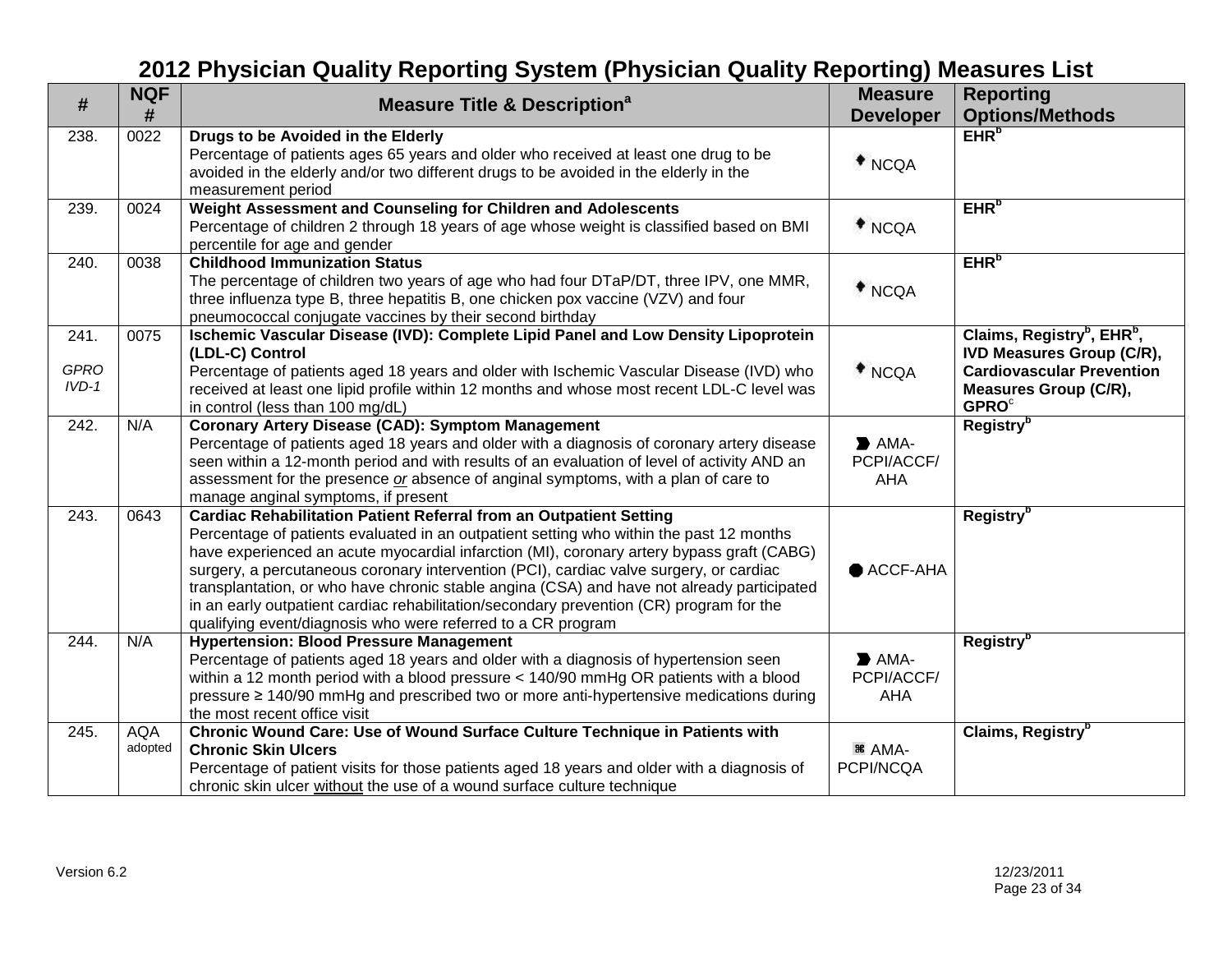| $\#$ | <b>NQF</b><br>#       | <b>Measure Title &amp; Description<sup>a</sup></b>                                                                                                                     | <b>Measure</b><br><b>Developer</b> | <b>Reporting</b><br><b>Options/Methods</b> |
|------|-----------------------|------------------------------------------------------------------------------------------------------------------------------------------------------------------------|------------------------------------|--------------------------------------------|
| 246. | <b>AQA</b>            | Chronic Wound Care: Use of Wet to Dry Dressings in Patients with Chronic Skin                                                                                          |                                    | Claims, Registry <sup>b</sup>              |
|      | adopted               | <b>Ulcers</b>                                                                                                                                                          | <sup>36</sup> AMA-                 |                                            |
|      |                       | Percentage of patient visits for those patients aged 18 years and older with a diagnosis of                                                                            | PCPI/NCQA                          |                                            |
|      |                       | chronic skin ulcer without a prescription or recommendation to use wet to dry dressings                                                                                |                                    |                                            |
| 247. | <b>AQA</b><br>adopted | Substance Use Disorders: Counseling Regarding Psychosocial and Pharmacologic<br><b>Treatment Options for Alcohol Dependence</b>                                        |                                    | Claims, Registry <sup>b</sup>              |
|      |                       | Percentage of patients aged 18 years and older with a diagnosis of current alcohol                                                                                     | <sup>36</sup> AMA-                 |                                            |
|      |                       | dependence who were counseled regarding psychosocial AND pharmacologic treatment                                                                                       | PCPI/NCQA                          |                                            |
|      |                       | options for alcohol dependence within the 12-month reporting period                                                                                                    |                                    |                                            |
| 248. | <b>AQA</b>            | Substance Use Disorders: Screening for Depression Among Patients with Substance                                                                                        |                                    | Claims, Registry <sup>b</sup>              |
|      | adopted               | <b>Abuse or Dependence</b>                                                                                                                                             |                                    |                                            |
|      |                       | Percentage of patients aged 18 years and older with a diagnosis of current substance                                                                                   | <sup>36</sup> AMA-                 |                                            |
|      |                       | abuse or dependence who were screened for depression within the 12-month reporting                                                                                     | PCPI/NCQA                          |                                            |
|      |                       | period                                                                                                                                                                 |                                    |                                            |
| 249. | N/A                   | <b>Barrett's Esophagus</b>                                                                                                                                             |                                    | Claims, Registry <sup>b</sup>              |
|      |                       | Percentage of esophageal biopsy reports that document the presence of Barrett's mucosa                                                                                 | A CAP                              |                                            |
|      |                       | that also include a statement about dysplasia                                                                                                                          |                                    |                                            |
| 250. | N/A                   | <b>Radical Prostatectomy Pathology Reporting</b>                                                                                                                       |                                    | Claims, Registry <sup>b</sup>              |
|      |                       | Percentage of radical prostatectomy pathology reports that include the pT category, the pN                                                                             | A CAP                              |                                            |
|      |                       | category, the Gleason score and a statement about margin status                                                                                                        |                                    |                                            |
| 251. | N/A                   | Immunohistochemical (IHC) Evaluation of Human Epidermal Growth Factor Receptor                                                                                         |                                    | Claims, Registry <sup>b</sup>              |
|      |                       | 2 Testing (HER2) for Breast Cancer Patients                                                                                                                            |                                    |                                            |
|      |                       | This is a measure based on whether quantitative evaluation of Human Epidermal Growth<br>Factor Receptor 2 Testing (HER2) by immunohistochemistry (IHC) uses the system | A CAP                              |                                            |
|      |                       | recommended in the ASCO/CAP Guidelines for Human Epidermal Growth Factor Receptor                                                                                      |                                    |                                            |
|      |                       | 2 Testing in breast cancer                                                                                                                                             |                                    |                                            |
| 252. | 0503                  | <b>Anticoagulation for Acute Pulmonary Embolus Patients</b>                                                                                                            |                                    | Claims, Registry <sup>b</sup>              |
|      |                       | Anticoagulation ordered for patients who have been discharged from the emergency                                                                                       | $\bigcup$ ACEP                     |                                            |
|      |                       | department (ED) with a diagnosis of acute pulmonary embolus                                                                                                            |                                    |                                            |
| 253. | 0502                  | <b>Pregnancy Test for Female Abdominal Pain Patients</b>                                                                                                               |                                    | Claims, Registry <sup>b</sup>              |
|      |                       | Percentage of female patients aged 14 to 50 who present to the emergency department                                                                                    | $\bigcup$ ACEP                     |                                            |
|      |                       | (ED) with a chief complaint of abdominal pain for whom a pregnancy test ordered                                                                                        |                                    |                                            |
| 254. | 0651                  | Ultrasound Determination of Pregnancy Location for Pregnant Patients with                                                                                              |                                    | Claims, Registry <sup>b</sup>              |
|      |                       | <b>Abdominal Pain</b><br>Percentage of pregnant female patients aged 14 to 50 who present to the emergency                                                             | $\bigcap$ ACEP                     |                                            |
|      |                       | department (ED) with a chief complaint of abdominal pain or vaginal bleeding who receive a                                                                             |                                    |                                            |
|      |                       | trans-abdominal or trans-vaginal ultrasound to determine pregnancy location                                                                                            |                                    |                                            |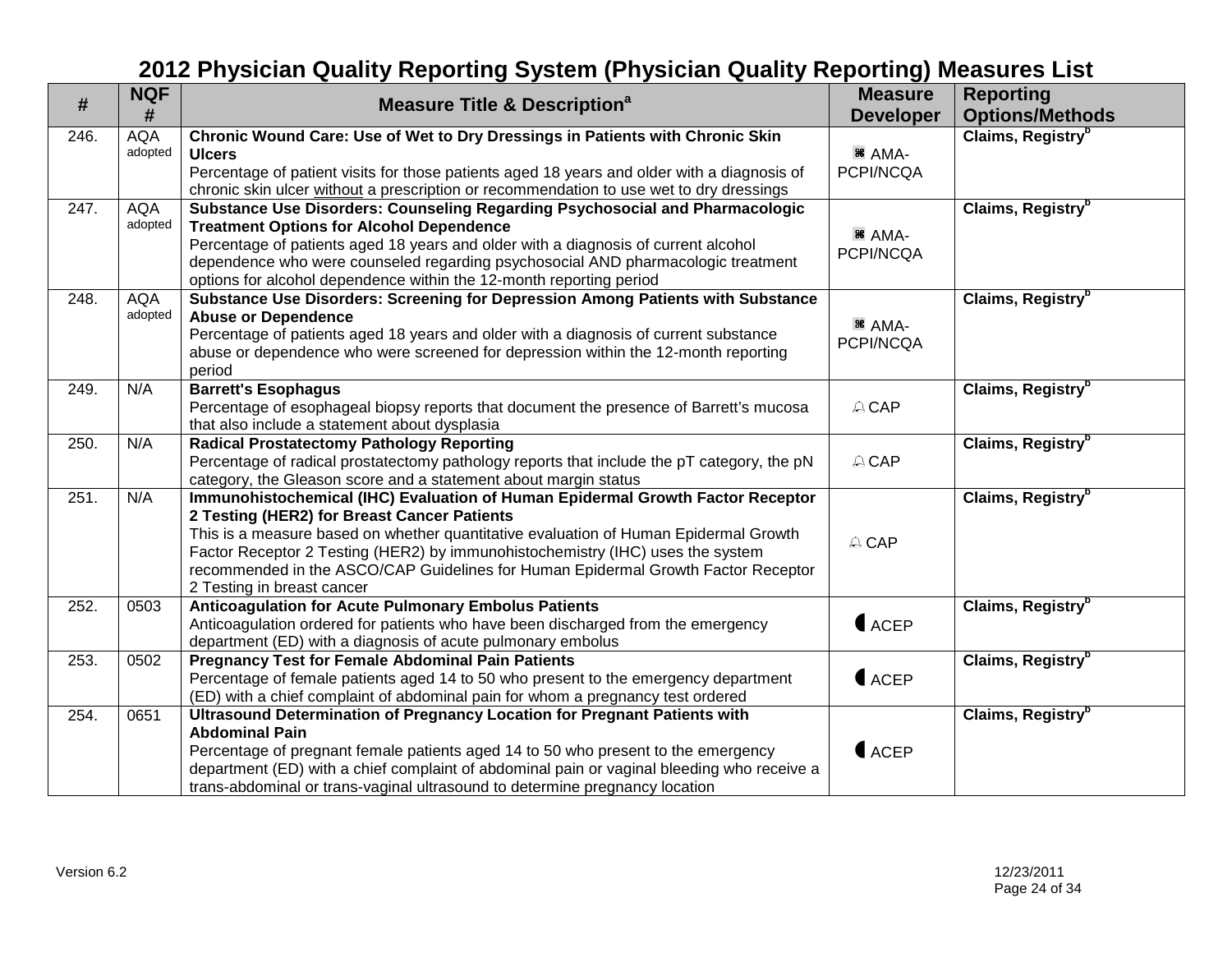| #    | <b>NQF</b><br># | <b>Measure Title &amp; Description<sup>a</sup></b>                                                                                                                                                                                                                                                                                                                                                                                                                                                                                                                                                                                                                  | <b>Measure</b><br><b>Developer</b> | <b>Reporting</b><br><b>Options/Methods</b> |
|------|-----------------|---------------------------------------------------------------------------------------------------------------------------------------------------------------------------------------------------------------------------------------------------------------------------------------------------------------------------------------------------------------------------------------------------------------------------------------------------------------------------------------------------------------------------------------------------------------------------------------------------------------------------------------------------------------------|------------------------------------|--------------------------------------------|
| 255. | 0652            | Rh Immunoglobulin (Rhogam) for Rh-Negative Pregnant Women at Risk of Fetal<br><b>Blood Exposure</b><br>Percentage of Rh-negative pregnant women aged 14-50 years at risk of fetal blood<br>exposure who receive Rh-Immunoglobulin (Rhogam) in the emergency department (ED)                                                                                                                                                                                                                                                                                                                                                                                         | $\bigcup$ ACEP                     | Claims, Registry <sup>b</sup>              |
| 256. | N/A             | Surveillance after Endovascular Abdominal Aortic Aneurysm Repair (EVAR)<br>Percentage of patients 18 years of age or older undergoing endovascular abdominal aortic<br>aneurysm repair (EVAR) who have at least one follow-up imaging study after 3 months and<br>within 15 months of EVAR placement that documents aneurysm sac diameter and<br>endoleak status                                                                                                                                                                                                                                                                                                    | $+$ svs                            | Registry <sup>b</sup>                      |
| 257. | N/A             | Statin Therapy at Discharge after Lower Extremity Bypass (LEB)<br>Percentage of patients aged 18 years and older undergoing infra-inguinal lower extremity<br>bypass who are prescribed a statin medication at discharge                                                                                                                                                                                                                                                                                                                                                                                                                                            | $+$ svs                            | Registry <sup>b</sup>                      |
| 258. | N/A             | Rate of Open Elective Repair of Small or Moderate Abdominal Aortic Aneurysms<br>(AAA) without Major Complications (Discharged to Home by Post-Operative Day<br>#7)<br>Percent of patients undergoing open repair of small or moderate sized abdominal aortic<br>aneurysms who do not experience a major complication (discharge to home no later than<br>post-operative day #7)                                                                                                                                                                                                                                                                                     | $+$ svs                            | Registry <sup>b</sup>                      |
| 259. | N/A             | Rate of Elective Endovascular Aortic Repair (EVAR) of Small or Moderate Abdominal<br>Aortic Aneurysms (AAA) without Major Complications (Discharged to Home by Post-<br>Operative Day #2)<br>Percent of patients undergoing endovascular repair of small or moderate abdominal aortic<br>aneurysms (AAA) that do not experience a major complication (discharged to home no later<br>than post-operative day #2)                                                                                                                                                                                                                                                    | $+$ svs                            | <b>Registry</b> <sup>b</sup>               |
| 260. | N/A             | Rate of Carotid Endarterectomy (CEA) for Asymptomatic Patients, without Major<br>Complications (Discharged to Home Post-Operative Day #2)<br>Percent of asymptomatic patients undergoing CEA who are discharged to home no later<br>than post-operative day #2                                                                                                                                                                                                                                                                                                                                                                                                      | $+$ svs                            | Registry <sup>b</sup>                      |
| 261. | N/A             | Referral for Otologic Evaluation for Patients with Acute or Chronic Dizziness<br>Percentage of patients aged birth and older referred to a physician (preferably a physician<br>specially trained in disorders of the ear) for an otologic evaluation subsequent to an<br>audiologic evaluation after presenting with acute or chronic dizziness                                                                                                                                                                                                                                                                                                                    | $^{\prime}$ AQC                    | Claims, Registry <sup>b</sup>              |
| 262. | N/A             | Image Confirmation of Successful Excision of Image-Localized Breast Lesion<br>Image confirmation of lesion(s) targeted for image guided excisional biopsy or image<br>guided partial mastectomy in patients with nonpalpable, image-detected breast lesion(s).<br>Lesions may include: microcalcifications, mammographic or sonographic mass or<br>architectural distortion, focal suspicious abnormalities on magnetic resonance imaging<br>(MRI) or other breast imaging amenable to localization such as positron emission<br>tomography (PET) mammography, or a biopsy marker demarcating site of confirmed<br>pathology as established by previous core biopsy | $\bigcirc$ ASBS                    | Claims, Registry <sup>b</sup>              |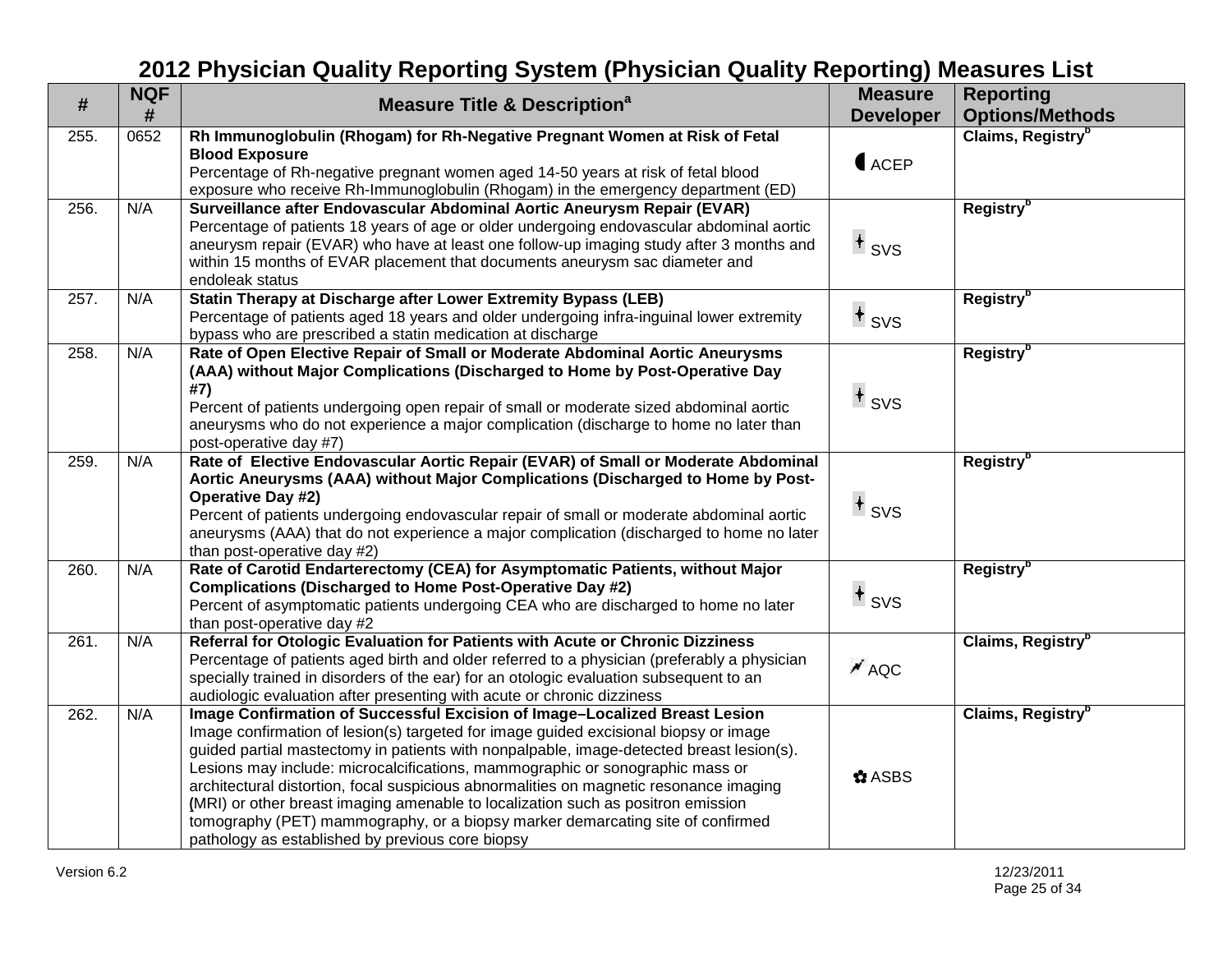| $\#$ | <b>NQF</b><br># | <b>Measure Title &amp; Description<sup>a</sup></b>                                                                                                                                                                                                                                                                                                                                                                  | <b>Measure</b><br><b>Developer</b> | <b>Reporting</b><br><b>Options/Methods</b> |
|------|-----------------|---------------------------------------------------------------------------------------------------------------------------------------------------------------------------------------------------------------------------------------------------------------------------------------------------------------------------------------------------------------------------------------------------------------------|------------------------------------|--------------------------------------------|
| 263. | N/A             | <b>Preoperative Diagnosis of Breast Cancer</b><br>The percent of patients undergoing breast cancer operations who obtained the diagnosis of<br>breast cancer preoperatively by a minimally invasive biopsy method (excludes<br>open/incisional biopsies)                                                                                                                                                            | $\bigcirc$ ASBS                    | Claims, Registry <sup>b</sup>              |
| 264. | N/A             | Sentinel Lymph Node Biopsy for Invasive Breast Cancer<br>The percentage of clinically node negative (clinical stage T1N0M0 or T2N0M0) breast<br>cancer patients who undergo a sentinel lymph node (SLN) procedure                                                                                                                                                                                                   | $\bigcirc$ ASBS                    | <b>Registry</b> <sup>b</sup>               |
| 265. | 0645            | <b>Biopsy Follow-Up</b><br>Percentage of patients whose biopsy results have been reviewed and communicated to the<br>primary care/referring physician and patient by the performing physician                                                                                                                                                                                                                       | $*$ AAD                            | Registry <sup>b</sup>                      |
| 266. | N/A             | Epilepsy: Seizure Type(s) and Current Seizure Frequency(ies)<br>Percentage of patient visits with a diagnosis of epilepsy who had the type(s) of seizure(s)<br>and current seizure frequency(ies) for each seizure type documented in the medical record                                                                                                                                                            | 4 AAN                              | Claims, Registry <sup>b</sup>              |
| 267. | N/A             | Epilepsy: Documentation of Etiology of Epilepsy or Epilepsy Syndrome<br>All visits for patients with a diagnosis of epilepsy who had their etiology of epilepsy or with<br>epilepsy syndrome(s) reviewed and documented if known, or documented as unknown or<br>cryptogenic                                                                                                                                        | 4 AAN                              | Claims, Registry <sup>b</sup>              |
| 268. | N/A             | Epilepsy: Counseling for Women of Childbearing Potential with Epilepsy<br>All female patients of childbearing potential (12-44 years old) diagnosed with epilepsy who<br>were counseled about epilepsy and how its treatment may affect contraception and<br>pregnancy at least once a year                                                                                                                         | 4 AAN                              | Claims, Registry <sup>b</sup>              |
| 269. | N/A             | Inflammatory Bowel Disease (IBD): Type, Anatomic Location and Activity All<br><b>Documented</b><br>Percentage of patients aged 18 years and older with a diagnosis of inflammatory bowel<br>disease who have documented the disease type, anatomic location and activity, at least<br>once during the reporting period                                                                                              | <b>D</b> AGA                       | <b>IBD Measures Group (R)</b>              |
| 270. | N/A             | Inflammatory Bowel Disease (IBD): Preventive Care: Corticosteroid Sparing Therapy<br>Percentage of patients aged 18 years and older with a diagnosis of inflammatory bowel<br>disease who have been managed by corticosteroids greater than or equal to 10mg/day for<br>60 or greater consecutive days that have been prescribed corticosteroid sparing therapy in<br>the last reporting year                       | <b>D</b> AGA                       | <b>IBD Measures Group (R)</b>              |
| 271. | N/A             | Inflammatory Bowel Disease (IBD): Preventive Care: Corticosteroid Related<br>latrogenic Injury - Bone Loss Assessment<br>Percentage of patients aged 18 years and older with a diagnosis of inflammatory bowel<br>disease who have received dose of corticosteroids greater than or equal to 10 mg/day for<br>60 or greater consecutive days and were assessed for risk of bone loss once per the<br>reporting year | <b>D</b> AGA                       | <b>IBD Measures Group (R)</b>              |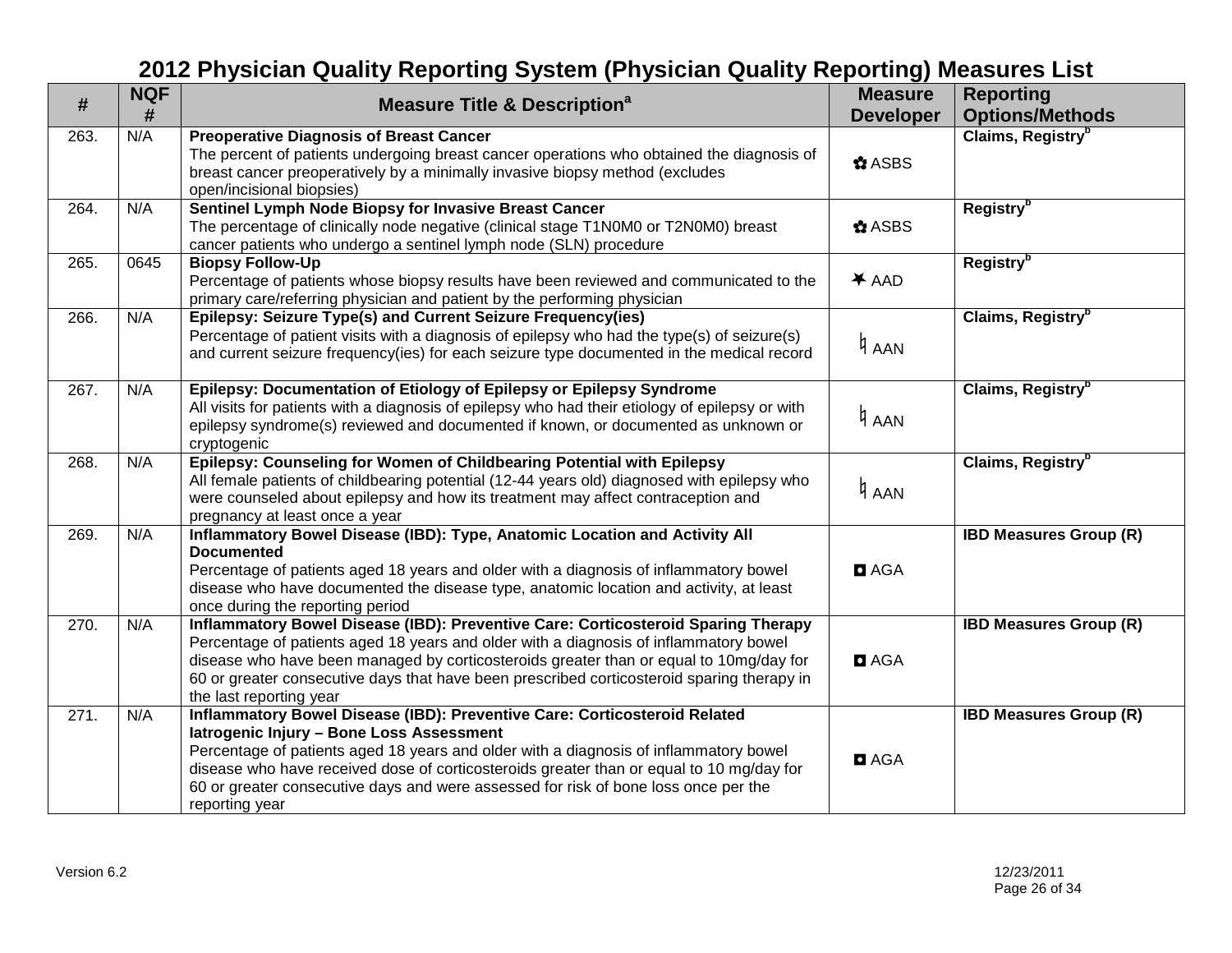| #    | <b>NQF</b> | <b>Measure Title &amp; Description<sup>a</sup></b>                                                                                                                 | <b>Measure</b>                  | <b>Reporting</b>                  |
|------|------------|--------------------------------------------------------------------------------------------------------------------------------------------------------------------|---------------------------------|-----------------------------------|
|      | #          |                                                                                                                                                                    | <b>Developer</b>                | <b>Options/Methods</b>            |
| 272. | N/A        | Inflammatory Bowel Disease (IBD): Preventive Care: Influenza Immunization<br>Percentage of patients aged 18 years and older with a diagnosis of inflammatory bowel |                                 | <b>IBD Measures Group (R)</b>     |
|      |            | disease for whom influenza immunization was recommended, administered or previously                                                                                | <b>D</b> AGA                    |                                   |
|      |            | received during the reporting year                                                                                                                                 |                                 |                                   |
| 273. | N/A        | Inflammatory Bowel Disease (IBD): Preventive Care: Pneumococcal Immunization                                                                                       |                                 | <b>IBD Measures Group (R)</b>     |
|      |            | Percentage of patients aged 18 years and older with a diagnosis of inflammatory bowel                                                                              | <b>D</b> AGA                    |                                   |
|      |            | disease that had pneumococcal vaccination administered or previously received                                                                                      |                                 |                                   |
| 274. | N/A        | Inflammatory Bowel Disease (IBD): Testing for Latent Tuberculosis (TB) Before                                                                                      |                                 | <b>IBD Measures Group (R)</b>     |
|      |            | <b>Initiating Anti-TNF (Tumor Necrosis Factor) Therapy</b>                                                                                                         |                                 |                                   |
|      |            | Percentage of patients aged 18 years and older with a diagnosis of inflammatory bowel                                                                              | <b>D</b> AGA                    |                                   |
|      |            | disease for whom a tuberculosis (TB) screening was performed and results interpreted                                                                               |                                 |                                   |
|      |            | within 6 months prior to receiving a first course of anti-TNF (tumor necrosis factor) therapy                                                                      |                                 |                                   |
| 275. | N/A        | Inflammatory Bowel Disease (IBD): Assessment of Hepatitis B Virus (HBV) Status                                                                                     |                                 | <b>IBD Measures Group (R)</b>     |
|      |            | Before Initiating Anti-TNF (Tumor Necrosis Factor) Therapy                                                                                                         | <b>D</b> AGA                    |                                   |
|      |            | Percentage of patients aged 18 years and older with a diagnosis of inflammatory bowel                                                                              |                                 |                                   |
|      |            | disease who had Hepatitis B Virus (HBV) status assessed and results interpreted within                                                                             |                                 |                                   |
| 276. | N/A        | one year prior to receiving a first course of anti-TNF (tumor necrosis factor) therapy<br><b>Sleep Apnea: Assessment of Sleep Symptoms</b>                         |                                 | <b>Sleep Apnea Measures Group</b> |
|      |            | Percentage of visits for patients aged 18 years and older with a diagnosis of obstructive                                                                          | <sup>36</sup> AMA-              | (R)                               |
|      |            | sleep apnea that includes documentation of an assessment of symptoms, including                                                                                    | PCPI/NCQA                       |                                   |
|      |            | presence or absence of snoring and daytime sleepiness                                                                                                              |                                 |                                   |
| 277. | N/A        | Sleep Apnea: Severity Assessment at Initial Diagnosis                                                                                                              |                                 | <b>Sleep Apnea Measures Group</b> |
|      |            | Percentage of patients aged 18 years and older with a diagnosis of obstructive                                                                                     | <sup>36</sup> AMA-              | (R)                               |
|      |            | sleep apnea who had an apnea hypopnea index (AHI) or a respiratory disturbance index                                                                               | PCPI/NCQA                       |                                   |
|      |            | (RDI) measured at the time of initial diagnosis                                                                                                                    |                                 |                                   |
| 278. | N/A        | Sleep Apnea: Positive Airway Pressure Therapy Prescribed                                                                                                           |                                 | <b>Sleep Apnea Measures Group</b> |
|      |            | Percentage of patients aged 18 years and older with a diagnosis of moderate or severe                                                                              | <sup>36</sup> AMA-<br>PCPI/NCQA | (R)                               |
|      |            | obstructive sleep apnea who were prescribed positive airway pressure therapy                                                                                       |                                 |                                   |
| 279. | N/A        | Sleep Apnea: Assessment of Adherence to Positive Airway Pressure Therapy                                                                                           |                                 | <b>Sleep Apnea Measures Group</b> |
|      |            | Percentage of visits for patients aged 18 years and older with a diagnosis of obstructive                                                                          | <sup>36</sup> AMA-              | (R)                               |
|      |            | sleep apnea who were prescribed positive airway pressure therapy who had documentation                                                                             | PCPI/NCQA                       |                                   |
|      |            | that adherence to positive airway pressure therapy was objectively measured                                                                                        |                                 |                                   |
| 280. | N/A        | Dementia: Staging of Dementia                                                                                                                                      |                                 | <b>Dementia Measures Group</b>    |
|      |            | Percentage of patients, regardless of age, with a diagnosis of dementia whose severity of                                                                          | AMA-PCPI                        | (R)                               |
|      |            | dementia was classified as mild, moderate or severe at least once within a 12 month period                                                                         |                                 |                                   |
| 281. | N/A        | <b>Dementia: Cognitive Assessment</b>                                                                                                                              |                                 | <b>Dementia Measures Group</b>    |
|      |            | Percentage of patients, regardless of age, with a diagnosis of dementia for whom an                                                                                | <b>A</b> AMA-PCPI               | (R)                               |
|      |            | assessment of cognition is performed and the results reviewed at least once within a 12                                                                            |                                 |                                   |
|      |            | month period                                                                                                                                                       |                                 |                                   |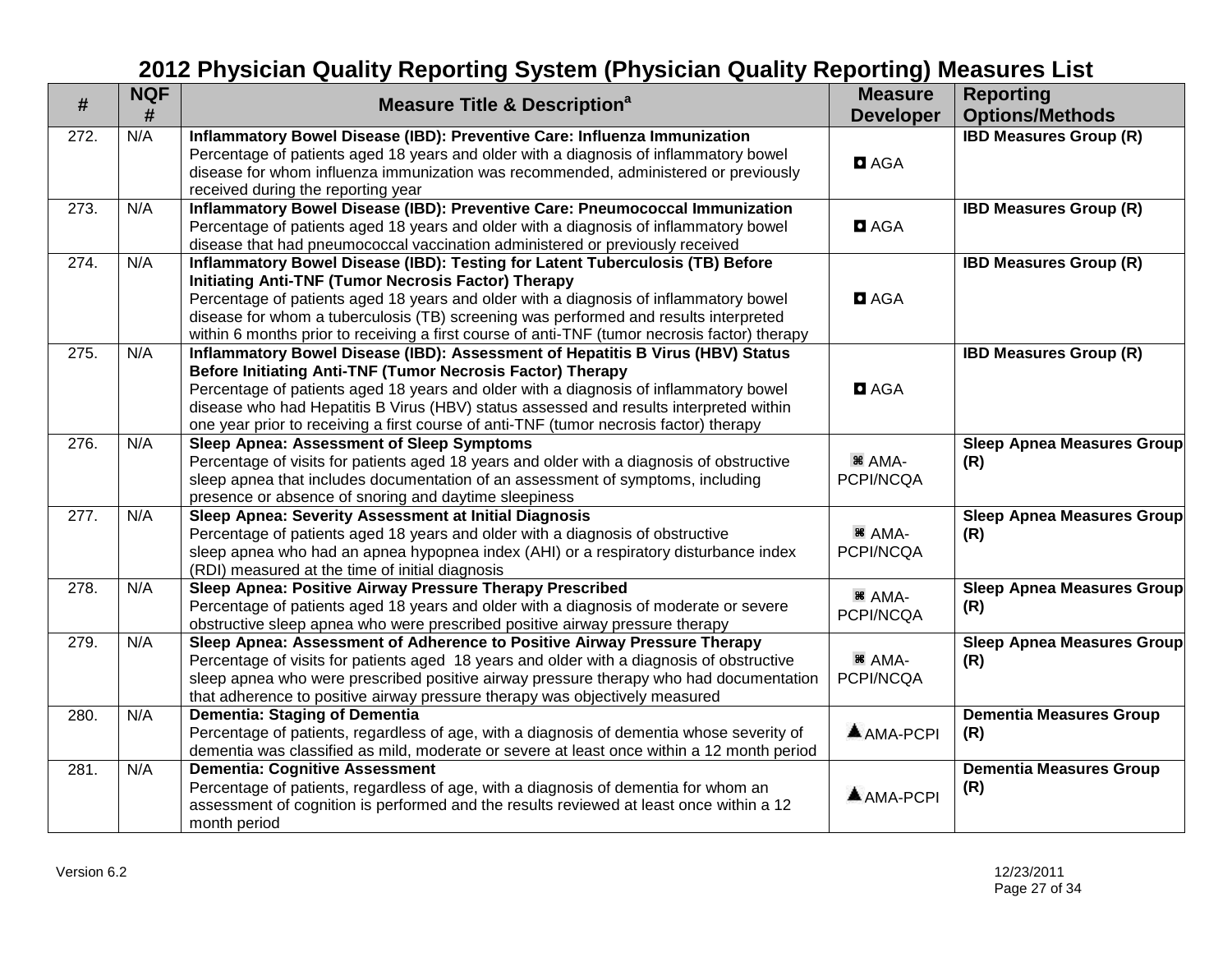| #    | <b>NQF</b> | <b>Measure Title &amp; Description<sup>a</sup></b>                                                                                                                                                                                                                                                                                                                                                                                                                                                                                                               | <b>Measure</b>   | <b>Reporting</b>                                        |
|------|------------|------------------------------------------------------------------------------------------------------------------------------------------------------------------------------------------------------------------------------------------------------------------------------------------------------------------------------------------------------------------------------------------------------------------------------------------------------------------------------------------------------------------------------------------------------------------|------------------|---------------------------------------------------------|
|      | #          |                                                                                                                                                                                                                                                                                                                                                                                                                                                                                                                                                                  | <b>Developer</b> | <b>Options/Methods</b>                                  |
| 282. | N/A        | <b>Dementia: Functional Status Assessment</b><br>Percentage of patients, regardless of age, with a diagnosis of dementia for whom an<br>assessment of patient's functional status is performed and the results reviewed at least<br>once within a 12 month period                                                                                                                                                                                                                                                                                                | $A$ AMA-PCPI     | <b>Dementia Measures Group</b><br>(R)                   |
| 283. | N/A        | Dementia: Neuropsychiatric Symptom Assessment<br>Percentage of patients, regardless of age, with a diagnosis of dementia and for whom an<br>assessment of patient's neuropsychiatric symptoms is performed and results reviewed at<br>least once in a 12 month period                                                                                                                                                                                                                                                                                            | $A$ AMA-PCPI     | <b>Dementia Measures Group</b><br>(R)                   |
| 284. | N/A        | Dementia: Management of Neuropsychiatric Symptoms<br>Percentage of patients, regardless of age, with a diagnosis of dementia who have one or<br>more neuropsychiatric symptoms who received or were recommended to receive an<br>intervention for neuropsychiatric symptoms within a 12 month period                                                                                                                                                                                                                                                             | $A$ AMA-PCPI     | Dementia Measures Group<br>(R)                          |
| 285. | N/A        | <b>Dementia: Screening for Depressive Symptoms</b><br>Percentage of patients, regardless of age, with a diagnosis of dementia who were screened<br>for depressive symptoms within a 12 month period                                                                                                                                                                                                                                                                                                                                                              | AMA-PCPI         | <b>Dementia Measures Group</b><br>(R)                   |
| 286. | N/A        | <b>Dementia: Counseling Regarding Safety Concerns</b><br>Percentage of patients, regardless of age, with a diagnosis of dementia or their caregiver(s)<br>who were counseled or referred for counseling regarding safety concerns within a 12 month<br>period                                                                                                                                                                                                                                                                                                    | $A$ AMA-PCPI     | <b>Dementia Measures Group</b><br>(R)                   |
| 287. | N/A        | Dementia: Counseling Regarding Risks of Driving<br>Percentage of patients, regardless of age, with a diagnosis of dementia or their caregiver(s)<br>who were counseled regarding the risks of driving and driving alternatives within a 12<br>month period                                                                                                                                                                                                                                                                                                       | AMA-PCPI         | <b>Dementia Measures Group</b><br>(R)                   |
| 288. | N/A        | <b>Dementia: Caregiver Education and Support</b><br>Percentage of patients, regardless of age, with a diagnosis of dementia whose caregiver(s)<br>were provided with education on dementia disease management and health behavior<br>changes AND referred to additional sources for support within a 12 month period                                                                                                                                                                                                                                             | $A$ AMA-PCPI     | <b>Dementia Measures Group</b><br>(R)                   |
| 289. | N/A        | Parkinson's Disease: Annual Parkinson's Disease Diagnosis Review<br>All patients with a diagnosis of Parkinson's disease who had an annual assessment<br>including a review of current medications (e.g., medications than can produce Parkinson-<br>like signs or symptoms) and a review for the presence of atypical features (e.g., falls at<br>presentation and early in the disease course, poor response to levodopa, symmetry at<br>onset, rapid progression [to Hoehn and Yahr stage 3 in 3 years], lack of tremor or<br>dysautonomia) at least annually | 4 AAN            | <b>Parkinson's Disease</b><br><b>Measures Group (R)</b> |
| 290. | N/A        | Parkinson's Disease: Psychiatric Disorders or Disturbances Assessment<br>All patients with a diagnosis of Parkinson's disease who were assessed for psychiatric<br>disorders or disturbances (e.g., psychosis, depression, anxiety disorder, apathy, or impulse<br>control disorder) at least annually                                                                                                                                                                                                                                                           | ∄ <sub>ААN</sub> | <b>Parkinson's Disease</b><br><b>Measures Group (R)</b> |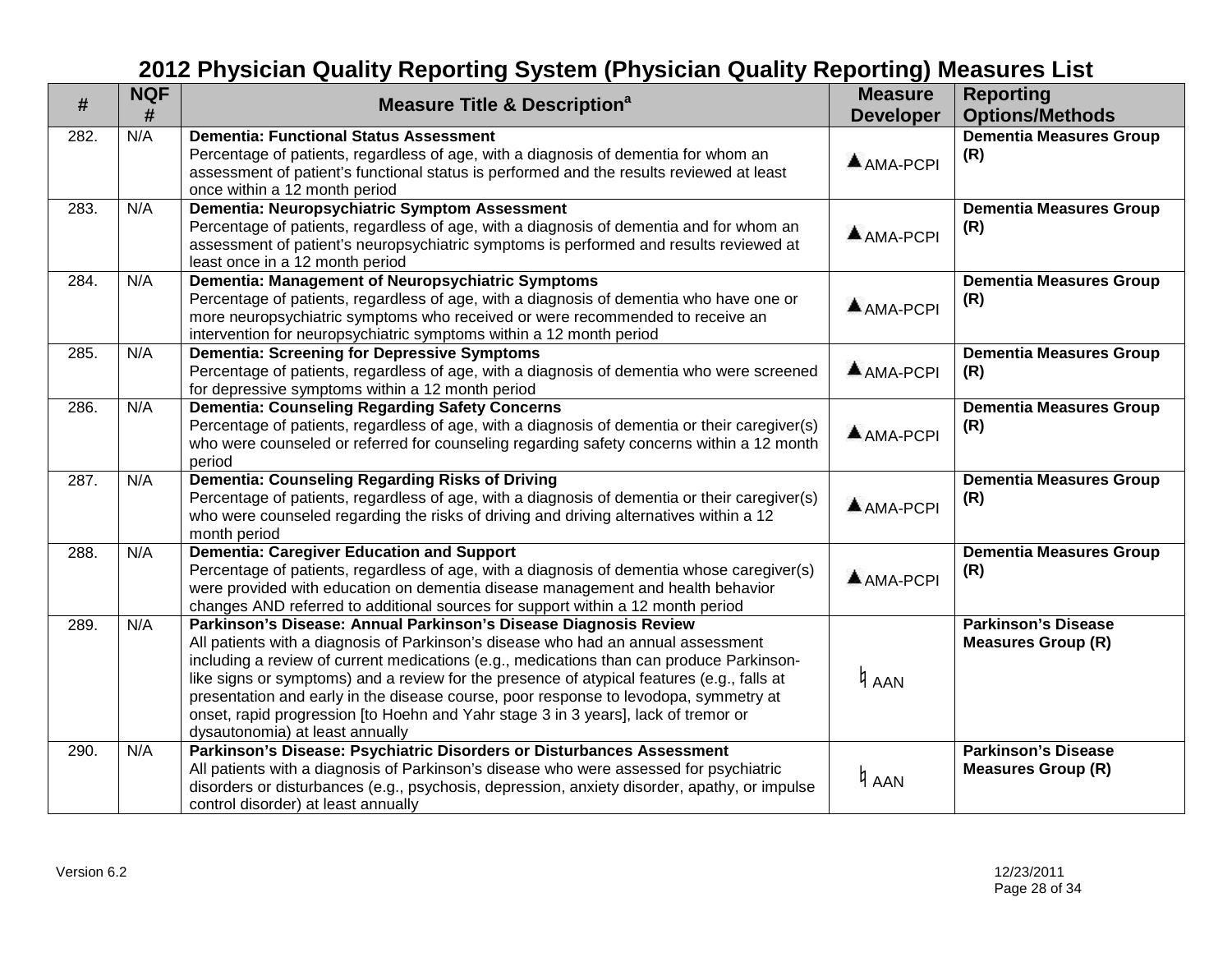| #    | <b>NQF</b><br># | <b>Measure Title &amp; Description</b> <sup>a</sup>                                                                | <b>Measure</b><br><b>Developer</b> | <b>Reporting</b><br><b>Options/Methods</b> |
|------|-----------------|--------------------------------------------------------------------------------------------------------------------|------------------------------------|--------------------------------------------|
| 291. | N/A             | Parkinson's Disease: Cognitive Impairment or Dysfunction Assessment                                                |                                    | <b>Parkinson's Disease</b>                 |
|      |                 | All patients with a diagnosis of Parkinson's disease who were assessed for cognitive                               |                                    | <b>Measures Group (R)</b>                  |
|      |                 | impairment or dysfunction at least annually                                                                        | 4 AAN                              |                                            |
| 292. | N/A             | Parkinson's Disease: Querying about Sleep Disturbances                                                             |                                    | <b>Parkinson's Disease</b>                 |
|      |                 | All patients with a diagnosis of Parkinson's disease (or caregivers, as appropriate) who                           | 4 дан                              | <b>Measures Group (R)</b>                  |
|      |                 | were queried about sleep disturbances at least annually.                                                           |                                    |                                            |
| 293. | N/A             | Parkinson's Disease: Rehabilitative Therapy Options                                                                |                                    | <b>Parkinson's Disease</b>                 |
|      |                 | All patients with a diagnosis of Parkinson's disease (or caregiver(s), as appropriate) who                         |                                    | <b>Measures Group (R)</b>                  |
|      |                 | had rehabilitative therapy options (e.g., physical, occupational, or speech therapy)                               | 4 AAN                              |                                            |
|      |                 | discussed at least annually                                                                                        |                                    |                                            |
| 294. | N/A             | Parkinson's Disease: Parkinson's Disease Medical and Surgical Treatment Options                                    |                                    | <b>Parkinson's Disease</b>                 |
|      |                 | <b>Reviewed</b>                                                                                                    |                                    | <b>Measures Group (R)</b>                  |
|      |                 | All patients with a diagnosis of Parkinson's disease (or caregiver(s), as appropriate who                          | 4 AAN                              |                                            |
|      |                 | had the Parkinson's disease treatment options (e.g., non-pharmacological treatment,                                |                                    |                                            |
|      |                 | pharmacological treatment, or surgical treatment) reviewed at least once annually                                  |                                    |                                            |
| 295. | N/A             | Hypertension: Appropriate Use of Aspirin or Other Antiplatelet or Anticoagulant                                    |                                    | <b>Hypertension Measures</b>               |
|      |                 | <b>Therapy</b>                                                                                                     | $\bullet$ ABIM                     | Group (R)                                  |
|      |                 | Percentage of patients aged 15 through 90 years old with a diagnosis of hypertension who                           |                                    |                                            |
|      | N/A             | were prescribed aspirin or other anticoagulant/antiplatelet therapy<br><b>Hypertension: Complete Lipid Profile</b> |                                    |                                            |
| 296. |                 | Percentage of patients aged 15 through 90 years old with a diagnosis of hypertension who                           | $\bullet$ ABIM                     | <b>Hypertension Measures</b><br>Group (R)  |
|      |                 | received a complete lipid profile within 24 months                                                                 |                                    |                                            |
| 297. | N/A             | <b>Hypertension: Urine Protein Test</b>                                                                            |                                    | <b>Hypertension Measures</b>               |
|      |                 | Percentage of patients aged 15 through 90 years old with a diagnosis of hypertension who                           |                                    | Group (R)                                  |
|      |                 | either have chronic kidney disease diagnosis documented or had a urine protein test done                           | $\bullet$ ABIM                     |                                            |
|      |                 | within 36 months                                                                                                   |                                    |                                            |
| 298. | N/A             | <b>Hypertension: Annual Serum Creatinine Test</b>                                                                  |                                    | <b>Hypertension Measures</b>               |
|      |                 | Percentage of patients aged 15 through 90 years old with a diagnosis of hypertension who                           | $\bullet$ ABIM                     | Group (R)                                  |
|      |                 | had a serum creatinine test done within 12 months                                                                  |                                    |                                            |
| 299. | N/A             | <b>Hypertension: Diabetes Mellitus Screening Test</b>                                                              |                                    | <b>Hypertension Measures</b>               |
|      |                 | Percentage of patients aged 15 through 90 years old with a diagnosis of hypertension who                           | $\bullet$ ABIM                     | Group (R)                                  |
|      |                 | had a diabetes screening test within 36 months                                                                     |                                    |                                            |
| 300. | N/A             | <b>Hypertension: Blood Pressure Control</b>                                                                        |                                    | <b>Hypertension Measures</b>               |
|      |                 | Percentage of patients aged 15 through 90 years old with a diagnosis of hypertension who                           | $\bullet$ ABIM                     | Group (R)                                  |
|      |                 | had most recent blood pressure level under control (at goal)                                                       |                                    |                                            |
| 301. | N/A             | Hypertension: Low Density Lipoprotein (LDL-C) Control                                                              | <b>Hypertension Measures</b>       |                                            |
|      |                 | Percentage of patients aged 15 through 90 years old with a diagnosis of hypertension who                           | $\bullet$ ABIM                     | Group (R)                                  |
|      |                 | had most recent LDL cholesterol level under control (at goal)                                                      |                                    |                                            |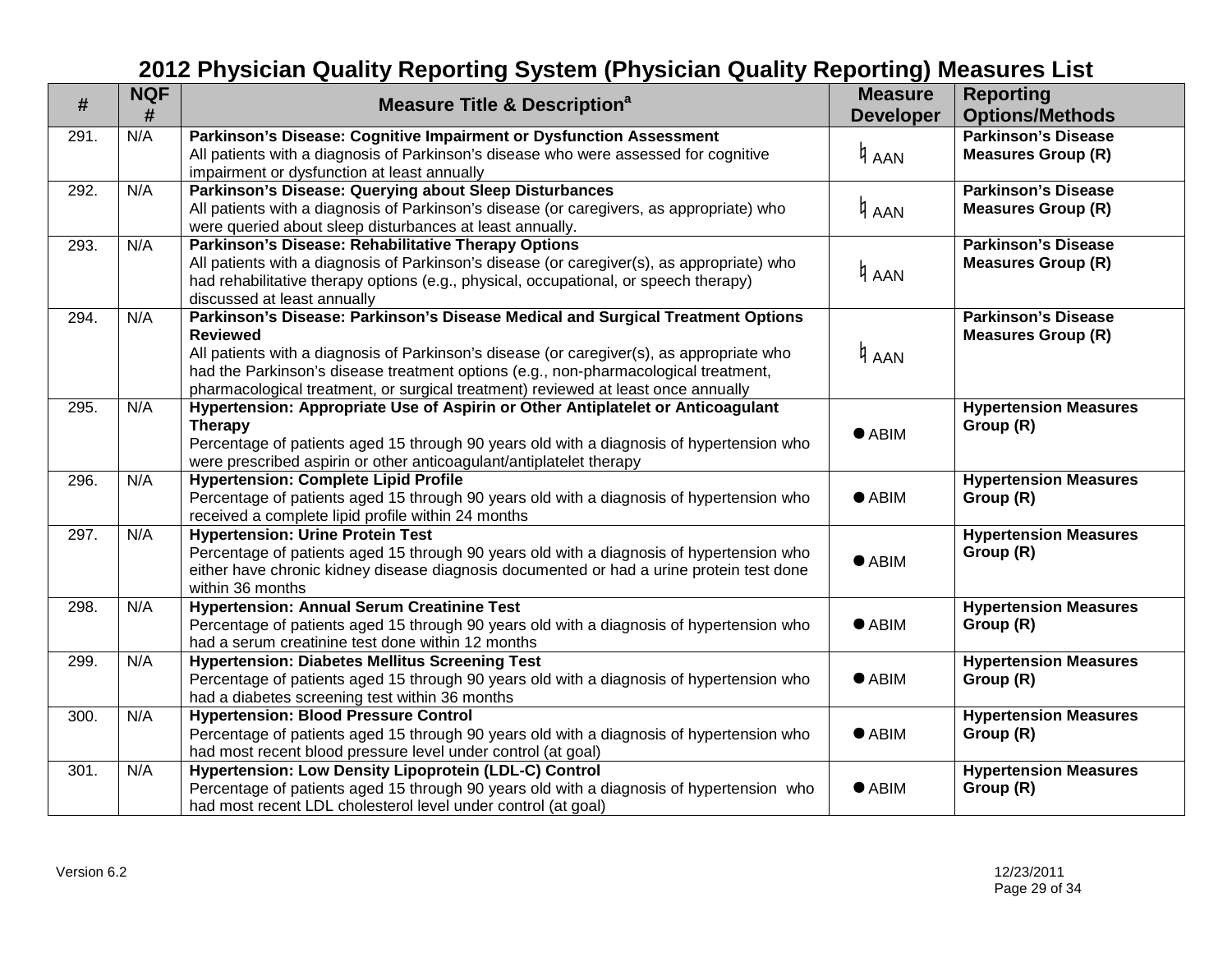| #                | <b>NQF</b><br>$\#$ | <b>Measure Title &amp; Description<sup>a</sup></b>                                                                                                                                                                                                                                                                                                                                                                                                                                                                                                                              | <b>Measure</b><br><b>Developer</b> | <b>Reporting</b><br><b>Options/Methods</b>                   |
|------------------|--------------------|---------------------------------------------------------------------------------------------------------------------------------------------------------------------------------------------------------------------------------------------------------------------------------------------------------------------------------------------------------------------------------------------------------------------------------------------------------------------------------------------------------------------------------------------------------------------------------|------------------------------------|--------------------------------------------------------------|
| 302.             | N/A                | Hypertension: Dietary and Physical Activity Modifications Appropriately Prescribed<br>Percentage of patients aged 15 through 90 years old with a diagnosis of hypertension who<br>received dietary and physical activity counseling at least once within 12 months                                                                                                                                                                                                                                                                                                              | $\bullet$ ABIM                     | <b>Hypertension Measures</b><br>Group (R)                    |
| 303.             | N/A                | Cataracts: Improvement in Patient's Visual Function within 90 Days Following<br><b>Cataract Surgery</b><br>Percentage of patients aged 18 years and older in sample who had cataract surgery and<br>had improvement in visual function achieved within 90 days following the cataract surgery,<br>based on completing a pre-operative and post-operative visual function survey                                                                                                                                                                                                 | $\clubsuit$ AAO                    | Registry <sup>b</sup> , Cataract Measures<br>Group (R)       |
| 304.             | N/A                | <b>Cataracts: Patient Satisfaction within 90 Days Following Cataract Surgery</b><br>Percentage of patients aged 18 years and older in sample who had cataract surgery and<br>were satisfied with their care within 90 days following the cataract surgery, based on<br>completion of the Consumer Assessment of Healthcare Providers and Systems Surgical<br>Care Survey                                                                                                                                                                                                        | $\clubsuit$ AAO                    | <b>Registry<sup>b</sup></b> , Cataract Measures<br>Group (R) |
| $\overline{305}$ | 0004               | Initiation and Engagement of Alcohol and Other Drug Dependence Treatment: (a)<br>Initiation, (b) Engagement<br>Percentage of adolescent and adult patients with a new episode of alcohol or other drug<br>(AOD) dependence who initiate treatment through an inpatient AOD admission, outpatient<br>visit, intensive outpatient encounter or partial hospitalization within 14 days of the diagnosis<br>and who initiated treatment AND who had two or more additional services with an AOD<br>diagnosis within 30 days of the initial visit                                    | $*_{NCQA}$                         | EHR <sup>b</sup>                                             |
| 306.             | 0012               | Prenatal Care: Screening for Human Immunodeficiency Virus (HIV)<br>Percentage of patients, regardless of age, who gave birth during a 12-month period who<br>were screened for HIV infection during the first or second prenatal visit                                                                                                                                                                                                                                                                                                                                          | $A$ AMA-PCPI                       | EHR <sup>b</sup>                                             |
| 307.             | 0014               | <b>Prenatal Care: Anti-D Immune Globulin</b><br>Percentage of D (Rh) negative, unsensitized patients, regardless of age, who gave birth<br>during a 12-month period who received anti-D immune globulin at 26-30 weeks gestation                                                                                                                                                                                                                                                                                                                                                | $A$ AMA-PCPI                       | EHR <sup>b</sup>                                             |
| 308.             | 0027               | Smoking and Tobacco Use Cessation, Medical Assistance: a. Advising Smokers and<br>Tobacco Users to Quit, b. Discussing Smoking and Tobacco Use Cessation<br>Medications, c. Discussing Smoking and Tobacco Use Cessation Strategies<br>Percentage of patients aged 18 years and older who were current smokers or tobacco<br>users, who were seen by a practitioner during the measurement year and who received<br>advice to quit smoking or tobacco use or whose practitioner recommended or discussed<br>smoking or tobacco use cessation medications, methods or strategies | $*_{NCQA}$                         | EHR <sup>b</sup>                                             |
| 309.             | 0032               | <b>Cervical Cancer Screening</b><br>Percentage of women aged 21 through 63 years who received one or more Pap tests to<br>screen for cervical cancer                                                                                                                                                                                                                                                                                                                                                                                                                            | $*$ NCQA                           | EHR <sup>b</sup>                                             |
| 310.             | 0033               | <b>Chlamydia Screening for Women</b><br>Percentage of women aged 15 through 24 years who were identified as sexually active and<br>who had at least one test for chlamydia during the measurement year                                                                                                                                                                                                                                                                                                                                                                          | $*$ NCQA                           | EHR <sup>b</sup>                                             |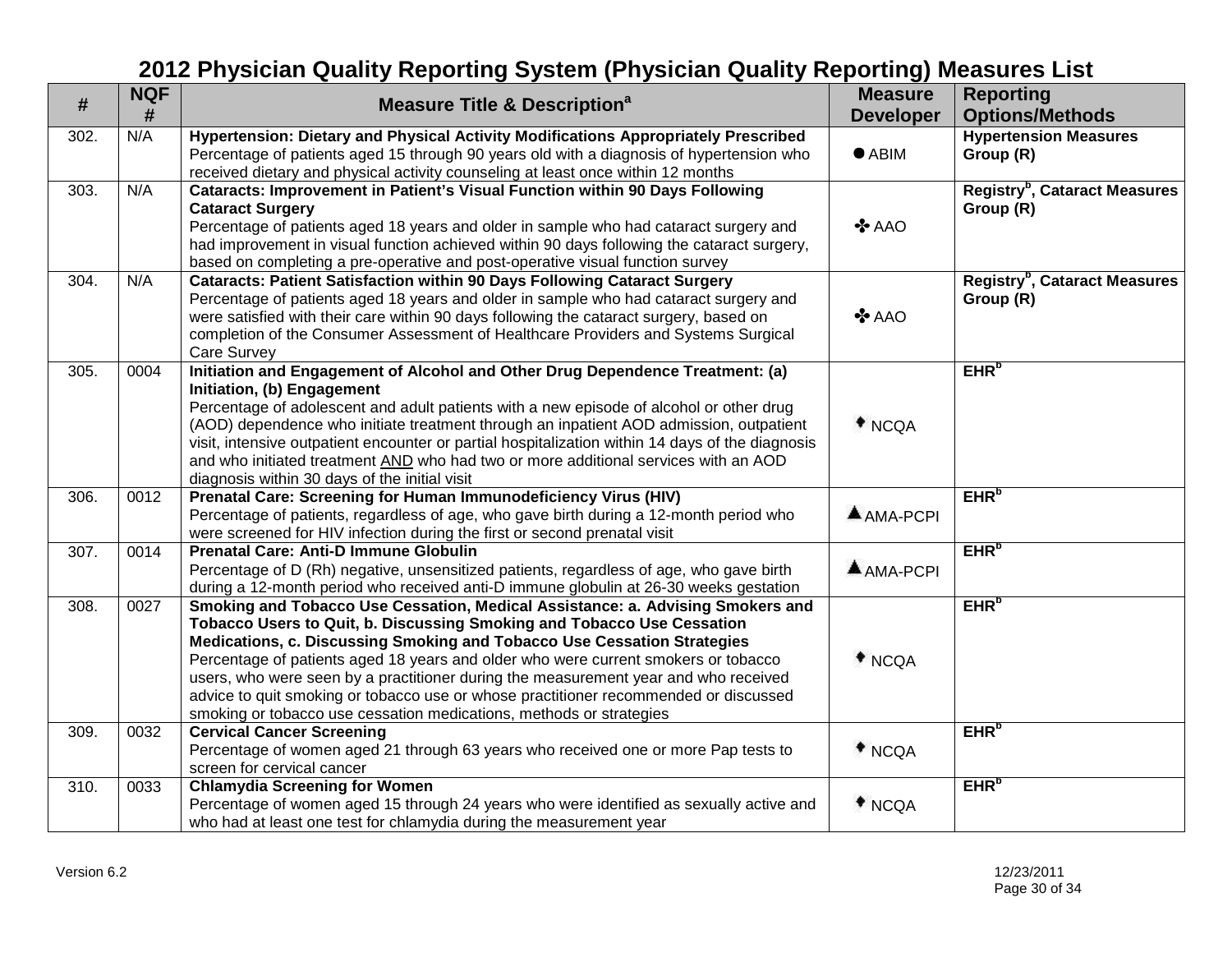| #                                | <b>NQF</b><br>#                | <b>Measure Title &amp; Description<sup>a</sup></b>                                                                                                                                                                                                                                                                                                                                                            | <b>Measure</b><br><b>Developer</b> | <b>Reporting</b><br><b>Options/Methods</b>                                                                                                  |
|----------------------------------|--------------------------------|---------------------------------------------------------------------------------------------------------------------------------------------------------------------------------------------------------------------------------------------------------------------------------------------------------------------------------------------------------------------------------------------------------------|------------------------------------|---------------------------------------------------------------------------------------------------------------------------------------------|
| 311.                             | 0036                           | Use of Appropriate Medications for Asthma<br>Percentage of patients aged 5 through 50 years of age who were identified as having<br>persistent asthma and were appropriately prescribed medication during the measurement<br>vear                                                                                                                                                                             | $*$ NCQA                           | EHR <sup>b</sup>                                                                                                                            |
| 312.                             | 0052                           | Low Back Pain: Use of Imaging Studies<br>Percentage of patients with a primary diagnosis of low back pain who did not have an<br>imaging study (plain X-ray, MRI, CT scan) within 28 days of diagnosis                                                                                                                                                                                                        | $*_{NCQA}$                         | EHR <sub>p</sub>                                                                                                                            |
| 313.<br><b>GPRO</b><br>DM-10     | 0575                           | Diabetes Mellitus: Hemoglobin A1c Control (<8%)<br>The percentage of patients 18 through 75 years of age with a diagnosis of diabetes (type 1<br>or type 2) who had $HbA1c < 8%$                                                                                                                                                                                                                              | $*_{NCQA}$                         | EHR <sup>b</sup> , GPRO <sup>c</sup>                                                                                                        |
| 314.<br><b>GPRO</b>              | 0729<br>Compo                  | Diabetes Mellitus: Daily Aspirin Use for Patients with Diabetes and Ischemic Vascular<br><b>Disease</b><br>Percentage of patients aged 18 to 75 years of age with diabetes mellitus and ischemic                                                                                                                                                                                                              | $\frac{1}{2}$ MNCM                 | <b>GPRO</b> <sup>c</sup>                                                                                                                    |
| DM-11                            | -site<br>only                  | vascular disease with documented daily aspirin use during the measurement year unless<br>contraindicated                                                                                                                                                                                                                                                                                                      |                                    |                                                                                                                                             |
| 315.<br><b>GPRO</b><br>DM-12     | 0729<br>Compo<br>-site<br>only | <b>Diabetes Mellitus: Tobacco Non Use</b><br>Percentage of patients with a diagnosis of diabetes who indicated they were tobacco non-<br>users                                                                                                                                                                                                                                                                | $\frac{2}{3}$ MNCM                 | GPROC                                                                                                                                       |
| 316.                             | N/A                            | Preventive Care and Screening: Cholesterol - Fasting Low Density Lipoprotein (LDL)<br><b>Test Performed AND Risk-Stratified Fasting LDL</b><br>Percentage of patients aged 20 through 79 years whose risk factors* have been assessed<br>and a fasting LDL test has been performed AND who had a fasting LDL test performed and<br>whose risk-stratified* fasting LDL is at or below the recommended LDL goal | $^*$ CMS/QIP                       | EHR <sup>b</sup>                                                                                                                            |
| 317.<br><b>GPRO</b><br>$Prev-11$ | N/A                            | Preventive Care and Screening: Screening for High Blood Pressure<br>Percentage of patients aged 18 and older who are screened for high blood pressure                                                                                                                                                                                                                                                         | $^*$ CMS/QIP                       | Claims, Registry <sup>b</sup> ,<br><b>Cardiovascular Prevention</b><br>Measures Group (C/R), EHR <sup>b</sup> ,<br><b>GPRO</b> <sup>c</sup> |
| 318.<br><b>GPRO</b><br>Care-2    | 0101                           | <b>Falls: Screening for Future Fall Risk</b><br>Percentage of patients aged 65 years and older who were screened for future fall risk at<br>least once within 12 months                                                                                                                                                                                                                                       | <sup>36</sup> AMA-<br>PCPI/NCQA    | <b>GPRO</b> <sup>c</sup>                                                                                                                    |

Physician Quality Reporting measures, including patient-level measure(s), may be reported for the same patient by multiple eligible professionals practicing under the same Tax Identification Number (TIN). If a patient sees multiple providers during the reporting period, that patient can be counted for each individual NPI reporting if the patient encounter(s) meet denominator inclusion. The following is an example of two provider NPIs (National Provider Identifiers), billing under the same TIN who are intending to report Physician Quality Reporting Measure #6: Coronary Artery Disease (CAD): Oral Antiplatelet Therapy Prescribed for Patients with CAD. Provider A sees a patient on February 2, 2012 and prescribes an aspirin and reports the appropriate quality-data code (QDC) for measure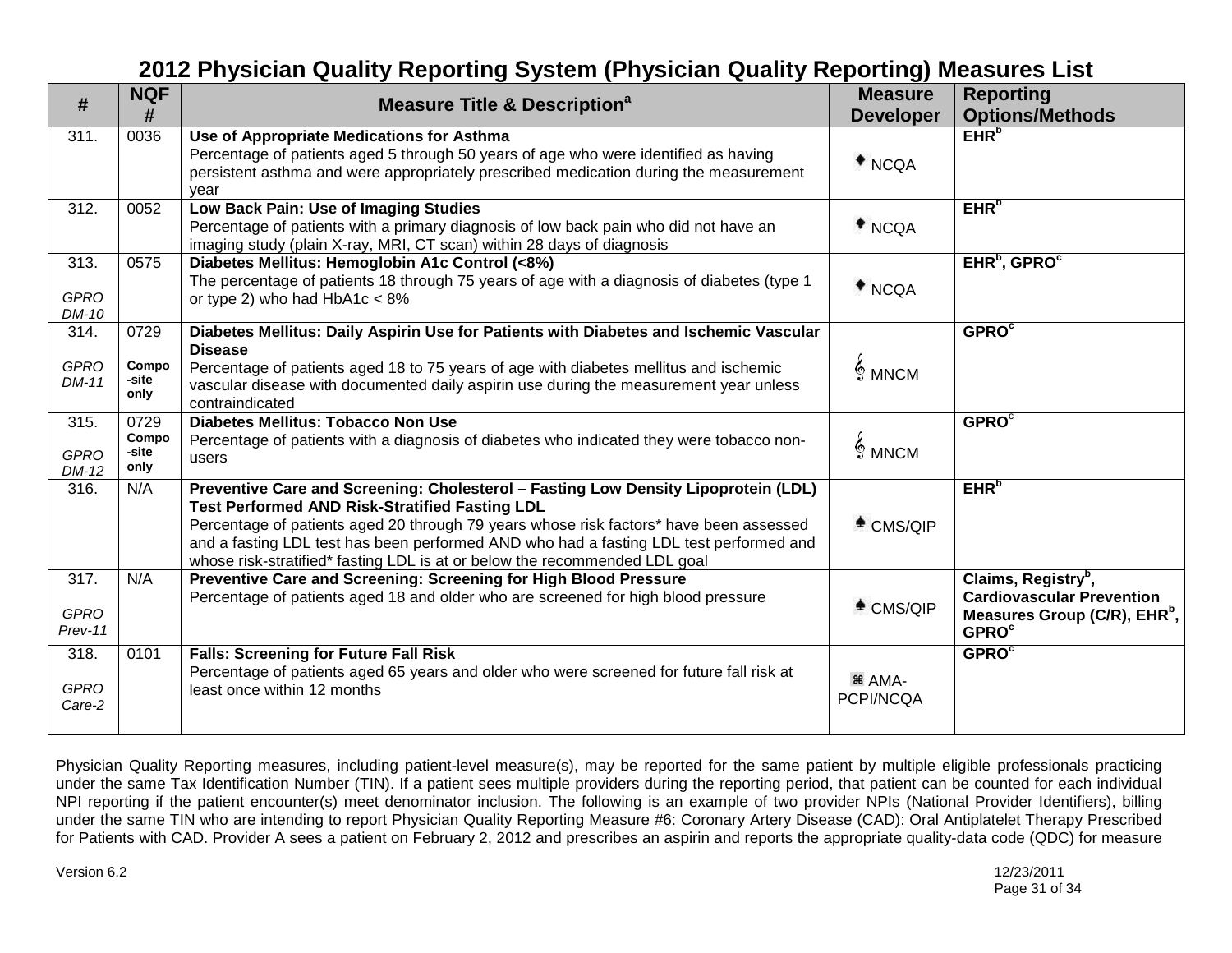#6. Provider B sees the same patient at an encounter on July 16, 2012 and verifies that the patient has been prescribed and is currently taking an aspirin. Provider B must also report the appropriate QDCs for the patient at the July encounter to receive credit for reporting measure #6.

<sup>a</sup>Measure titles and descriptions for some measures may vary by measure reporting options/methods for a particular program year. This is due to the timing of measure specification preparation for the various reporting options/methods. The titles and descriptions referenced in this document refer to the claims/registry measure specifications. Please refer to the measure specifications that apply to the other reporting options/methods for the measure details (e.g. measure titles and descriptions) that apply to those specific options/methods. Titles and descriptions for some measures may vary between measure reporting options/methods. This is due to the timing of measure preparation for the different reporting options/methods.

<sup>b</sup>A list of qualified Registries and EHR Vendors for the 2012 program will be available on the Alternative Reporting Mechanisms section available from the navigation bar on the left side of the CMS Physician Quality Reporting website at [http://www.cms.gov/pqrs.](http://www.cms.gov/PQRS) Please visit this site periodically for updates and contact your EHR vendor or registry to determine if they are planning to become qualified for upcoming program years.

<sup>c</sup>The Group Practice Reporting Option (GPRO) is only available to those group practices who have been selected. For information on how to become a selected group practice, refer to the downloads on the Group Practice Reporting Option section available from the navigation bar on the left side of the CMS Physician Quality Reporting System website at [http://www.cms.gov/pqrs.](http://www.cms.gov/pqrs) Please visit this site periodically for updates.

|                                           | <b>Appendix I - Measure Specifications</b>                                                                                                                                                                                                                                      |                                                                                                                                                                                                          |  |  |  |
|-------------------------------------------|---------------------------------------------------------------------------------------------------------------------------------------------------------------------------------------------------------------------------------------------------------------------------------|----------------------------------------------------------------------------------------------------------------------------------------------------------------------------------------------------------|--|--|--|
| <b>Reporting</b><br><b>Option/Method</b>  | <b>Measure Specification Name</b>                                                                                                                                                                                                                                               | <b>CMS Physician Quality Reporting website location</b>                                                                                                                                                  |  |  |  |
| <b>Claims</b>                             | 2012 Physician Quality Reporting Measure<br>Specifications Manual for Claims and Registry<br>Reporting of Individual Measures                                                                                                                                                   | http://www.cms.gov/pqrs > Measures Codes page ><br>2012 Physician Quality Reporting Measure Specifications Manual for Claims<br>and Registry Reporting of Individual Measures and Release Notes ZIP file |  |  |  |
| <b>Registry</b>                           | 2012 Physician Quality Reporting Measure<br>Specifications Manual for Claims and Registry<br>Reporting of Individual Measures                                                                                                                                                   | http://www.cms.gov/pqrs > Measures Codes page ><br>2012 Physician Quality Reporting Measure Specifications Manual for Claims<br>and Registry Reporting of Individual Measures and Release Notes ZIP file |  |  |  |
| <b>EHR</b><br>Electronic Health<br>Record | 2012 EHR Measure Specifications                                                                                                                                                                                                                                                 | http://www.cms.gov/pqrs > Alternative Reporting Mechanisms page ><br>EHR Documents for Eligible Professionals ZIP file                                                                                   |  |  |  |
| <b>Measures</b><br><b>Groups</b>          | 2012 Physician Quality Reporting Measures<br>Groups Specifications Manual and Release<br><b>Notes</b><br>NOTE: Refer to these measure specifications for more<br>information on which reporting mechanism (claims or<br>registry) may be used to submit each Measures<br>Group. | http://www.cms.gov/pqrs > Measures Codes page ><br>2012 Physician Quality Reporting Measures Groups Specifications Manual and<br>Release Notes ZIP file                                                  |  |  |  |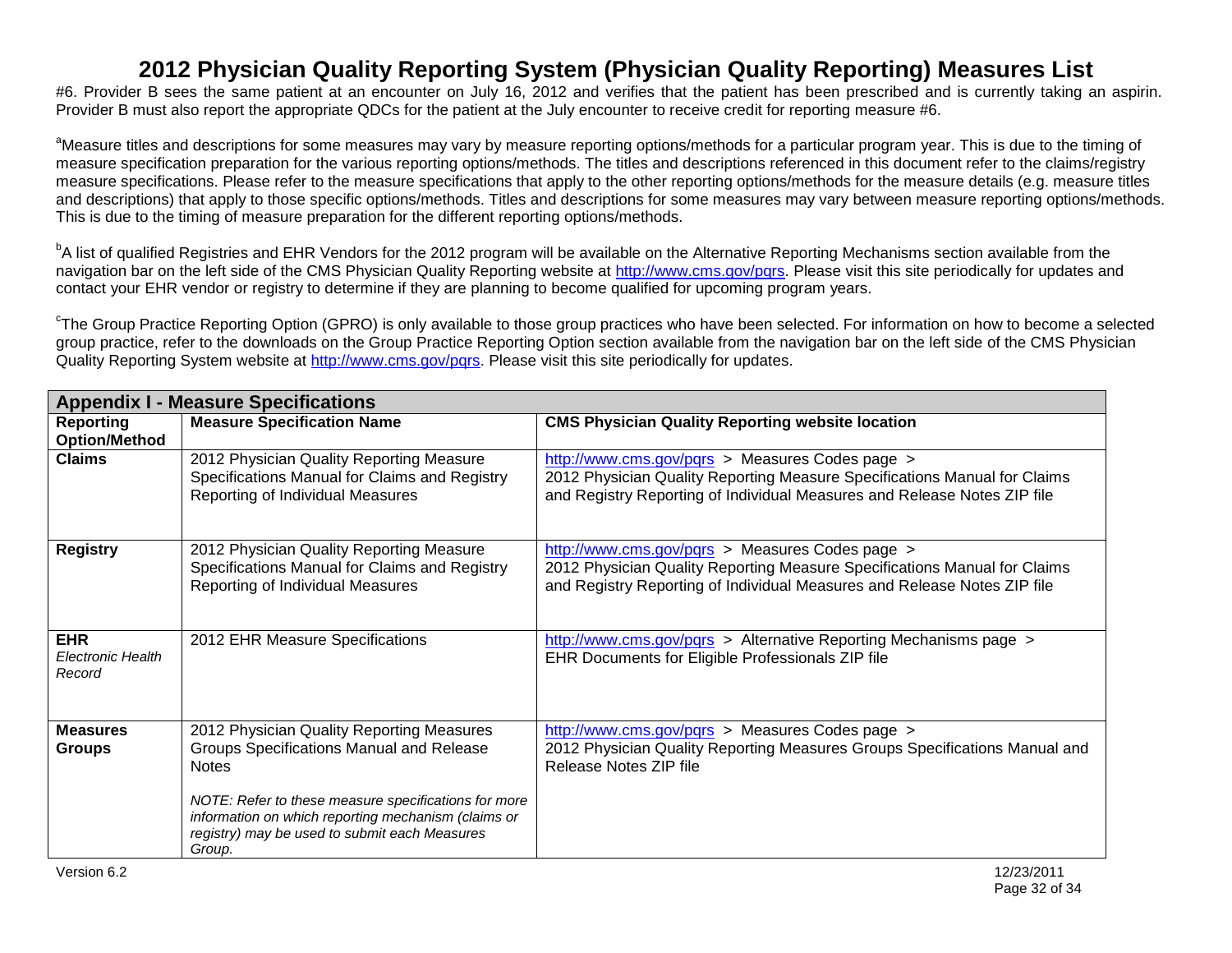| <b>Appendix I - Measure Specifications</b>               |                                                                                                |                                                                                                                                                                          |  |
|----------------------------------------------------------|------------------------------------------------------------------------------------------------|--------------------------------------------------------------------------------------------------------------------------------------------------------------------------|--|
| Reporting                                                | <b>Measure Specification Name</b>                                                              | <b>CMS Physician Quality Reporting website location</b>                                                                                                                  |  |
| <b>Option/Method</b>                                     |                                                                                                |                                                                                                                                                                          |  |
| <b>GPRO</b><br>Group Practice<br><b>Reporting Option</b> | 2012 Physician Quality Reporting GPRO<br>Narrative Measure Specifications and Release<br>Notes | http://www.cms.gov/pqrs > Group Practice Reporting Option page ><br>2012 Physician Quality Reporting GPRO Narrative Measure Specifications and<br>Release Notes ZIP file |  |